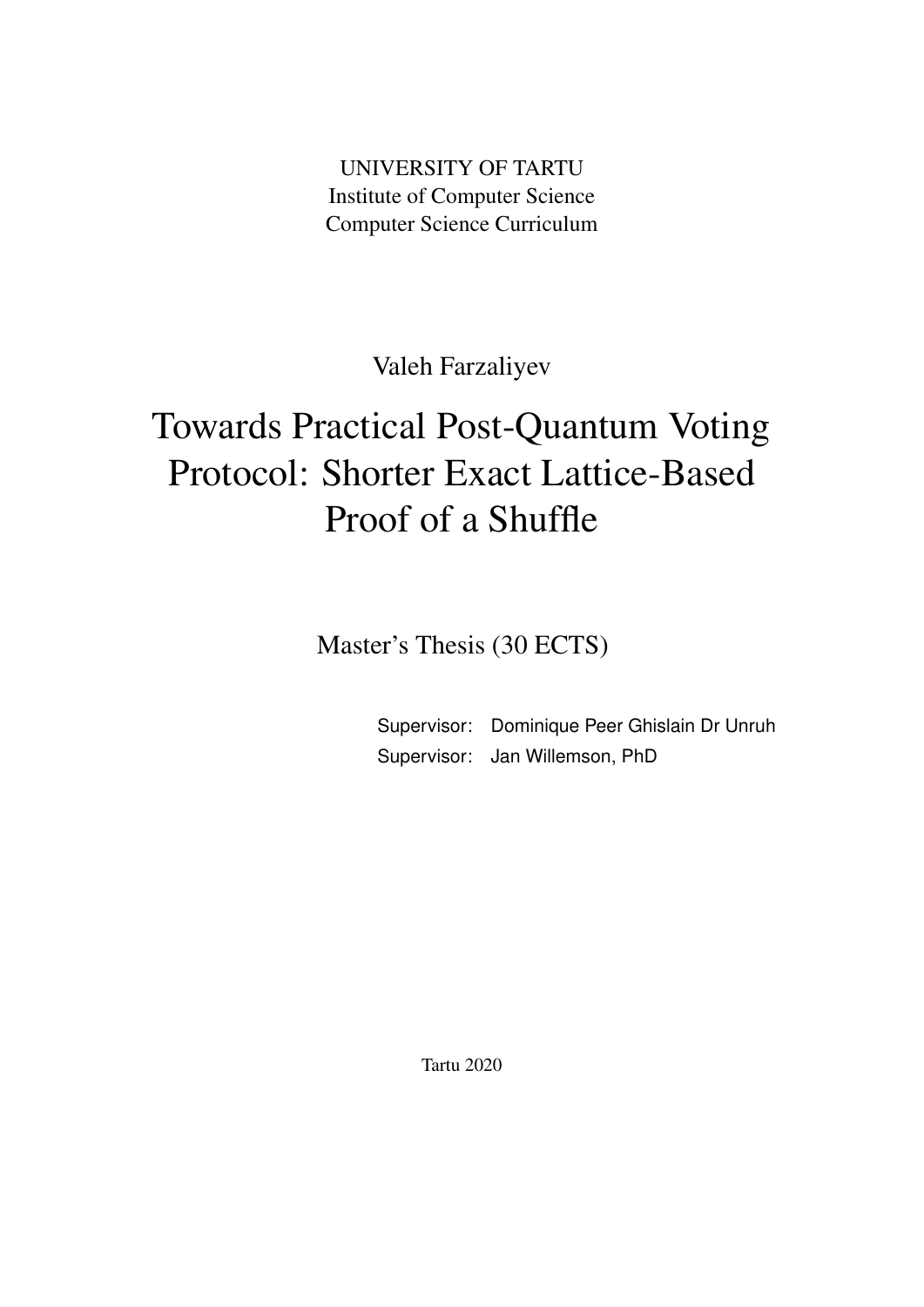### Towards Practical Post-Quantum Voting Protocol: Shorter Exact Lattice-Based Proof of a Shuffle

#### Abstract:

Electronic voting solutions are built on complex cryptographic tools to guarantee security and fairness. Currently, those tools are based on hardness assumptions of discrete logarithm, factorization and other classical problems. While they are hard to break in classical computers, there are efficient quantum algorithms to solve using quantum computers of the near future. Thus, there is a need to develop voting protocols that are resistant to quantum attacks.

Verifiable shuffling based voting systems are a popular use-case of mix-networks first proposed by Chaum four decades ago [\[Cha81\]](#page-42-0) as a general tool for building anonymous communication systems. A decade later the quantum threat was known and since then only a few studies searched for post-quantum secure mix-nets. Recently, Costa, Martinez and Morillo introduced new arguments of shuffle for RLWE ciphertexts and how to prove the correctness of the shuffling without leaking sensitive info [\[CMM17\]](#page-42-1). In this thesis, we provide exact, shorter proof of Costa *et al.*'s lattice-based shuffling arguments. As a result, we obtain a practical non-interactive zero-knowledge proof having a runtime of 1 second per voter.

#### Keywords:

Post-quantum cryptography, lattice based cryptography, mix net, secure voting

CERCS: P170 - Computer science, numerical analysis, systems, control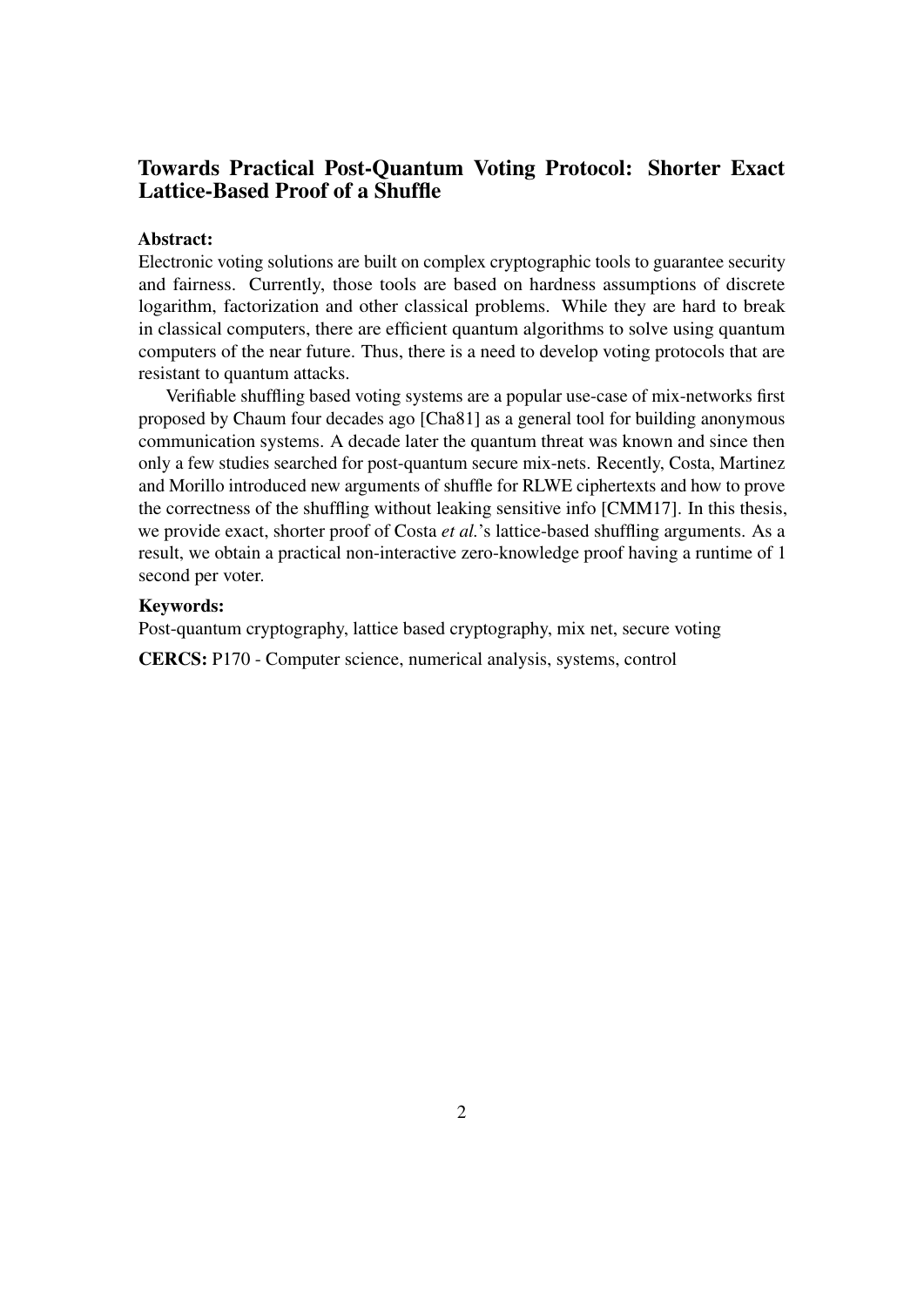### Postkvant-hääletamisprotokollide arendamine: lühem täpne võrepõhine segamistõestus

#### Lühikokkuvõte:

Elektroonilise hääletamise protokollid kasutavad keerukaid krüptograafilisi meetodeid, et tagada valimiste turvalisus ja ausus. Praegu kasutusel olevad meetodid tuginevad klassikalistele ülesannetele nagu diskreetne logaritm ja suurte kordarvude tegurdamine. Need ülesanded on üldjuhul rasked klassikaliste arvutite jaoks, kuid neid saab efektiivselt lahendada piisavalt võimsate kvantarvutite abil. Seega on oluline arendada välja hääletamisprotokollid, mis peaksid vastu kvantarvuti abil teostatavatele rünnetele.

Verifitseeritavad segamispõhised hääletamissüsteemid kasutavad miksimisvõrke, mille pakkus juba 40 aastat tagasi esimesena välja Chaum [\[Cha81\]](#page-42-0) kui vahendi anonüümse kommunikatsioonivõimaluse loomiseks. Kümmekond aastat hiljem ilmnes kvantarvutite oht, kuid postkvant-miskimisvõrke on sellest ajast uuritud väga vähe. 2017. aastal pakkusid Costa, Martinez ja Morillo välja RLWE krüptogrammide miksimise põhimõtte ning näitasid, kuidas tõestada miskimise korrektsust ilma sisendite privaatsust rikkumata [\[CMM17\]](#page-42-1). Selles väitekirjas esitame täpse ja lühema tõestuse Costa jt võrepõhisele konstruktsioonile. Tulemusena saame praktilise mitteinteraktiivse nullteadmustõestuse ajakuluga umbes 1 sekund miksitava hääle kohta.

#### Võtmesõnad:

CERCS:P170 - Arvutiteadus, arvutusmeetodid, süsteemid, juhtimine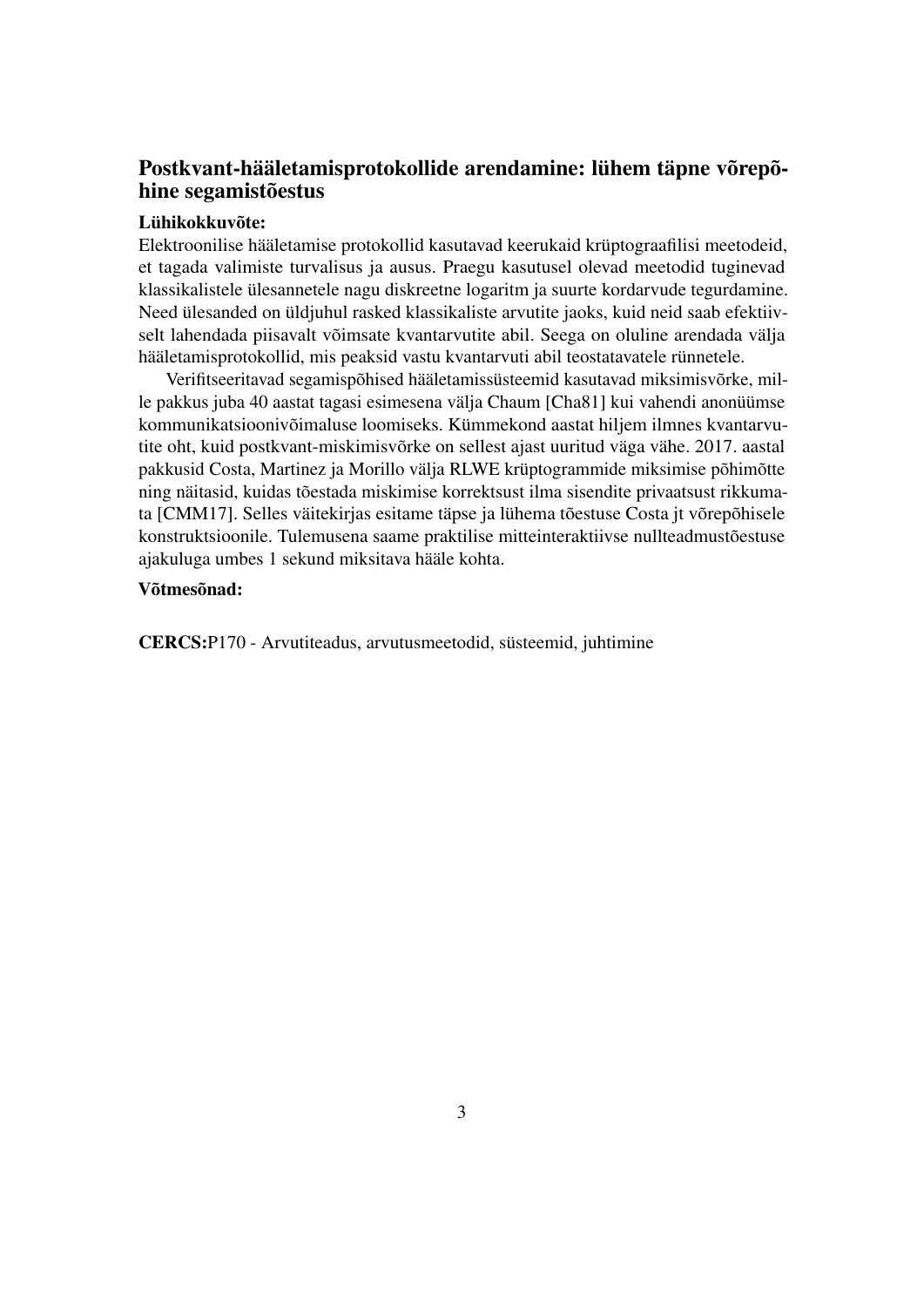# **Contents**

| 1                       | <b>Introduction</b>               |                                                                                    |                |  |  |
|-------------------------|-----------------------------------|------------------------------------------------------------------------------------|----------------|--|--|
| 2                       | <b>Preliminaries</b>              |                                                                                    |                |  |  |
|                         | 2.1                               |                                                                                    | $\overline{7}$ |  |  |
|                         | 2.2                               | Lattices                                                                           | $\tau$         |  |  |
|                         |                                   | 2.2.1                                                                              | $\overline{7}$ |  |  |
|                         |                                   | 2.2.2                                                                              | 9              |  |  |
|                         | 2.3                               |                                                                                    | 10             |  |  |
|                         | 2.4                               |                                                                                    | 11             |  |  |
|                         | 2.5                               | Error distribution, Discrete Gaussians and Rejection Sampling                      | 11             |  |  |
|                         | 2.6                               |                                                                                    | 12             |  |  |
|                         | 2.7                               |                                                                                    | 13             |  |  |
|                         | 2.8                               |                                                                                    | 15             |  |  |
|                         |                                   | Ring-LWE Encryption, Module SIS/LWE<br>2.8.1                                       | 15             |  |  |
|                         |                                   | 2.8.2                                                                              | 16             |  |  |
|                         | 2.9                               |                                                                                    | 20             |  |  |
|                         |                                   | 2.9.1                                                                              | 20             |  |  |
|                         |                                   | 2.9.2                                                                              | 21             |  |  |
|                         |                                   | 2.9.3                                                                              | 21             |  |  |
| 3                       | <b>Post-Quantum mix-net</b><br>22 |                                                                                    |                |  |  |
|                         | 3.1                               |                                                                                    | 22             |  |  |
|                         | 3.2                               | Costa, Martinez and Morillo proof of shuffle                                       | 22             |  |  |
|                         | 3.3                               | Our work                                                                           | 23             |  |  |
|                         | 3.4                               | Non-interactivity and proof size $\ldots \ldots \ldots \ldots \ldots \ldots$<br>34 |                |  |  |
|                         | 3.5                               |                                                                                    | 34             |  |  |
|                         | 3.6                               |                                                                                    | 35             |  |  |
| $\overline{\mathbf{4}}$ |                                   | <b>Implementation results</b>                                                      | 37             |  |  |
| 5                       |                                   | <b>Post-Quantum Voting Scheme</b>                                                  | 40             |  |  |
| 6                       |                                   | Conclusion                                                                         | 42             |  |  |
|                         |                                   |                                                                                    |                |  |  |
|                         | <b>References</b>                 |                                                                                    | 47             |  |  |
|                         | <b>Appendix</b>                   |                                                                                    | 48             |  |  |
|                         |                                   | I. Licence                                                                         | 48             |  |  |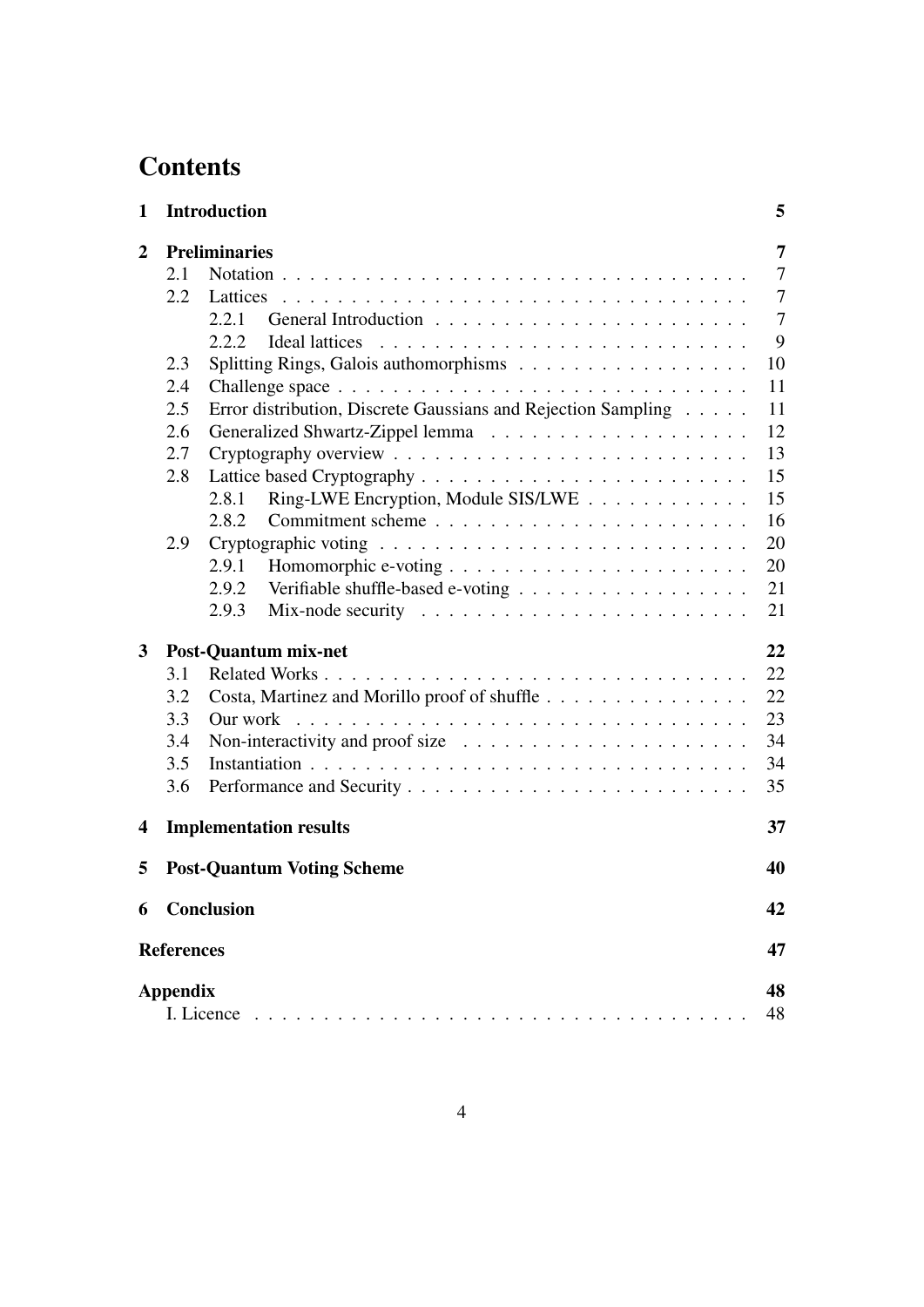# <span id="page-4-0"></span>1 Introduction

Adopted in 1948 by United Nations General Assembly, Article 21 point 3 of The Universal Declaration of Human Rights<sup>[1](#page-4-1)</sup> states "The will of the people shall be the basis of the authority of government; this will shall be expressed in periodic and genuine elections which shall be by universal and equal suffrage and shall be held by secret vote or by equivalent free voting procedures". Throughout history, the means of voting have changed and are mostly affected by technological advances. In the information era, there is a digitalization trend in which services are transformed into e-services. As a matter of fact, some countries have been offering online elections at either in municipal or national level for several years. Companies like Helios and Scytl offer internet-based voting solutions for any institutions looking for internal elections.

Online voting has been a subject of numerous studies as well. A very detailed comparison of paper vs online voting is given in a paper by Jan Willemson [\[Wil17\]](#page-45-0). A more recent study found that by use of online voting the amount of errors made by voters when casting ballots is reduced [\[Ger20\]](#page-43-0). Furthermore, online voting has been formalized and several requirements are expected to be met to achieve transparency, anonymity, and verifiability. Generally, such voting protocols employ cryptographic tools and methods.

Rapid development in quantum technologies poses a serious threat to modern cryptography because of Shor's algorithm [\[Sho99\]](#page-45-1) which can solve previously believed to be hard discrete log problems. Voting protocols are not exceptions, as well. ElGamal and Paillier's encryption scheme is the usual choice for voting protocols due to their homomorphic construction, but they are also vulnerable to quantum attacks. Experts predict that such threatening quantum computers will be a reality within a few decades<sup>[2](#page-4-2)</sup>. Thus, there is an urgent need to design quantum-resistant practical online voting protocols.

Recently, a number of papers have been published in this area. In general, those proposed protocols make use of lattice-based post-quantum encryption schemes, again due to their homomorphic nature. Although it is theoretically possible to construct a Fully Homomorphic Encryption scheme, problems occur when it comes to efficiently implement it in practice. The goal of this work is to devise a verifiable and practical shuffling protocol using post-quantum cryptography tools based on recent academic work.

A general overview of cryptographic voting, necessary mathematical background, and quick introduction to the cryptographic primitives are given in Section [2.](#page-6-0) An adapted verifiable, fully post-quantum shuffling algorithm alongside its zero-knowledge proof is presented in Section [3.](#page-21-0) Section [4](#page-36-0) contains the implementation overview and

<span id="page-4-2"></span><span id="page-4-1"></span><sup>1</sup><https://www.un.org/en/universal-declaration-human-rights/>

<sup>2</sup>Recent study [\[GE19\]](#page-43-1) shows that around 20 million noisy qubits are required to factor 2048 bit RSA integers in 8 hours. M.Mosca estimates that there is a 1/6 chance of building fault-tolerant quantum computer able to crack RSA-2048 by 2027. According to him, this likelihood will be a half before 2035 <https://www.etsi.org/news-events/events/1173-etsi-iqc-quantum-safe-workshop-2017>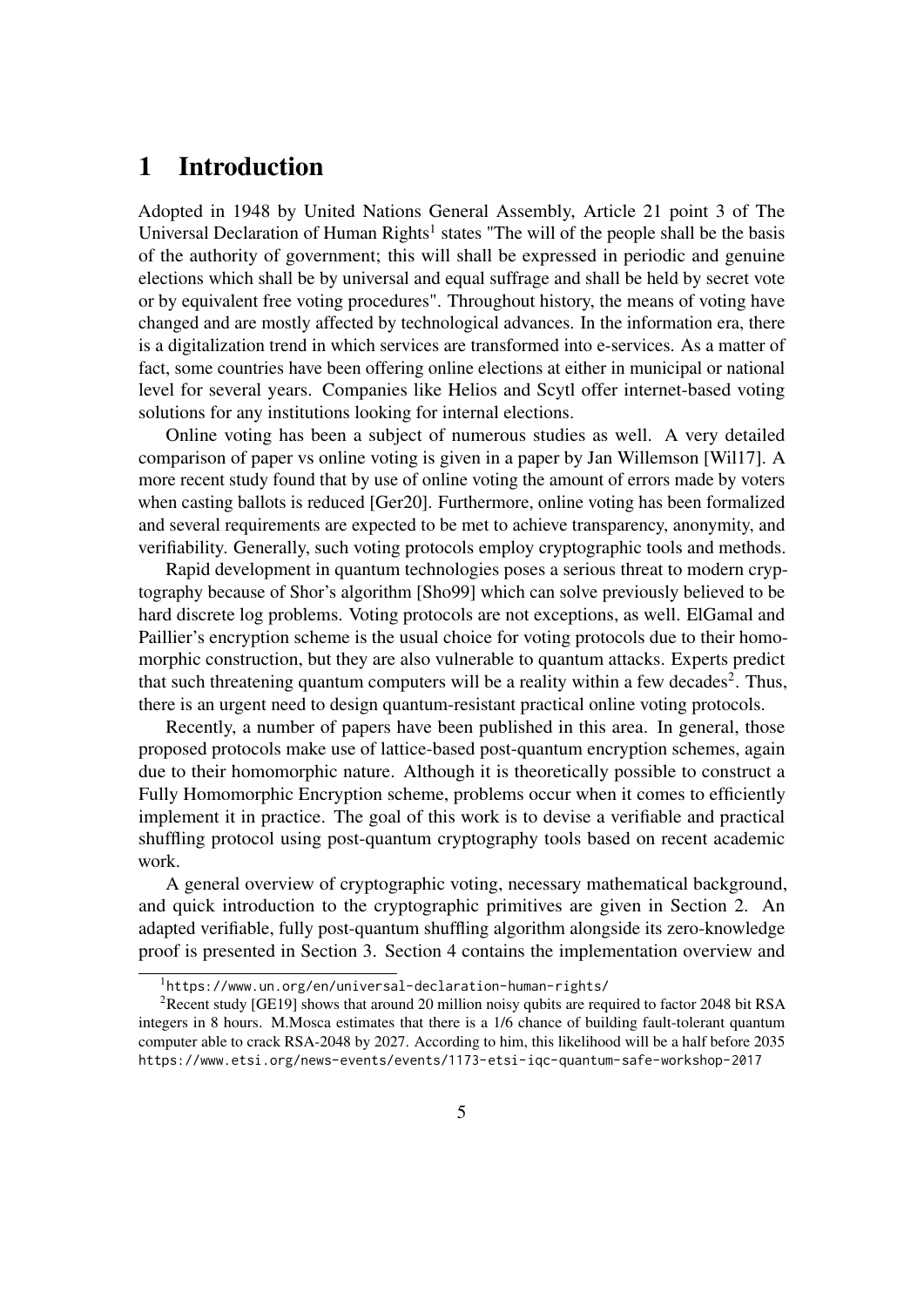results. Finally, in Section [5,](#page-39-0) we foresee a complete online voting protocol with a theoretical suggestion on zero-knowledge prover of decryption oracle. In the end, Section [6](#page-41-0) summarizes the whole work and possible future extensions to this work.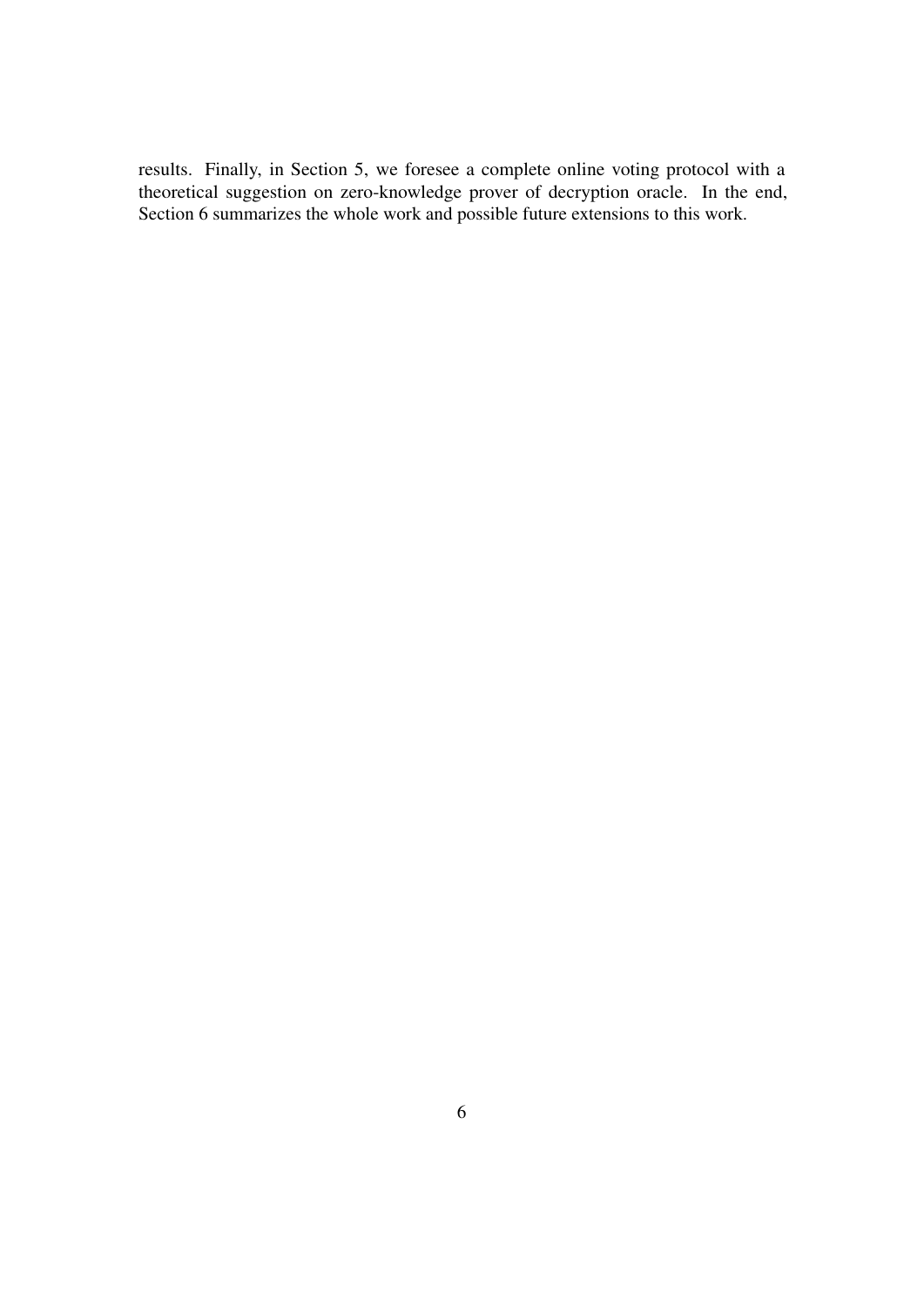## <span id="page-6-0"></span>2 Preliminaries

This section contains necessary background information on design principles of cryptographic voting, underlying mathematical notions and definitions of cryptographic primitives that are used throughout this work.

### <span id="page-6-1"></span>2.1 Notation

Before formulating mathematical model of cryptographic voting and all the necessary tools for construction, it is helpful to fix the notation. In this work, general sets are denoted by italic roman capital letters, e.g. *S*.  $\mathbb Z$  and  $\mathbb R$  denote set of integers and real numbers respectively. Let  $\mathbb{Z}_n^{\times}$  denote the group of invertible elements modulo n.  $\lfloor x \rfloor$ represents the closest integer to x in  $\mathbb{Z}_q$ . An element of the set is denoted by lowercase letters,  $s \in S$  and when it is sampled uniformly, we write  $s \stackrel{\$}{\leftarrow} S$ . We also use the same notation  $s \stackrel{\$}{\leftarrow} D$  when an element is sampled according to a probability distribution D. Polynomials will be typed in bold-face to be differentiated from scalars, e.g.,  $f = \sum_i f_i X_i$ . Vectors are represented by lower-case roman letters arrow atop,  $\vec{u}$  (or  $\vec{v}$ ) and their i-th components is shown with a subscript:  $\mathbf{u}_i$  (or  $v_i$ ). It should not be confused with  $\vec{u}_i$  which is a one of many vectors, possibly sharing similar properties. Preferably, all vectors are column vectors by default and concatenation of two vectors is denoted like  $\vec{u} || \vec{v}$  which is still a column vector. An inner product is denoted  $\langle \cdot, \cdot \rangle$  and computed as dot product between vectors. Finally, upper-case roman letters will denote matrices,  $M$  (or A). An element  $y$  can also be the output of deterministic algorithm  $A$ on input x. In this case, we write  $y \leftarrow A(x)$  and  $y \stackrel{\$}{\leftarrow} A(x)$  when A is a probabilistic algorithm.

### <span id="page-6-2"></span>2.2 Lattices

#### <span id="page-6-3"></span>2.2.1 General Introduction

In mathematics, there are two lattices which should not be confused. We will be using lattices from group theory.

**Definition 2.1** (Lattice). A typical lattice  $\mathcal L$  in  $\mathbb R^n$  is a discrete additive subgroup of  $\mathbb R^n$ *spanned by* m *linearly independent vectors with coefficients called basis vectors.*

$$
\mathcal{L} = \{ \sum_{i}^{m} x_{i} \vec{b}_{i} \mid x_{i} \in \mathbb{Z}, \vec{b}_{i} \in \mathbb{R}^{n} \}
$$

A matrix B whose columns are  $\vec{b}_1, \ldots, \vec{b}_m$  are called basis matrix. It is equivalent to say that they form a basis of the lattice  $\mathcal{L}(B)$ .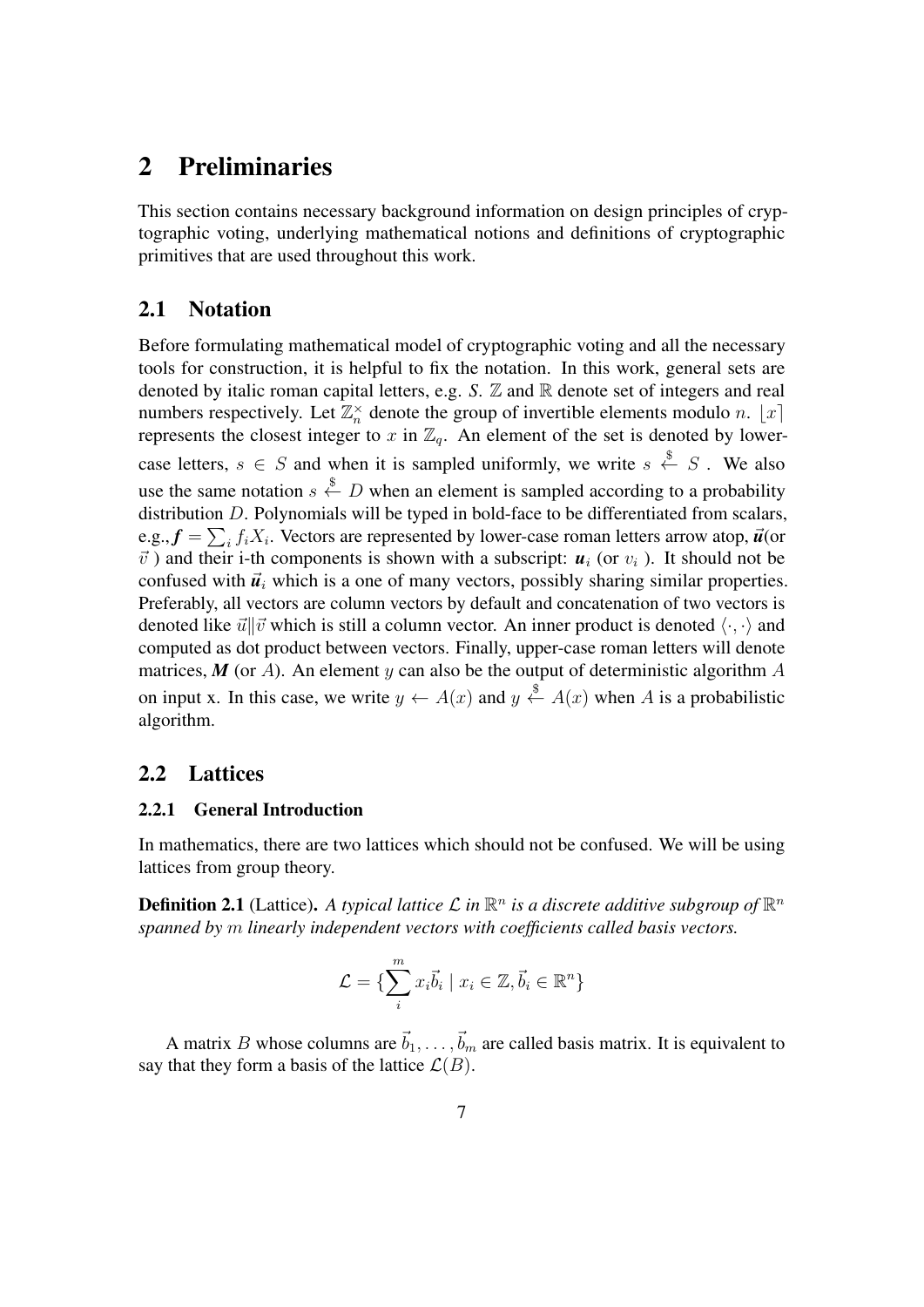The basis of a lattice is not necessarily unique. One can multiply  $B$  with a unimodular matrix  $U$  to get another basis. Although this is a simple fact, it has important consequences. Because a basis is enough to represent lattice structure, complexity of the lattice related problems differ regarding the properties of the basis. A good basis which consists of short highly orthogonal vectors is useful to solve certain problems, while a bad basis with low orthogonality is not. Shortest Vector Problem (SVP) is a perfect example for that.

Surprisingly, transforming a bad basis into a good one is also a difficult problem. In a two dimensional lattice this problem can be solved by simply using Gaussian elimination method. Lenstra-Lenstra-Lovasz (LLL) algorithm [\[LLL82\]](#page-44-0) generalizes this method into any arbitrary dimensional lattice where Gaussian elimination is performed on the two elements of the basis at a time. Nonetheless, the length of the vectors in resulting basis can be exponentially far from the optimal value.

Schnorr's Block Korkine-Zolotarev (BKZ) reduction [\[SE94\]](#page-45-2) algorithm is widely adopted algorithm to measure hardness of finding a good basis. Here, instead of working on two vectors at single step, the algorithm takes a block of  $\beta$  vectors. Internally, it searches for the shortest vector in  $\beta$ -dimensional sublattice which is still a hard problem.

Definition 2.2. *The i-th minimum of the lattice* L *is the radius of the smallest closed ball centered at the origin that contains at least i linearly independent points in* L *and denoted*  $\lambda_i(\mathcal{L})$ *.* 

Clearly, the shortest vector in lattice has length  $\lambda_1(\mathcal{L})$ .

**Definition 2.3** (Approximate Shortest Vector Problem (SVP<sub>γ</sub>). *Given a basis B of a lattice*  $\mathcal{L}(B)$ *, find a non-zero vector*  $\vec{v}$  *such that*  $\|\vec{v}\|_2 < \gamma \cdot \lambda_1(\mathcal{L}(B))$ *.* 

In 1998, Ajtai proved in his seminal work [\[Ajt98\]](#page-42-3) that  $\gamma$ -SVP is an NP-hard problem in its exact version ( $\gamma = 1$ ) and polynomial approximations ( $\gamma(n)$ ) polynomial in the dimension of the lattice). When  $\gamma$  is exponentially large LLL algorithm finds the solution in polynomial time. For smaller values of  $\gamma$ , BKZ reduction with large block size is commonly used. The overall time complexity depends on the block size, therefore it is a direct indicator of the problem hardness.

**Definition 2.4** (Approximate Closest Vector Problem (CVP<sub> $\gamma$ </sub>). *Given a basis B and a vector*  $\vec{u}$  *not necessarily in*  $\mathcal{L}(B)$ *, find the closest vector*  $\vec{v}$  *in*  $\mathcal{L}(B)$  *at distance at most*  $\gamma$ *,*  $i.e~\|\vec{u}-\vec{v}\|\leq \gamma\cdot \min_{\vec{w}\in\mathcal{L}}\|\vec{u}-\vec{w}\|.$ 

**Definition 2.5** (Short Integer Solution). *Given a matrix*  $A \in \mathbb{Z}^{m \times n}$  *find shortest non-zero vector*  $\vec{x}$  *such that*  $A\vec{x} = 0$ 

All three problems are related to each other. Goldreich *et al.*'s work [\[GMSS99\]](#page-44-1) shows that  $CVP_{\gamma}$  and  $SVP_{\gamma}$  have the same hardness. It easy to see the relation between SVP and SIS problems using q-ary lattices.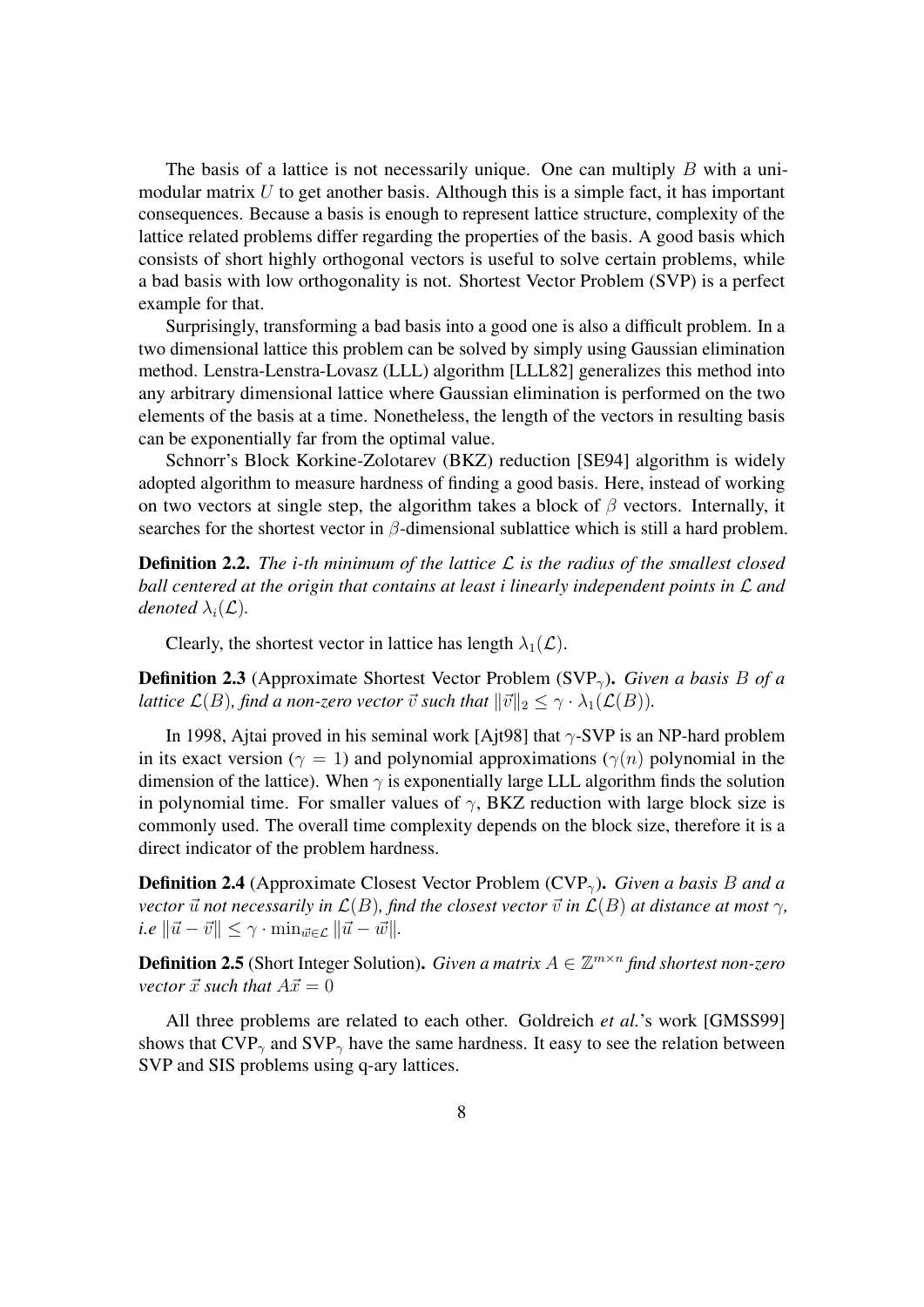**Definition 2.6** (q-ary lattices). *. A lattice*  $\mathcal L$  *is said to be q-ary if for an integer q,*  $q\mathbb{Z}^n\subset \mathcal{L}\subset \mathbb{Z}^n$ .

Usually, q-ary lattices are represented in two forms. First, for a given matrix  $A \in$  $\mathbb{Z}^{m \times n}$ 

$$
\Lambda_q(A) = \{ \vec{x} \in \mathbb{Z}^n \mid A\vec{z} = \vec{x} \bmod q : \vec{z} \in \mathbb{Z}^n \}.
$$

Second way, called orthogonal  $\Lambda_q$  has form

$$
\Lambda_q^{\perp}(A) = \{ \vec{x} \in \mathbb{Z}^n \mid A^T \vec{x} = 0 \text{ mod } q \}.
$$

Observe that SIS solution to A is also the SVP solution in  $\Lambda_q^{\perp}(A)$ .

Using lattice problems, Oded Regev introduced provable post-quantum secure Learning With Errors cryptosystem [\[Reg05\]](#page-45-3).

Definition 2.7 (Learning With Errors (LWE)). *Let* n *and* q *be integers,* χ *a discrete noise* distribution in  $\mathbb{Z}$ , and  $\vec{s}$  a secret vector in  $\mathbb{Z}_q^n$ . Sample  $m$  uniformly random public vectors

 $\vec{a}_i$  from  $\mathbb{Z}_q^n$  and error term  $e_i \overset{\leftarrow}{\$} \chi$  and calculate  $\vec{b} = \langle \vec{a}_i, \vec{s} \rangle + e_i$ . Denote this distribution  $(\vec{a}_i, b_i) \in \mathbb{Z}_q^n \times \mathbb{Z}_q$  as  $LWE_{s, \chi}$ .

*The decisional LWE problem asks to distinguish* LWEs,χ *from uniform distribution on*  $\mathbb{Z}_q^n \times \mathbb{Z}_q$ *.* 

 $Given \ access \ to \ m \ sample \ of \ ({{\vec a}_i},{{b}_i})$ *, search LWE problem asks to recover secret vector*  $\vec{s}$ *.* 

Regev's main result is that under certain conditions ( $\chi$  being discrete Gaussian distribution over integers,  $m = poly(n)$ ) LWE problem is as hard as approximate SVP problem even for quantum computers.

Ajtai's SIS problem and Regev's LWE problem are foundations of modern lattice based cryptography.

#### <span id="page-8-0"></span>2.2.2 Ideal lattices

In plain LWE, public vectors  $\vec{a}_i$  are random and not related to each other. We can think of them being rows of a matrix  $A \in \mathbb{Z}_q^{m \times n}$ . There are mn independent components. Adding a particular algebraic structure to the matrix can reduce the communication cost of the matrix.

In abstract algebra, (left or right) ideal I of a ring R is a set of ring elements such that for  $r \in R$  and  $x, y \in I$ , then  $x + y \in I$  and  $rx \in I$ . If all elements of the ideal can be computed from an element  $a$ , then this ideal is called principal ideal and denoted as  $I = (a).$ 

For a rational prime q, let  $\mathbb{Z}_q$  be the ring of integers modulo q, with its elements considered in the interval  $\left[-\frac{q-1}{2}\right]$  $\frac{-1}{2}, \frac{q-1}{2}$  $\frac{-1}{2}$  such that for any set element r there exists a unique positive integer less than q congruent to r mod q. Letting d be a power of two, we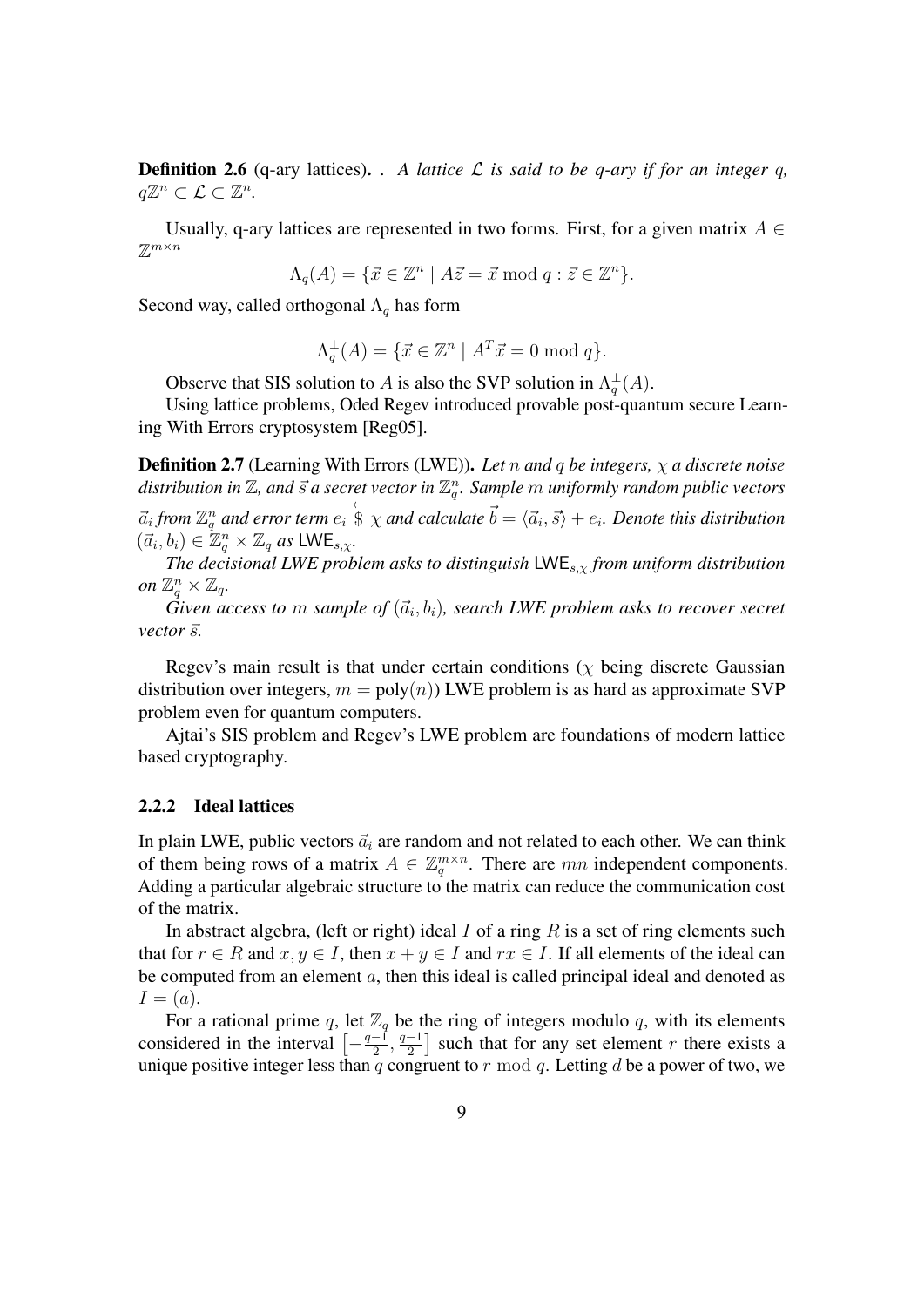consider the rings  $\mathcal{R} = \mathbb{Z}[X]/(X^d + 1)$  and  $\mathcal{R}_q = \mathbb{Z}_q[X]/(X^d + 1)$ . Elements of these rings are written in bold lower-case letters (e.g. *p*), and vectors with elements from these rings will naturally be denoted as  $\vec{b}$ . Matrices over  $\mathcal{R}$  or  $\mathcal{R}_q$  are bold upper-case letters, e.g. *B*. Any element  $a \in \mathcal{R}_q$  can be written as column vector  $V_a = [a_0, a_1, \dots, a_{d-1}]^T$ where  $\boldsymbol{a} = \sum_{i=0}^{d-1} a_i X^i$  and  $a_i \in \mathbb{Z}_q$ .

Choose a random polynomial *a* and construct set of all polynomials which are obtained multiplying  $\boldsymbol{a}$  with other polynomials in  $\mathcal{R}_{q}$ . This set forms a principal ideal. It is not known whether additional structure of ideal lattices cause weaknesses. Respective problems are called Ideal-SVP<sub> $\gamma$ </sub>, Ideal-CVP<sub> $\gamma$ </sub>, and Ideal-SIS.

Especially for ring  $\mathcal{R}_q$ , the same element can be represented as a matrix in  $\mathbb{Z}_q$  when it is a multiplicand:

$$
\mathcal{M}_{a} = \begin{vmatrix} a_{0} & -a_{d-1} & -a_{d-2} & \cdots & -a_{1} \\ a_{1} & a_{0} & -a_{d-1} & \cdots & -a_{2} \\ \vdots & \vdots & \ddots & \vdots & \vdots \\ a_{d-1} & a_{d-2} & a_{d-3} & \cdots & a_{0} \end{vmatrix}.
$$

Observe that principal ideal generated by  $\alpha$  is also a lattice span by  $\mathcal{M}_{\alpha}$ . It is also called ideal lattice.

Moreover,  $l_2$  and  $l_{\infty}$  norms are defined as usual:

$$
\|\boldsymbol{a}\|_{\infty} = \max_{i} |a_i|
$$
 and  $\|\boldsymbol{a}\|_2 = \sqrt{|a_0|^2 + \ldots + |a_{d-1}|^2}$ .

These norms can naturally be extended to vectors over  $\mathcal{R}_q$ . For  $\vec{w} = \{w_1, \ldots, w_k\} \in \mathcal{R}_q^k$ , we have

$$
\|\vec{\mathbf{w}}\|_{\infty} = \max_{i} \|\mathbf{w}_{i}\| \text{ and } \|\vec{\mathbf{w}}\|_{2} = \sqrt{\|\mathbf{w}_{1}\|_{2}^{2} + \ldots + \|\mathbf{w}_{k}\|_{2}^{2}}.
$$

Polynomials and vectors with short norm will simply be referred to as short.

#### <span id="page-9-0"></span>2.3 Splitting Rings, Galois authomorphisms

When  $q - 1 \equiv 2l \mod 4l$ , the 2l-th primitive root of unity is contained in  $\mathbb{Z}_q$  but no higher roots. Then  $X^d + 1$  splits into l irreducible polyonmials of degree  $d/l$ , i.e.

$$
X^{d} + 1 = \prod_{i \in \mathbb{Z}_{2l}^{\times}} (X^{d/l} - \zeta^{i}) \bmod q = \prod_{i=1}^{l} \varphi_{i} \bmod q
$$

where  $\zeta$  is primitive 2l-th root of unity in  $\mathbb{Z}_q$  and  $\varphi_i = X - \zeta^{2i-1}$ . Thus, the ring  $\mathcal{R}_q$  is isomorphic to the product of the corresponding residue fields:

$$
\mathcal{R}_q \cong \mathbb{Z}_q[X]/(\varphi_1) \times \cdots \times \mathbb{Z}_q[X]/(\varphi_l) .
$$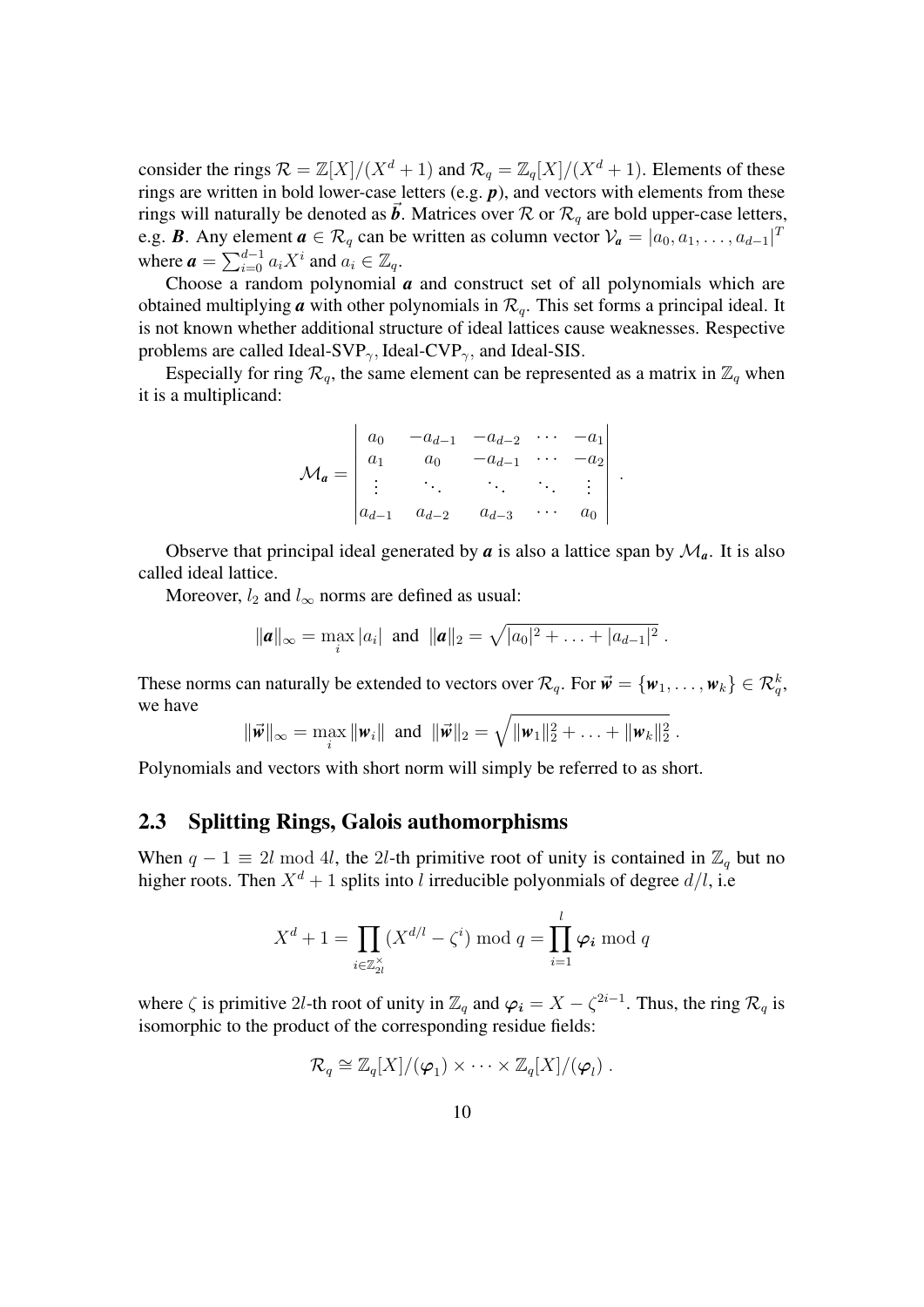We call a ring fully splitting when  $l = d$ .

This ring has a group of automortphisms  $\textsf{Aut}(\mathcal{R}_q)$  that is isomorpic to  $\mathbb{Z}_{2l}^{\times}$  $_{2l}^{\times},$ 

$$
i \mapsto \sigma_i : \mathbb{Z}_{2l}^{\times} \to \mathcal{R}_q,
$$

where  $\sigma_i(X) = X^i$  are Galois automorphisms. The group  $\text{Aut}(\mathcal{R}_q)$  acts transitively on prime ideals  $\varphi_i$ . In other words, there exists an automorphism such that  $\sigma(\varphi_i) = \varphi_j$  for any  $i, j \in 1, \ldots, l$ .

#### <span id="page-10-0"></span>2.4 Challenge space

Elements of the ring  $\mathcal{R}_q$  are not always invertible. In fact, Lyubashevsky *et al.* proved a relation between the probability of invertiblity in this ring and the number of residue fields it splits into [\[LS18,](#page-44-2) Corollary 1.2]. Their claim is that generally short non-zero polynomials are invertible. In lattice based zero knowledge proofs, the verifier often samples from a challenge set such that the difference of any two elements in that set is invertible. However, constructing such a set and uniformly sampling from it is not a trivial task.

Therefore, Lyubashevsky *et al.* proposed another method where they relaxed the invertiblity requirement. They defined the challenge space as the set of ternary polynomials  $C = \{-1, 0, 1\}$ <sup>d</sup> ⊂ R. Coefficients of a challenge  $c \in C$  are identically and independently distributed where 0 has probability  $1/2$  and  $\pm 1$  both have probability  $1/4$ . In [\[ALS20,](#page-42-4) Lemma 3.3], it is shown that if  $c \leftarrow c$ , the distribution of coefficients of *c* mod  $(X^{d/l} - \zeta)$  is almost uniform and the maximum probability of coefficients over  $\mathbb{Z}_q$ is bounded. Denote this bound with  $p$ . For example, authors in last reference estimated  $p = 2^{-31.44}$  for  $l = d = 128$ ,  $q \approx 2^{32}$ . An element *c* in splitting ring  $\mathcal{R}_q$  is non-invertible when *c* mod  $\varphi_i = 0$  for any  $i = 1, \ldots, l$ . Then the difference of any two challenges  $\bar{c} = c - c'$  is non-invertible with probability at most  $p^{d/l}$ .

#### <span id="page-10-1"></span>2.5 Error distribution, Discrete Gaussians and Rejection Sampling

*Rejection sampling.* It is a common practice to hide secret commitment randomness  $\vec{r}$  in another vector  $\vec{z}$  without leaking any information about  $\vec{r}$ . In other words, these vectors should be statistically close. For this purpose, in the protocol the prover samples "masking" vector  $\vec{y}$  using discrete Gaussian distribution. Upon receiving the challenge  $c \stackrel{\$}{\leftarrow} C$  by the verifier, the prover responds with  $\vec{z} = \vec{y} + c\vec{r}$ . Rejection sampling lemma [\[Lyu12\]](#page-44-3) below states that  $\vec{r}$  and  $\vec{z}$  are within negligible statistical distance if masking vectors are sampled from discrete Gaussian distribution with certain standard deviation.

**Definition 2.8.** The discrete Gaussian distribution on  $\mathcal{R}^l$  centered around  $\vec{v} \in \mathcal{R}^l$  with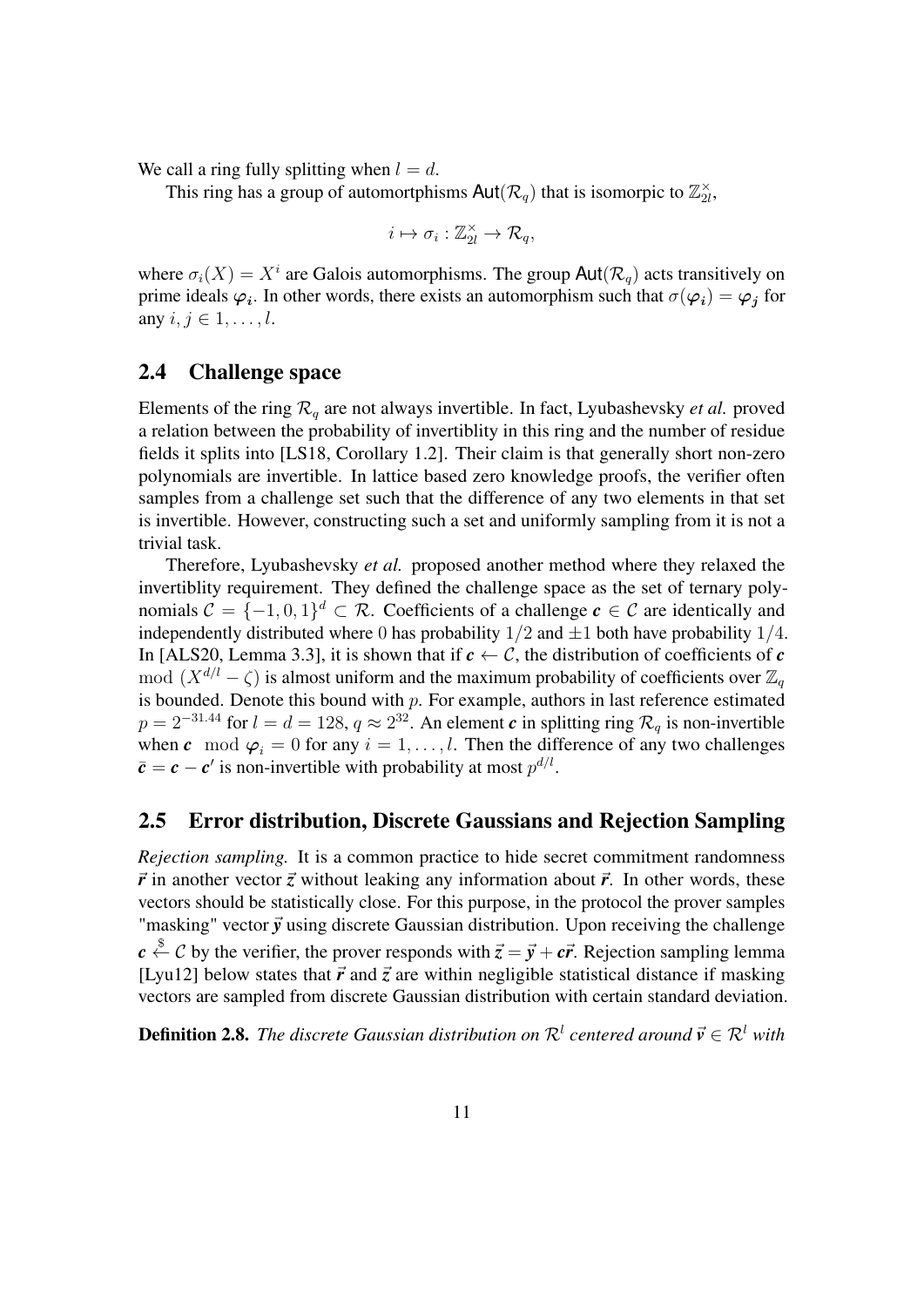*standard deviation* s > 0 *is given by*

$$
D_{\vec{v},\mathbf{s}}^{ld}(\vec{z}) = \frac{e^{-\|\vec{z}-\vec{v}\|_2^2/2\mathbf{s}^2}}{\sum_{\vec{z}'\in\mathcal{R}^l}e^{-\|\vec{z}'\|_2^2/2\mathbf{s}^2}}.
$$

When it is centered around  $\vec{\theta} \in \mathcal{R}^l$ , we write  $D_{\mathbf{s}}^{ld}(\vec{z}) = D_{\vec{\theta},\mathbf{s}}^{ld}(\vec{z})$ .

**Lemma 1 (Rejection Sampling).** Let  $V \subseteq \mathbb{R}^l$  be a set of polynomials with norm *at most* T *and*  $\rho: V \to [0, 1]$  *be a probability distribution. Also, write*  $s = 2T$  $and M = exp(6 + 1/16)$ . Now, sample  $\vec{v} \stackrel{\$}{\leftarrow} \rho$  and  $\vec{y} \stackrel{\$}{\leftarrow} D_s^{ld}$ , set  $\vec{z} = \vec{y} + \vec{v}$ , and run  $b \leftarrow Rej(\vec{z}, \vec{v}, \mathbf{s})$  (see Figure [1\)](#page-11-1). Then the probability that  $b = 0$  is at least  $(1 - 2^{-100})/M$ *and the distribution of*  $(\vec{v}, \vec{z})$ *, conditioned on*  $b = 0$ *, is within statistical distance of*  $2^{-100}/M$  of the product distribution  $\rho \times D_{\rm s}^{ld}$ .

<span id="page-11-1"></span>

Figure 1. Rejection sampling algorithm [\[Lyu12\]](#page-44-3)

The following tail-bound lemma which follows from [\[Woj93,](#page-45-4) Lemma 1.5(i)] is useful to define the MSIS bound.

<span id="page-11-3"></span>**Lemma 2 (tail-bound).** Let  $\vec{z} \leftarrow D_s^{ld}$ . Then

$$
Pr[||\vec{z}||_2 < \mathbf{s}\sqrt{2ld}] > 1 - 2^{-ld/8}.
$$

#### <span id="page-11-0"></span>2.6 Generalized Shwartz-Zippel lemma

The generalized Shwartz-Zipple lemma is stated in Lemma [3](#page-11-2)

<span id="page-11-2"></span>**Lemma 3.** Let  $p \in R[x_1, x_2, \ldots, x_n]$  be a non-zero polynomial of total degree  $d \geq 0$ *over a commutative ring* R*. Let* S *be a finite subset of* R *such that none of the differences between two elements of* S *is a divisor of* 0 and let  $r_1, r_2, ..., r_n$  *be selected at random independently and uniformly from S. Then:*  $Pr[p(r_1, r_2, \ldots, r_n) = 0] \le d/|S|$ *.* 

*Proof.* c.f [\[CMM19,](#page-42-5) Appendix A]

 $\Box$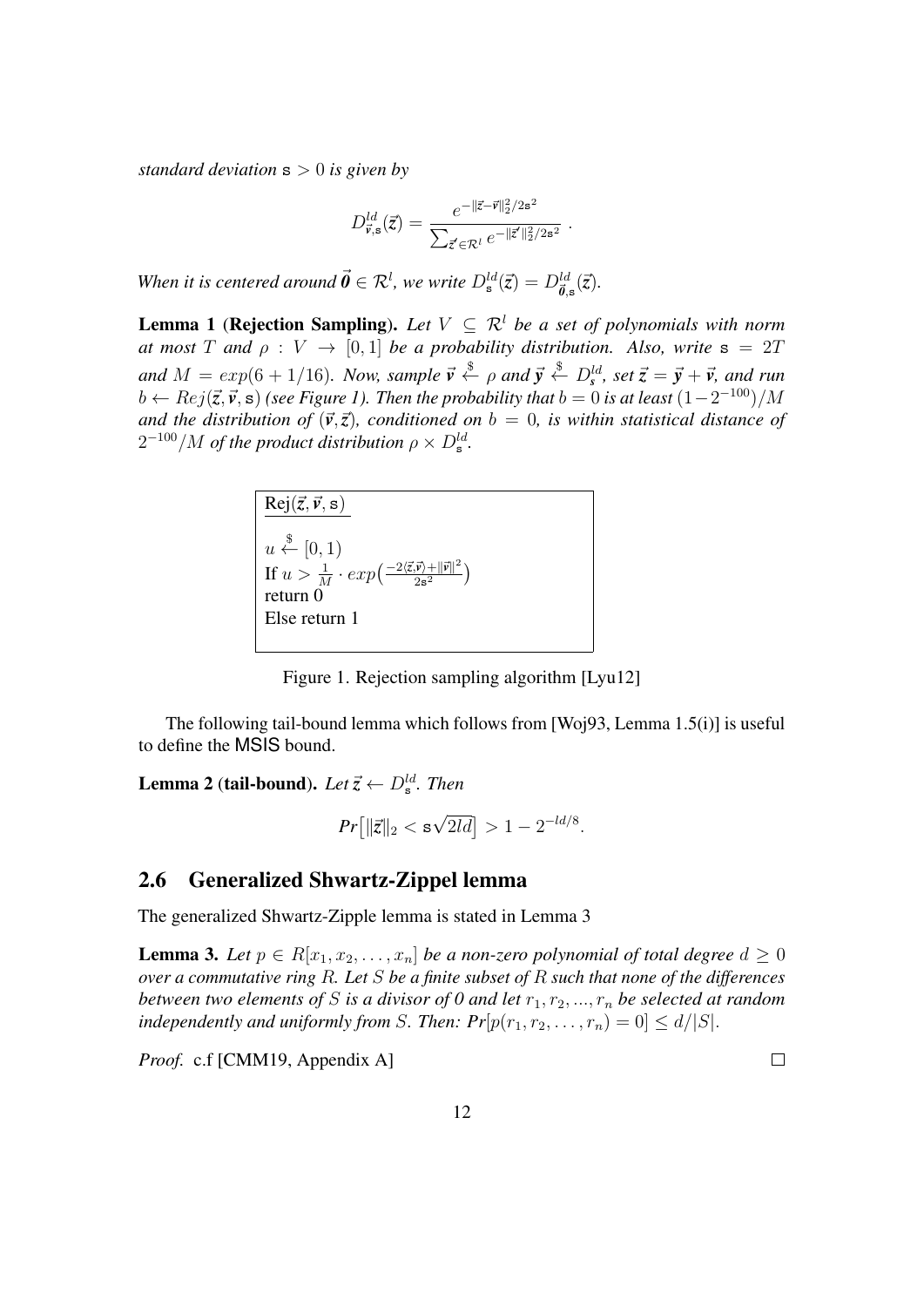In general, it is not trivial to construct set S. A polynomial in  $\mathcal{R}_q$  is a zero divisor when at least one of its NTT coefficient is zero. Then, difference of two elements is not a divisor of zero when they do not have common NTT coefficient. There can be at most  $q$  pairwise different modulo degree 1 prime ideals for fully splitting rings. This strictly reduces soundness. However, for partially splitting rings this number increases to  $q^{d/l}$ . For any random polynomial, one can find  $q^{d/l} - 1$  other polynomials which doesn't have common NTT coefficient and construct set S. Without loss of generality, we sample polynomials from  $C$  instead of  $S$  where we apply Lemma [3.](#page-11-2)

#### <span id="page-12-0"></span>2.7 Cryptography overview

During the formalization of the online voting protocol, we will use several cryptographic primitives. Here, we give a brief introduction to encryption schemes, commitments, and Zero-Knowledge proofs.

Encryption & Decryption A general way to hide secret information from unwanted parties is transforming it into a specific form in which only the trusted party can get the original message. Thus, we need two parties equipped with specific functions, data, and keys who want to secretly communicate with each other. An encryption scheme is a set of Gen, Enc, Dec functions.

- Gen: generates secret and public key  $(sk, pk)$  for a given security parameter
- Enc: given a plaintext m and a public key pk, outputs ciphertext c. c  $\leftarrow$  $Enc(m, pk)$
- Dec: recovers plaintext m from ciphertext c using secret key sk.  $m \leftarrow Dec(c, sk)$

If  $sk = pk$  meaning that the same key is used for encryption and decryption, the encryption scheme is called symmetric, otherwise asymmetric. For an encryption scheme, the decryption failure is the probability that  $m \neq Dec(Enc(m, pk), sk)$ .

An encryption scheme is said to be Indistinguishable Chosen Plaintext Attack, IND-CPA if an adversary cannot distinguish ciphertexts of two chosen plaintexts.

Commitment scheme Commitment schemes are used to prove that a particular message is not changed during computation. It is very similar to encryption schemes, but differ where they are used. A commitment scheme consists of three algorithms.

• Gen: generates public key  $pk$  for a given security parameter.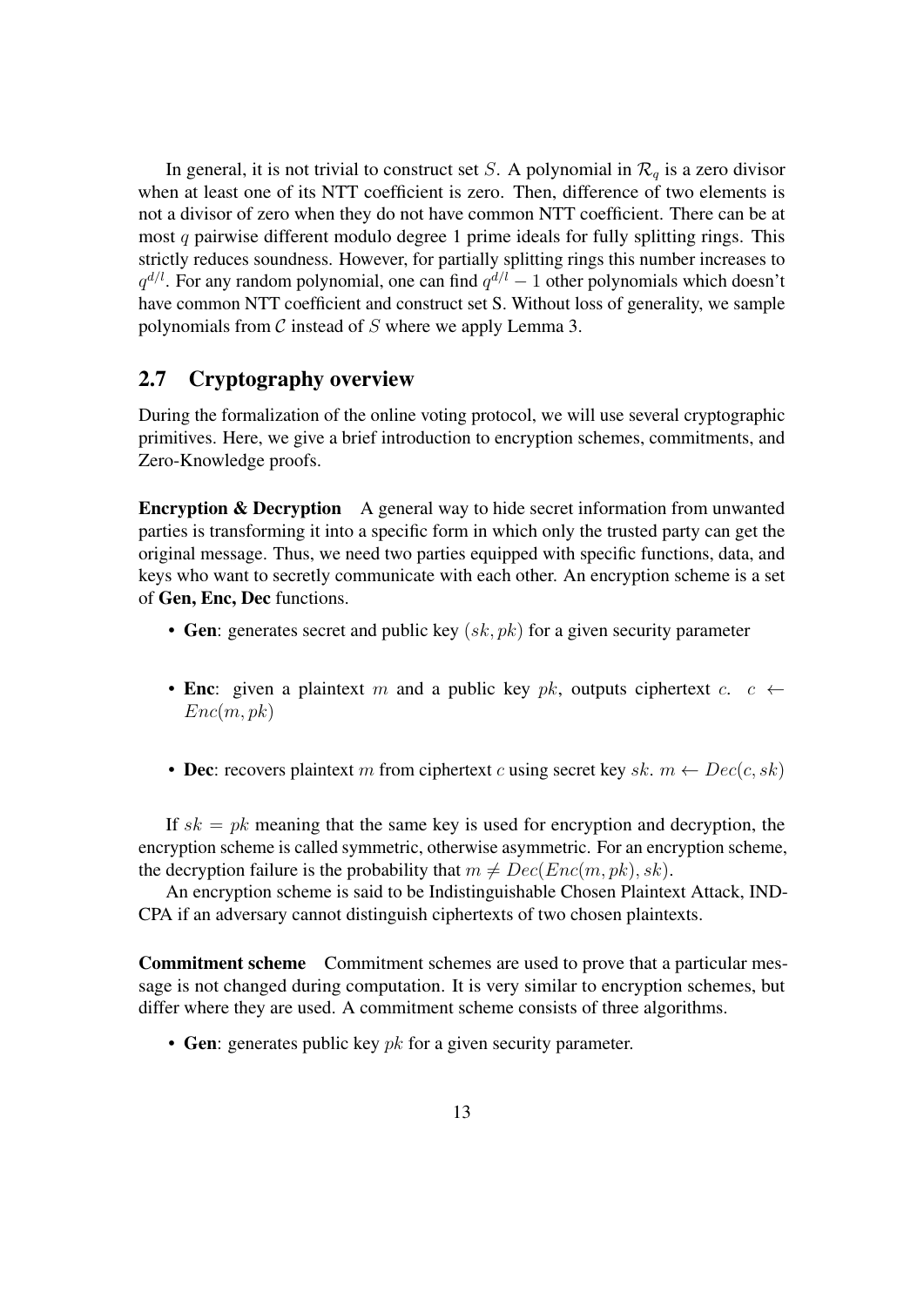- Com: given an input message  $m$  and public key  $pk$ , produces a commitment  $c$  and opening  $d$ .  $(c, d) \leftarrow Com(m, pk)$ .
- Ver: using the opening d, accepts if c is a commitment to m using public key  $pk$ or rejects.

A commitment scheme is correct if a verifier accepts honest commitments to a valid message. It is binding if it can be correctly opened to one message. Finally, hiding property claims verifier cannot recover committed message.

A commitment scheme is perfectly binding/hiding if no computationally unbounded adversary can break it. Similarly, if the advantage of PPT adversaries is negligible, then a commitment scheme is said to be computationally binding/hiding. As a fact, it is not possible to have a perfectly binding and perfectly hiding encryption scheme.

Zero-Knowledge proofs Zero-knowledge proofs are interactive protocols between two parties, a prover and a verifier when the prover wants to assure the verifier that he knows some secret value without leaking information about the value.

Definition 2.9 (Σ-protocol). *An interactive three round zero-knowledge proofs between a prover* P *and a verifier* V *in which given an x,* P *tries to convince* V *that it knows a witness* w *such that*  $(x, w) \in R$  *is called*  $\Sigma$ -protocol.

In a  $\Sigma$ -protocol, P sends a message y to V and waits for the answer c, also called challenge. Then  $P$  replies z. Looking at the protocol transcript  $(x, y, c, z)$ , the verifier accepts or rejects the proof.

The zero-knowledge protocol is complete when an honest verifier always accepts the transcript generated with honest prover knowing valid witness  $w$ . If no cheating prover can convince an honest verifier without a witness, then the protocol is sound. Moreover, if the verifier cannot learn about the witness, it is zero-knowledge. For  $\Sigma$ protocols, soundness also means that there is an extractor which can extract witness from two accepting challenges  $(x, y, c, z)$  and  $(x, y, c', z')$ . Finally, there should be a polynomial-time simulator that can simulate the behavior of an honest prover and outputs an accepting transcript.

There can be more than three rounds in zero-knowledge protocols.

Σ-protocol can be made non-interactive using Fiat-Shamir transformation. Basically, instead of a verifier choose a random challenge  $c$ , the prover uses a public one-way hash function and sets  $c$  equal to the hash of public data in the first round. Then, the protocol transcript is  $(x, y, H(x||y), z)$ . The non-interactive verifier accepts if the transcript is acceptable for the interactive verifier.

A zero-knowledge protocol may have statistical/perfect or computational security properties. Perfect and computational terms are defined as commitment schemes. Here,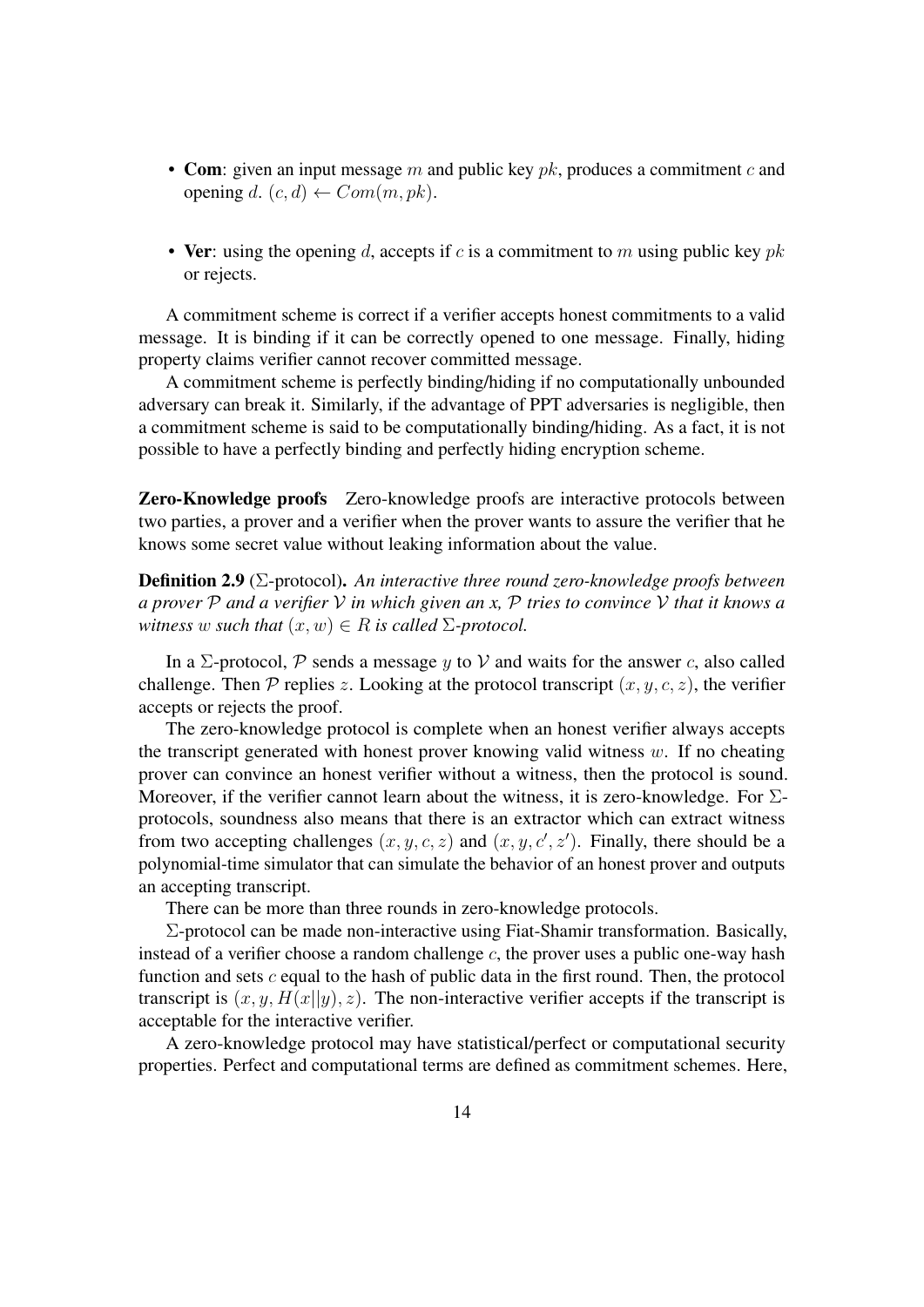the statistical keyword is added to allow very negligible statistical error independent of the adversary's computational capabilities.

It is desired to have perfect security properties, but having statistical or computational is also acceptable.

#### <span id="page-14-0"></span>2.8 Lattice based Cryptography

#### <span id="page-14-1"></span>2.8.1 Ring-LWE Encryption, Module SIS/LWE

In our constructions, we will rely on hardness of Ring-LWE (RLWE) which is proven to be as secure as Ideal-SVP<sub> $<sub>γ</sub>$  [\[LPR13\]](#page-44-4) and Module-LWE (MLWE)/ Module-SIS (MSIS)</sub></sub> [\[DS15,](#page-43-2) [PR05\]](#page-45-5) problems.

<span id="page-14-2"></span>**Definition 2.10** (RLWE<sub>x</sub>). In the decisional Ring-LWE problem with an error distri*bution*  $\chi$  *over*  $R$ *, the PPT adversary*  $\cal A$  *is asked to distinguish*  $(a,b) \overset{\$}{\leftarrow} R_q \times R_q$  *from*  $(a, a \cdot s + e)$  for  $a \stackrel{\$}{\leftarrow} \mathcal{R}_q$  and  $s, e \leftarrow \chi$ .

The corresponding *search*-RLWE problem asks to find *s* from several (*a*, *b*) RLWE samples.

We implement the encryption scheme described in [\[LPR13\]](#page-44-4). Let  $\chi_1$  be error distribution over  $\mathcal R$  where each coefficient is sampled from  $\{-1, 0, 1\}$ .

- *Gen*: Given *a* uniformly sampled in  $\mathcal{R}_q$ , a secret  $s \leftarrow \chi_1$  and an error  $e \leftarrow \chi_1$ , the public key is defined as  $pk = (a, b) = (a, a \cdot s + e)$  and private key as *s*.
- *Enc*: To encrypt a message  $z \in \mathcal{R}_2$ , sample new randomness *r* and error terms  $e_1, e_2$  from error distribution  $\chi_1$ . Then the ciphertext is a pair of polynomials  $(u, v)$ such that

$$
u = a \cdot r + e_1 ,
$$
  

$$
v = b \cdot r + e_2 + \left\lfloor \frac{q}{2} \right\rceil z .
$$

• *Dec*: Given ciphertext (*u*, *v*), compute

$$
\mathbf{v}-\mathbf{u}\cdot\mathbf{s}=(\mathbf{r}\cdot\mathbf{e}-\mathbf{e}_1\cdot\mathbf{s}+\mathbf{e}_2)+\left\lfloor \frac{q}{2}\right\rceil z.
$$

If each coefficient of the resulting polynomial is close to 0, set the respective coefficient of decrypted message to 0. Otherwise, set the decrypted message as 1.

The RLWE encryption scheme defined as above is semantically secure under  $RLWE_{\chi_1}$ assumption. To see this, just observe that the ciphertext consists of two RLWE samples, which by the  $RLWE_{\chi_1}$  assumption indistinguishable from uniformly random elements. Thus, unless one can solve *decisional* RLWE problem, all ciphertexts look like uniform and no information can be extracted about the plaintext.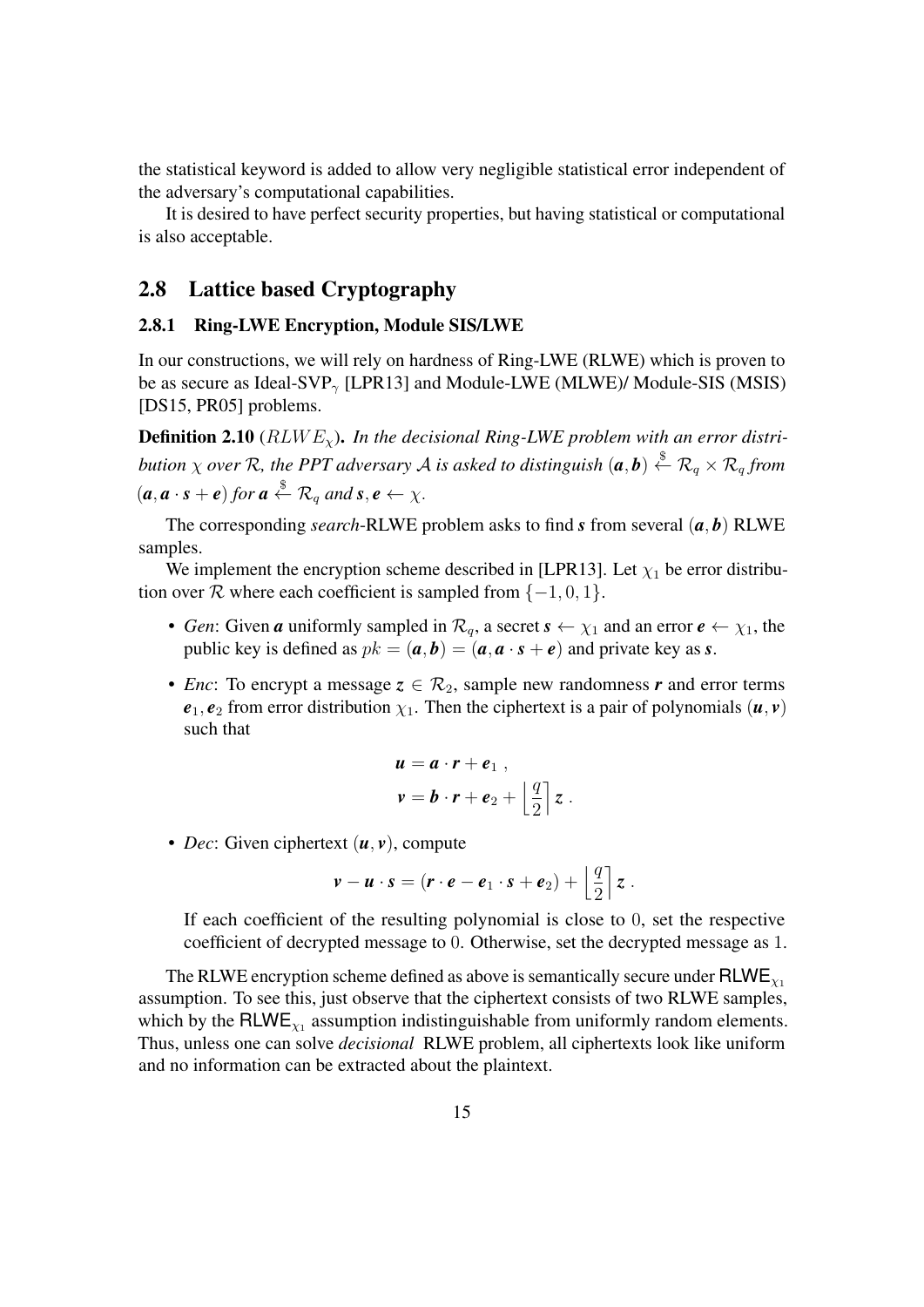<span id="page-15-1"></span>**Definition 2.11** ( $MLWE_{n,m,\chi}$ ). *In the Module-LWE problem with parameters*  $n, m > 0$ and an error distribution  $\chi$  over  $\mathcal R$ , the PPT adversary  $\mathcal A$  is asked to distinguish  $(\bm a, \vec{\bm t}) \stackrel{\$}{\leftarrow}$  $\mathcal{R}^{m\times n}_q\times\mathcal{R}^m_q$  from  $(A,A\vec{s}+\vec{e})$  for  $A\overset{\$}{\leftarrow}\mathcal{R}^{m\times n}_q$ , a secret vector  $\vec{s}\leftarrow\chi^n$ , and an error *vector*  $\vec{e} \leftarrow \chi^m$ .

<span id="page-15-2"></span>Definition 2.12 (*MSIS<sub>m,n,β</sub>*). *The goal in the Module-SIS problem with parameters*  $n,m>0$  and  $0<\beta< q$  is to find  $\vec{x}\stackrel{\$}{\leftarrow}\mathcal{R}^m_q$  for a given matrix  $A\stackrel{\$}{\leftarrow}\mathcal{R}^{n\times m}_q$  such that  $A\vec{x} = \vec{0} \bmod q$  and  $0 < ||\vec{x}||_2 < \beta$ .

In practical security estimations, the parameter  $m$  in Definitions [2.11](#page-15-1) and [2.12](#page-15-2) does not play a crucial role, therefore we simply omit it and use the notations  $MLWE_{n,v}$  and MSIS<sub>n,β</sub>. Furthermore, we let the parameters  $\mu$  and  $\lambda$  denote the module ranks for MSIS and MLWE.

#### <span id="page-15-0"></span>2.8.2 Commitment scheme

In this work, we will be using a variant of BDLOP commitment scheme  $[BDL+18]$  $[BDL+18]$ . Let,  $\bm{B}_0 \in \mathcal{R}_q^{\mu \times (\mu + \lambda + 1)}, \vec{\bm{b}}_1 \in \mathcal{R}_q^{\mu + \lambda + 1}$  and  $\vec{\bm{r}} \leftarrow \chi_2^{(\mu + \lambda + 1)d}$  $\frac{(\mu + \lambda + 1)a}{2}$ . The commitment of a single message  $m \in \mathcal{R}_q$  is a pair  $(\vec{t}_0, t_1)$  where

$$
\vec{t}_0 = \mathbf{B}_0 \vec{r},
$$
  

$$
t_1 = \langle \vec{b}_1, \vec{r} \rangle + \mathbf{m}.
$$

It is easy to see that the commitment scheme is binding and hiding due to  $MSIS<sub>µ</sub>$ and MLWE<sub> $\lambda$ </sub> assumptions respectively.

**Definition 2.13.** A weak opening for the commitment  $\vec{t} = \vec{t}_0 || t_1$  consists of l polynomials  $\bar{\pmb{c}}_i \in \mathcal{R}_q$ , randomness vector  $\vec{r}^\star$  over  $\mathcal{R}_q$  and a message  $\pmb{m}^\star \in \mathcal{R}_q$  such that

$$
\|\bar{c}_i\|_2 \le 2\kappa \text{ and } \bar{c}_i \text{ mod } \varphi_i \ne 0 \text{ for all } 1 \le i \le l ,
$$
  

$$
\|\bar{c}_i \vec{r}^* \|_2 \le 2\beta \text{ for all } 1 \le i \le l ,
$$
  

$$
\mathcal{B}_0 \vec{r}^* = \vec{t}_0 ,
$$
  

$$
\langle \vec{b}_1, \vec{r}^* \rangle + \mathbf{m}^* = t_1 .
$$

The commitment scheme is proven to be binding also with respect to the weak opening in [\[ALS20,](#page-42-4) Lemma 4.3].

Using Galois automorphisms and fully splitting rings a zero-knowledge proof of opening for BDLOP commitments is given in [\[ALS20\]](#page-42-4). The protocol in Figure [2](#page-16-0) is complete, statistical zero-knowledge and computationally sound under Module-SIS assumption. Keeping the structure same and adding some garbage terms, it is possible to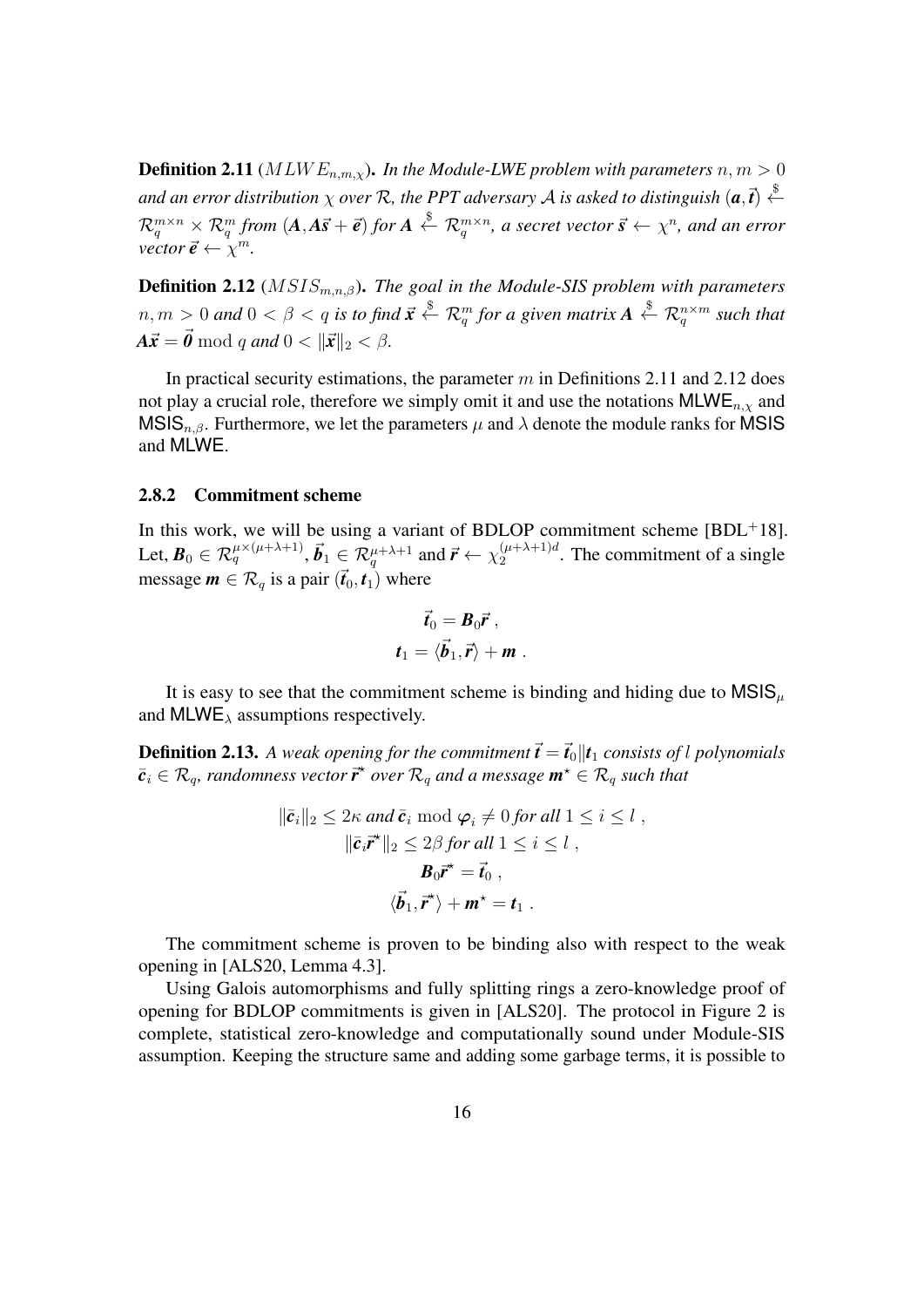prove linear (Figure [3\)](#page-17-0) and product (Figure [4\)](#page-18-0) relationships between committed messages. Moreover, the soundness of the protocols is not reduced when amortized over many relations. In [\[ALS20\]](#page-42-4) have proved security properties of zero-knowledge proof of product relation protocol.

<span id="page-16-0"></span>

| Prover $P$                                                                                                                                                                                                                   |                           | Verifier V                                                                                                                                                                                 |
|------------------------------------------------------------------------------------------------------------------------------------------------------------------------------------------------------------------------------|---------------------------|--------------------------------------------------------------------------------------------------------------------------------------------------------------------------------------------|
| $\boldsymbol{B}_0 \in \mathcal{R}_q^{\mu \times (\mu+\lambda+1)}$ ; $\vec{\boldsymbol{b}}_1 \in \mathcal{R}_q^{\mu+\lambda+1}$<br>$\vec{r} \in \{-1,0,1\}^{(\mu+\lambda+1)d} \subset \mathcal{R}_q$<br>$m \in \mathcal{R}_a$ |                           | $\bm{B}_0, \vec{\bm{b}}_1$<br>$\vec{t}_0, t_1$                                                                                                                                             |
| $\vec{t}_0 = B_0 \vec{r}$                                                                                                                                                                                                    |                           |                                                                                                                                                                                            |
| $t = \langle \vec{b}_1, \vec{r} \rangle + m$                                                                                                                                                                                 |                           |                                                                                                                                                                                            |
| For $i = 0, , k - 1$ :<br>$\vec{v}_i \leftarrow \frac{\$}{\text{cos}} D_{\text{s}}^{(\mu+\lambda+1)d}$<br>$\vec{w}_i = \vec{B}_0 \vec{y}_i$                                                                                  | $\xrightarrow{\vec{w}_i}$ | $\frac{c}{c}$ $c \stackrel{\$}{\leftarrow} C$                                                                                                                                              |
| For $i = 0, \ldots k - 1$ :<br>$\vec{z}_i = \vec{y}_i + \sigma^i(c)\vec{r}$<br>If Rej $((\vec{z}_i), (\sigma^i(\mathbf{c})\vec{r}), \mathbf{s}) = 1$ , abort                                                                 | $\overrightarrow{z_i}$    |                                                                                                                                                                                            |
|                                                                                                                                                                                                                              |                           | For $i = 0, \ldots k - 1$ :<br>$\ \vec{z_i}\ _2 \leq \beta = s\sqrt{2(\mu + \lambda + 1)d}$<br>$\boldsymbol{B}_0 \vec{z}_i \stackrel{?}{=} \vec{w}_i + \sigma^i(\boldsymbol{c}) \vec{t}_0$ |

Figure 2. Automorphism opening proof.  $\sigma = \sigma_{2l/k+1} \in \text{Aut}(\mathcal{R}_q)$ , C is the challenge distribution over  $R$  where each coefficient is independently identically distributed with Pr(0) = 1/2 and Pr(1)=Pr(-1)=1/4, and  $D_s$  is the discrete Gaussian distribution on  $\mathbb Z$  with standard deviation  $\mathbf{s} = 11kd \|\vec{r}\|_2$  [\[ALS20\]](#page-42-4)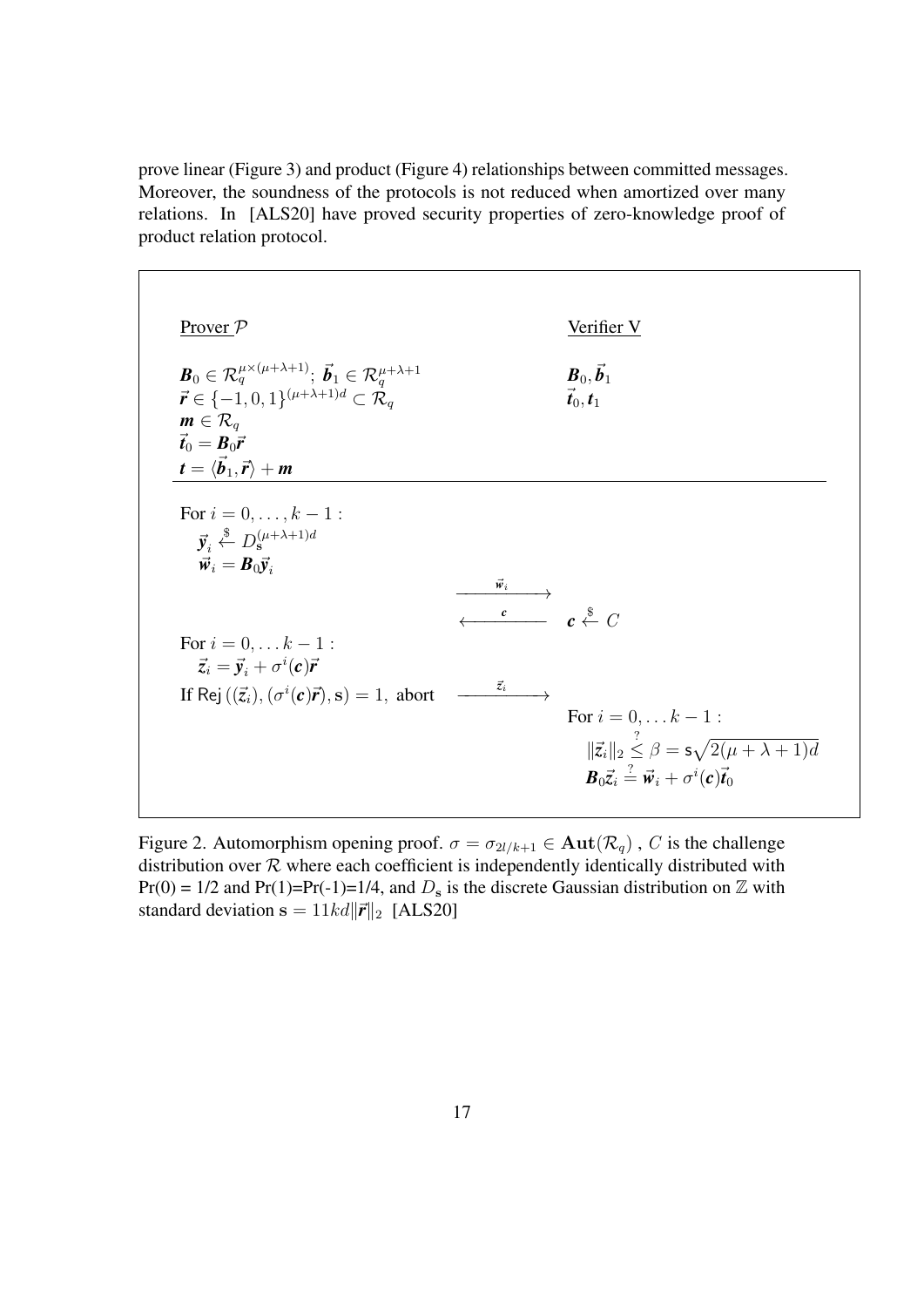<span id="page-17-0"></span>

Figure 3. Amortized linear relation proof: ZK-proof  $[M = \sum_{i=1}^{n} a_i m_i]$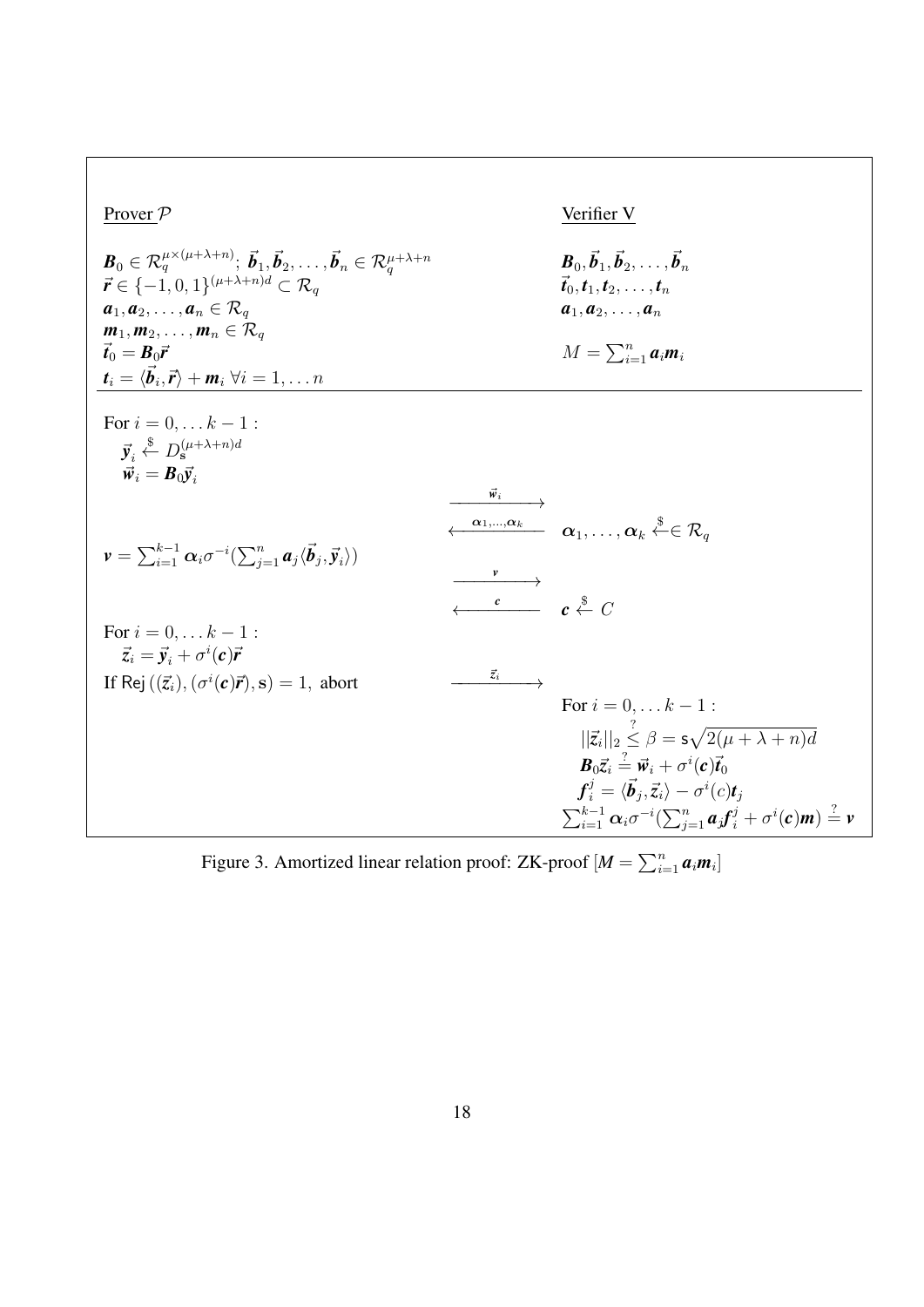$\vec{t}_0 = B_0, \vec{r}$  $\textbf{\textit{t}}^{(j)}_1 = \langle \vec{\textbf{b}}^{(j)}_1 \rangle$ 

 $\textit{\textbf{t}}_{2}^{(j)} = \langle \vec{\textbf{b}}_{2}^{(j)}$ 

 $\textit{\textbf{t}}_{3}^{(j)}=\langle \vec{\textbf{b}}_{3}^{(j)}$ 

 $=\mu + \lambda + 3n + 1$  $\boldsymbol{B}_0 \in \mathcal{R}_q^{\mu \times l};~ \vec{\boldsymbol{b}}_1^{(j)}$ 

 $\textit{m}^{(j)}_1, \textit{m}^{(j)}_2, \textit{m}^{(j)}_3 \in \mathcal{R}_q$ 

 $\bm{j}_1^{(j)}, \vec{\bm{b}}_2^{(j)}$  $\bar{\bm{b}}^{(j)}_2, \bar{\bm{b}}^{(j)}_3$ 

 $\langle 1^{(j)}, \vec{r} \rangle + m_1^{(j)}$ 

 $\langle 2^{(j)}, \vec{r} \rangle + m_2^{(j)}$ 

 $\langle J^{(j)}_3, \vec{r} \rangle + m_3^{(j)}$ 

 $\bm{b}^{(j)}_3, \vec{\bm{b}}_4 \in \mathcal{R}^l_q$ 

<span id="page-18-0"></span>Prover P Verifier V

$$
B_0 \in \mathcal{R}_q^{\mu \times l}; \ \vec{b}_1^{(j)}, \vec{b}_2^{(j)}, \vec{b}_3^{(j)}, \vec{b}_4 \in \mathcal{R}_q^l \hspace{2cm} B_0, \vec{b}_1^{(j)}, \vec{b}_2^{(j)}, \vec{b}_3^{(j)}, \vec{b}_4 \notag \\ \vec{r} \in \chi^{ld}; \hspace{2cm} \vec{b}_0, t_1^{(j)}, t_2^{(j)}, t_3^{(j)} \in \mathcal{R}_q^l
$$

For 
$$
i = 0, ..., k - 1
$$
:  
\n
$$
\vec{y}_i \stackrel{\$}{\leftarrow} D_{\mathbf{s}}^{ld}
$$
\n
$$
\vec{w}_i = B_0 \vec{y}_i
$$

$$
t_{4} = \langle \vec{b}_{4}, \vec{r} \rangle + \sum_{i=0}^{k-1} \sum_{j=1}^{n} \alpha_{in+j} \sigma^{-i} (\langle \vec{b}_{3}^{(j)}, \vec{y}_{i} \rangle - \frac{\alpha_{1}, \dots, \alpha_{nk}}{\sum_{i=0}^{k-1} \sum_{j=1}^{n} \alpha_{in+j} \sigma^{-i} (\langle \vec{b}_{3}^{(j)}, \vec{y}_{i} \rangle)} - m_{1}^{(j)} \langle \vec{b}_{2}^{(j)}, \vec{y}_{i} \rangle) \n\qquad\ny = \langle \vec{b}_{4}, \vec{y}_{0} \rangle + \sum_{i=0}^{k-1} \sum_{j=1}^{n} \alpha_{in+j} \sigma^{-i} (\langle \vec{b}_{1}^{(j)}, \vec{y}_{i} \rangle \langle \vec{b}_{2}^{(j)}, \vec{y}_{i} \rangle) - \frac{\alpha_{1} \cdot \alpha_{1} \cdot \alpha_{1} \cdot \alpha_{1} \cdot \alpha_{1} \cdot \alpha_{1} \cdot \alpha_{1} \cdot \alpha_{1} \cdot \alpha_{1} \cdot \alpha_{1} \cdot \alpha_{1} \cdot \alpha_{1} \cdot \alpha_{1} \cdot \alpha_{1} \cdot \alpha_{1} \cdot \alpha_{1} \cdot \alpha_{1} \cdot \alpha_{1} \cdot \alpha_{1} \cdot \alpha_{1} \cdot \alpha_{1} \cdot \alpha_{1} \cdot \alpha_{1} \cdot \alpha_{1} \cdot \alpha_{1} \cdot \alpha_{1} \cdot \alpha_{1} \cdot \alpha_{1} \cdot \alpha_{1} \cdot \alpha_{1} \cdot \alpha_{1} \cdot \alpha_{1} \cdot \alpha_{1} \cdot \alpha_{1} \cdot \alpha_{1} \cdot \alpha_{1} \cdot \alpha_{1} \cdot \alpha_{1} \cdot \alpha_{1} \cdot \alpha_{1} \cdot \alpha_{1} \cdot \alpha_{1} \cdot \alpha_{1} \cdot \alpha_{1} \cdot \alpha_{1} \cdot \alpha_{1} \cdot \alpha_{1} \cdot \alpha_{1} \cdot \alpha_{1} \cdot \alpha_{1} \cdot \alpha_{1} \cdot \alpha_{1} \cdot \alpha_{1} \cdot \alpha_{1} \cdot \alpha_{1} \cdot \alpha_{1} \cdot \alpha_{1} \cdot \alpha_{1} \cdot \alpha_{1} \cdot \alpha_{1} \cdot \alpha_{1} \cdot \alpha_{1} \cdot \alpha_{1} \cdot \alpha_{1} \cdot \alpha_{1} \cdot \alpha_{1} \cdot \alpha_{1} \cdot \
$$

 $\vec{w}_i$  →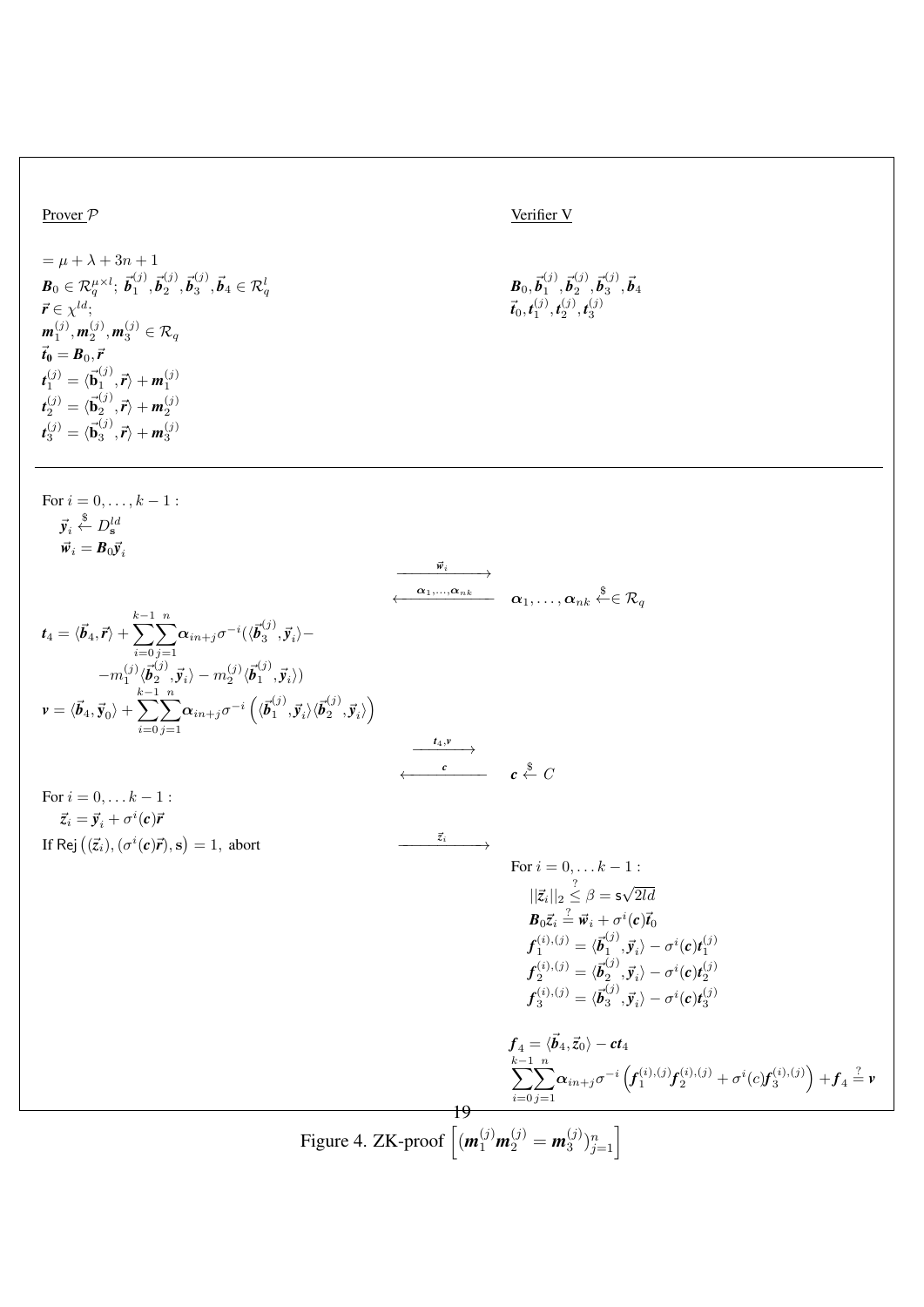### <span id="page-19-0"></span>2.9 Cryptographic voting

In cryptography, the secure voting protocol consists of several phases and algorithms and satisfies transparency, privacy, and end-to-end verifiability requirements. A generic voting scheme consists of the following parts.

- Encryption scheme: Voters encrypt their choice for privacy purposes
- Bulletin board: Also ballot box, where all cast ballots are stored. Usually, it is a publicly shared read-only list.
- Digital signature scheme: Besides hiding their choice, voters prove their eligibility to vote by digitally signing the encrypted ballot.
- Tallying: After all votes cast, all entries in the bulletin board counted. The responsible authority is called tallier.

Besides secure encryption and unforgeable signature properties, the electronic voting protocol has to be publicly verifiable for all steps. This is called end-to-end verifiability. Different approaches to electronic voting require different measures to be taken. There are two common approaches used in real elections.

#### <span id="page-19-1"></span>2.9.1 Homomorphic e-voting

A homomorphic encryption scheme satisfies either or both of the following properties:

- Additively homomorphic:  $Enc(m_1) + Enc(m_2) = Enc(m_1 + m_2)$
- Multiplicatively homomorphic:  $Enc(m_1) \cdot Enc(m_2) = Enc(m_1m_2)$

The use of homomorphic encryption schemes in cryptographic voting protocols makes tallying possible without decrypting each cast ballot. Instead, a tallying function is evaluated on ciphertexts and decrypted to get the final tally. Indeed, this is the main idea of homomorphic voting. For example, in Yes-No voting, if the answers are represented as 1 (YES) and 0 (NO), then just by adding all ciphertexts the election result can be obtained.

Homomorphic properties also make it easy to alter election results. Following the previous analogy of Yes-No voting, an adversary can cast 2, or any number, indeed any data to ruin the election. To prevent this, voters are required to submit proof that cast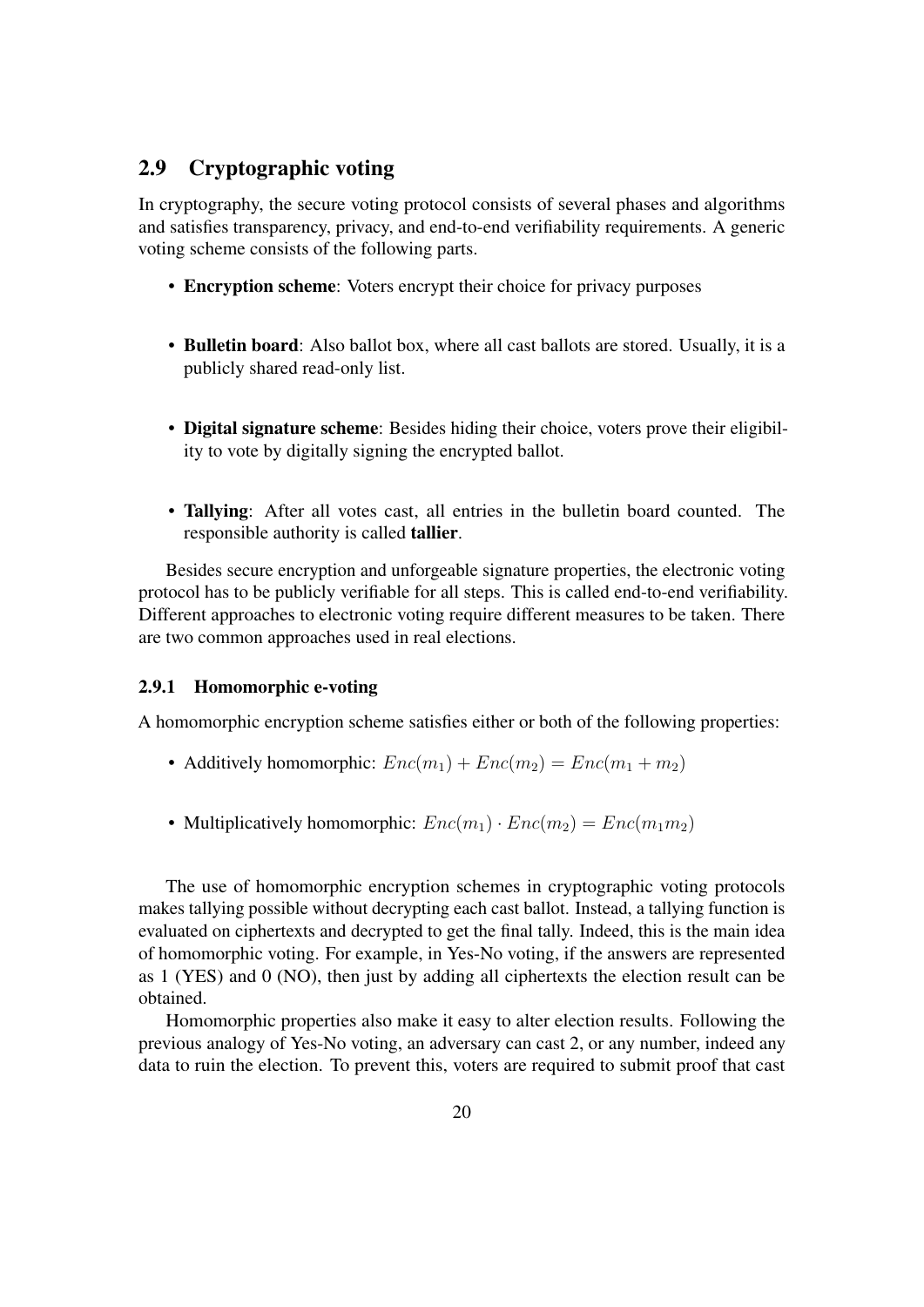votes are encoded properly. Generally, proof of plaintext knowledge protocols is used in this case.

An electoral authority may also be dishonest. Sometimes, the tallying function is not a straightforward addition. Then, the tallying authority should provide proof of evaluation. In the end, there should be another proof that evaluation on ciphertexts correctly decrypts to the published tally.

#### <span id="page-20-0"></span>2.9.2 Verifiable shuffle-based e-voting

In verifiable shuffle-based voting protocols, cast ballots are decrypted then tallied individually. In between, a mixing network secretly shuffles ciphertexts to remove the link between voters and their choice. Shuffling is permuting the order of ciphertexts and re-encrypting afterward. Re-encryption is generally realized utilizing the homomorphic nature of the encryption scheme. In other words, if the scheme is additively homomorphic, encryption of zero is added to the original ciphertext. If it is multiplicatively homomorphic, the ciphertext is multiplied by encryption of one. As usual, the mixing authority has to provide cryptographic proof that shuffling has been done correctly and no single vote has been modified. Moreover, plaintexts of input and output ciphertexts are the same but permuted. In practice, mixing networks contain at least there independent mixing nodes to completely unlink input and output ciphertexts even if the half of mixing nodes are malicious.

#### <span id="page-20-1"></span>2.9.3 Mix-node security

Costa *et al.* [\[CMM19\]](#page-42-5) proposed novel security definition for a mix-node. Assume that MixVotes is a generic mixing algorithm such that, given input ciphertexts and a permutation vector, produces shuffled and re-encrypted ciphertexts. Moreover, let  $z^{(i_A)}$ and  $z^{\pi(j_A)}$  the message before and after running the algorithm.

Definition 2.14. *Let* J *be a uniform random variable taking values in* [1, . . . , N]*. A mix-node given by algorithm MixVotes is said to be secure if the advantage of any PPT adversary* A *over random guess is negligible in the security parameter. That is,*  $\forall c$ ,  $\exists \kappa_0$ *s.t if*  $\kappa > \kappa_0$ :

$$
Adv_{\mathcal{A}}^{sec} = \left| \Pr \left[ z^{(i_{\mathcal{A}})} = z^{\pi(j_{\mathcal{A}})} \right] - \Pr \left[ z^{(i_{\mathcal{A}})} = z^{\pi(J)} \right] \right| < \frac{1}{\kappa^{c}}.
$$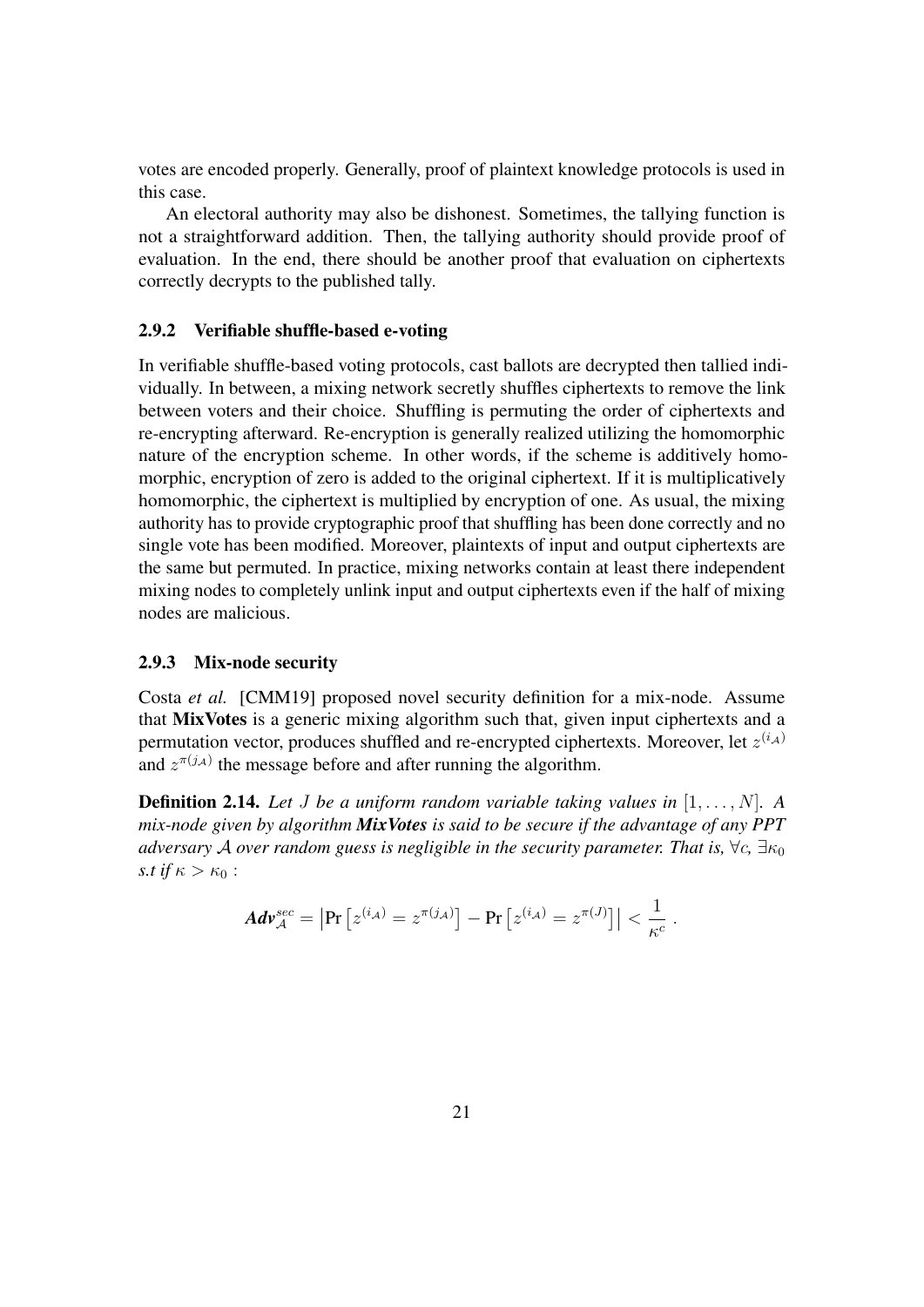# <span id="page-21-0"></span>3 Post-Quantum mix-net

### <span id="page-21-1"></span>3.1 Related Works

Numerous works have been done on the idea of mixing networks (mix-nets) since its introduction by Chaum in 1981 [\[Cha81\]](#page-42-0). In secure e-voting context, mix nets should be verifiable as well. A very broad and detailed review of existing verification methods for mix-nets in the literature is given in a very recent paper [\[HM20\]](#page-44-5). However, only a small subset of those verification methods have been reconstructed using post-quantum cryptography tools. To the best of our knowledge, the only practical lattice-based mix-net [\[BHM20\]](#page-42-7) achieves verifiability using an alternative approach to zero-knowledge proof of shuffle. Nonetheless, [\[CMM17\]](#page-42-1) and [\[Str18\]](#page-45-6) give proofs of a shuffle for lattice-based reencryption mix-nets. The first one may not be considered as fully post-quantum as it uses Pedersen commitments which are based on discrete log problem. The last construction requires a Fully Homomorphic Encryption scheme and any homomorphic commitment scheme. While the commitment scheme in  $[BDL+18]$  $[BDL+18]$  is additively homomorphic and post-quantum secure making the whole proof post-quantum safe, whereas FHE schemes are not practical yet.

#### <span id="page-21-2"></span>3.2 Costa, Martinez and Morillo proof of shuffle

Costa *et al.'s* improved their work and proposed a proof of shuffle which is constructed over lattice-based post-quantum secure primitives only [\[CMM19\]](#page-42-5). The main idea is briefly given here.

Let  $\mathcal{R}_q = \mathbb{Z}_q[X]/(X^d+1)$  be ring of polynomials degree less than d and  $q \equiv 3 \mod 8$ . This rings splits into two residue fields of polynomials degree less than  $d/2$  and every polynomial of degree smaller than  $d/2$  in  $\mathcal{R}_q$  are invertible. Define RLWE encryption as in Section [2.10.](#page-14-2)

Assume that there are N RLWE ciphertexts  $(u_i, v_i)$  encrypted with public key  $(pk.a, pk.b)$  to be shuffled. A mixing node will generate secret random zero encryption ciphertexts  $(u_i^0, v_i^0)$  and permutation  $\pi$ , and output  $(u_i', v_i')$  such that

$$
(\boldsymbol{u}_i^0, \boldsymbol{v}_i^0) = (pk \boldsymbol{a} \cdot \boldsymbol{r}_{E,i} + \boldsymbol{e}_{u,i}, pk \boldsymbol{b} \cdot \boldsymbol{r} + \boldsymbol{e}_{v,i} + 0)
$$

$$
(\boldsymbol{u}_i', \boldsymbol{v}_i') = (\boldsymbol{u}^{\pi(i)} + \boldsymbol{u}_i^0, \boldsymbol{v}^{\pi(i)} + \boldsymbol{v}_i^0)
$$

where  $r_{E,i}, e_{u,i}, e_{v,i} \leftarrow \chi_1$  for all  $i = 1, \ldots, N$ . Then, authors prove that if  $\pi$  is a valid permutation, then for any  $\alpha, \beta, \gamma \in S$  where S is a set of polynomials of degree less than  $n/2$ 

<span id="page-21-3"></span>
$$
\prod_{i=1}^{N}(\beta i + \alpha^{i} - \gamma) = \prod_{i=1}^{N}(\beta \pi(i) + \alpha^{\pi(i)} - \gamma)
$$
\n(1)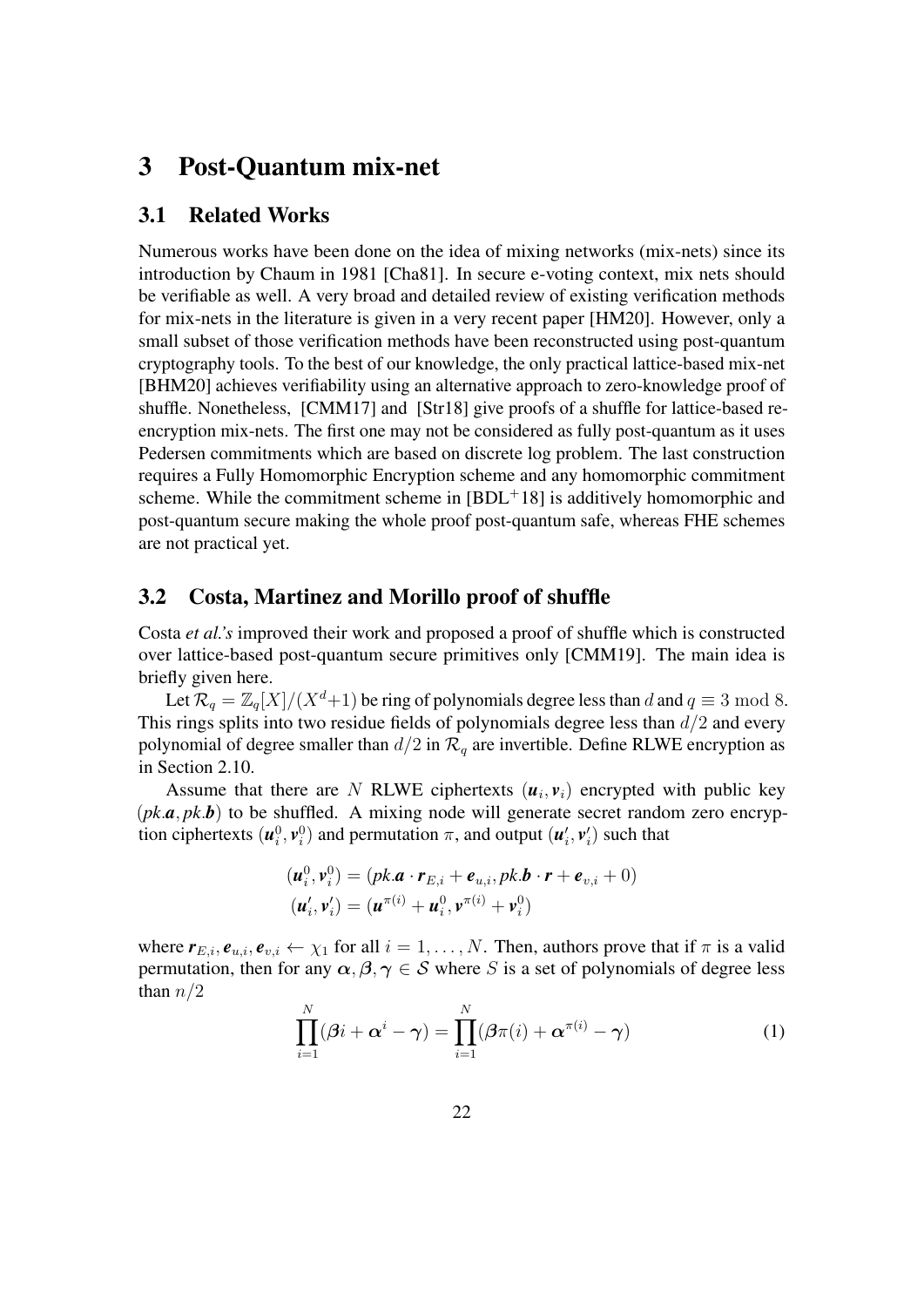holds due to generalized Schwartz-Zippel lemma with small cheating probability. Similarly,

<span id="page-22-1"></span>
$$
\sum_{i=1}^{N} \alpha^{i} u^{(i)} = \sum_{i=1}^{N} \alpha^{\pi(i)} (u^{\prime(i)} - u_0^{(i)})
$$
(2)

<span id="page-22-2"></span>
$$
\sum_{i=1}^{N} \alpha^{i} \nu^{(i)} = \sum_{i=1}^{N} \alpha^{\pi(i)} (\nu'^{(i)} - \nu_0^{(i)}).
$$
 (3)

One can think of each formula as two polynomials with coefficients in  $\mathcal{R}_{q}$  evaluated at the same point  $\alpha$ . Again, due to generalized Schwartz-Zippel lemma, if equality holds, then both polynomials are equal to each other, thus their coefficients are the same. Moreover, the relations [\(1\)](#page-21-3), [\(2\)](#page-22-1) and [\(3\)](#page-22-2) along with proof of correct encryption are shown in [\[CMM19\]](#page-42-5) to be enough to argue correctness of shuffle.

The protocol in [\[CMM19\]](#page-42-5) uses commitment scheme from [\[BKLP15\]](#page-42-8) to prove aforementioned arguments mainly due to existence of zero-knowledge proofs for linear and multiplicative relations for the commitment scheme. We recall the protocol briefly below.

First, the prover P commits to zero encryption ciphertexts  $(u_i^0, v_i^0)$  , sends them to the verifier  $V$  and runs amortized zero-knowledge proof of knowledge of small secret elements that those commitments are indeed commitments to encryptions of zero with valid error parameters. Next,  $\mathcal P$  commits to the permutation vector  $\pi$  and sends the commitment to the verifier again. Committing to permutation vector is committing to  $\pi(1), \ldots, \pi(N)$ . Then, V samples a polynomial  $\alpha$  from the challenge set send back to the prover. Following to that, P calculates commitments to  $\alpha^{\pi(1)}, \dots, \alpha^{\pi(N)}$ . To show that the permutation vector is chosen before challenges and is a valid permutation, the prover runs linear and multiplicative relation proofs several times and calculates the product in [\(1\)](#page-21-3) using committed values. Next, again by help of those relation proofs, it proves the remaining two equalities to show shuffling is correct. During the verification phase, the verifier has to verify zero knowledge proofs of knowledge of small secret elements and relations [\(1\)](#page-21-3), [\(2\)](#page-22-1) and [\(3\)](#page-22-2).

Costa *et al.* mention that it is possible to use amortization techniques described in [\[dPLNS17\]](#page-43-3) and reduce the complexity and total cost of the protocol. Unfortunately, they have not explicitly shown how to do that, nor have they instantiated the parameters to evaluate performance and concrete security level of the protocol.

#### <span id="page-22-0"></span>3.3 Our work

In this work, we suggest several modifications to solve both issues by replacing the commitment scheme with a variant of Module SIS/LWE based commitment scheme from  $[BDL+18]$  $[BDL+18]$ . This replacement allows use of more efficient zero-knowledge proofs of linear and product (Figure [4\)](#page-18-0) relation between committed messages [\[ALS20,](#page-42-4) [LNS20\]](#page-44-6). Those protocols are short, efficient and have no extra cost when amortized over many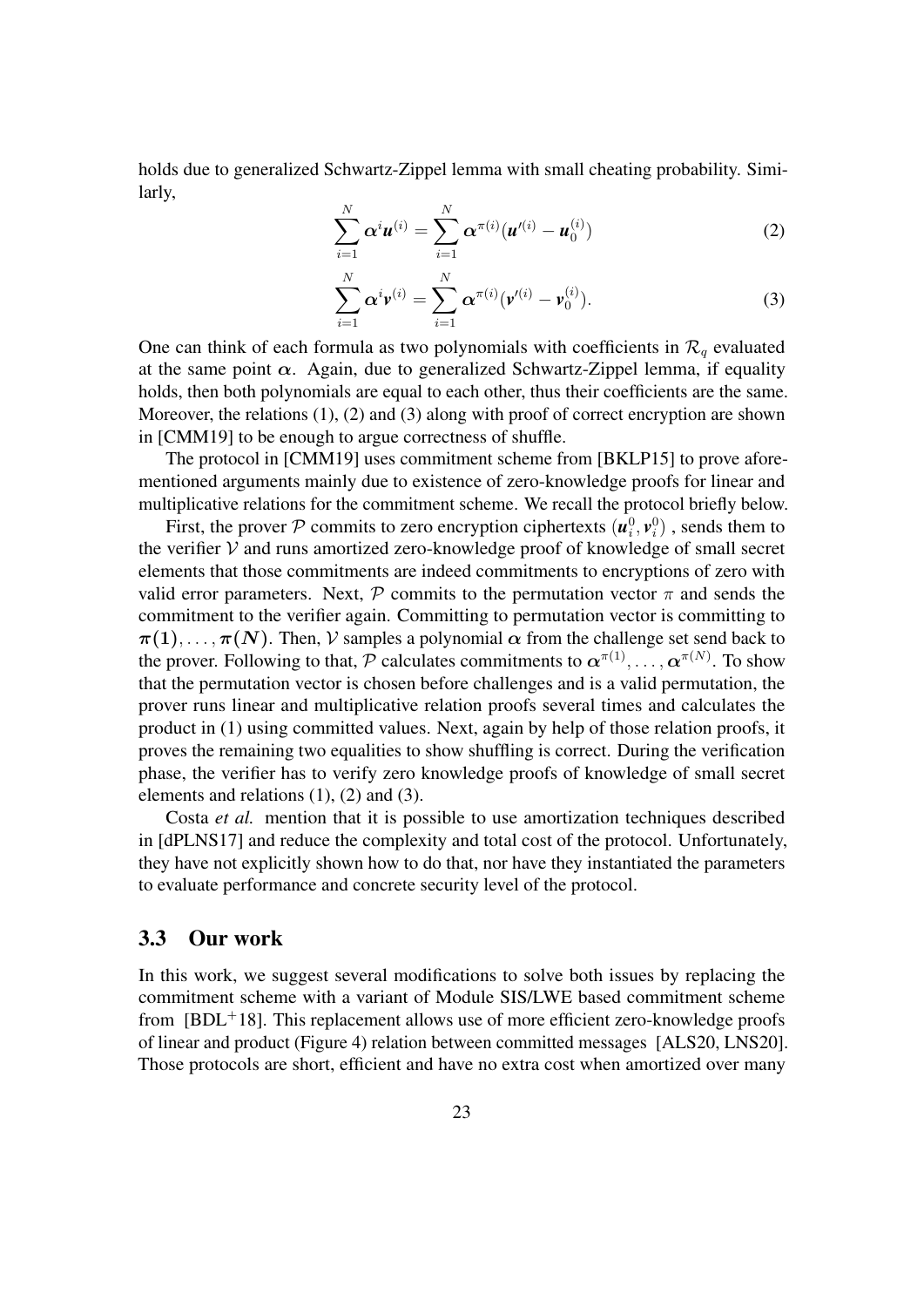relations. Besides, there is no need to repeat the protocol several times to get desired soundness properties. Instead, Galois automorphisms are used to boost soundness. However, to achieve great results, it is required to use fully splitting rings. Nevertheless, as we change the mathematical setting, there is a need for additional careful analysis of security. Another important change we bring in is use of challenge set defined in Section [2.4](#page-10-0) instead of S.

Next, we describe our protocol. Semantically, it follows the same structure. First, let  $\mu$  and  $\lambda$  be rank of secure MSIS and MLWE instances, respectively, and choose  $q - 1 \equiv$ 2l mod 4l such that  $\mathcal{R}_q$  is a fully splitting ring, i.e  $d = l$  and  $\mathbf{B}_0 \in \mathcal{R}_q^{\mu \times (\mu + \lambda + 9N + 1)}$ ,  $\vec{b}_1, \vec{b}_2, \ldots \vec{b}_{9N+1} \in \mathcal{R}_q^{\mu+\lambda+9N+1}$ . Furthermore, choose k so that  $q^{kd/l} \approx 2^{256}$ .

Again, assume that there are N RLWE ciphertexts  $(u_i, v_i)$  which are shuffled by permutation vector  $\pi$  and re-encrypted adding  $(u_i^0, v_i^0)$ . The resulting ciphertexts  $(u'_i, v'_i)$ also satisfy [\(1\)](#page-21-3), [\(2\)](#page-22-1) and [\(3\)](#page-22-2) for random challanges  $\alpha, \beta, \gamma \in \mathcal{C}$ .

First, the prover  $P$  has to prove that zero-encryptions are not ill-formed, in other words, they are correct encryptions of zero polynomial. However, ciphertexts has to be kept secret, therefore it computes and sends commitments.

$$
\begin{aligned} \vec{\boldsymbol{t}}_0 &= \boldsymbol{B_0}\vec{\boldsymbol{r}} \\ \boldsymbol{t}_{u_0^{(i)}} &= \langle \vec{\boldsymbol{b}}_i, \vec{\boldsymbol{r}} \rangle + \boldsymbol{u}_0^{(i)} \\ \boldsymbol{t}_{v_0^{(i)}} &= \langle \vec{\boldsymbol{b}}_{N+i}, \vec{\boldsymbol{r}} \rangle + \boldsymbol{v}_0^{(i)} \end{aligned}
$$

where  $\vec{r} \in \mathcal{R}_q^{\mu+\lambda+9N+1}$  is the commitment randomness. Unpacking and substituting the ciphertexts we have

$$
t_{u_0^{(i)}} = \langle \vec{b}_i, \vec{r} \rangle + pk \cdot \mathbf{a} \cdot \mathbf{r}_{i,E} + \mathbf{e}_{i,u},
$$
  

$$
t_{v_0^{(i)}} = \langle \vec{b}_{N+i}, \vec{r} \rangle + pk \cdot \mathbf{b} \cdot \mathbf{r}_{i,E} + \mathbf{e}_{i,v} + \mathbf{0}.
$$

Rewriting as a matrix equation we get a specific structure:

$$
\begin{vmatrix} t_{u_0^{(i)}} \\ t_{v_0^{(i)}} \end{vmatrix} = \begin{vmatrix} \vec{b}_{i,1} & \dots & \vec{b}_{i,n'} & p k.a & 1 & 0 \\ \vec{b}_{N+i,1} & \dots & \vec{b}_{N+i,n'} & p k.b & 0 & 1 \end{vmatrix} \begin{vmatrix} \vec{r}_1 \\ \vec{r}_n \\ \vec{r}_{i,n} \\ \vec{e}_{i,n} \\ \vec{e}_{i,v} \end{vmatrix}
$$

where  $n' = \mu + \lambda + 9N + 1$ . Observe that the last equation has form  $A\vec{s} = \vec{u}$ . Proving  $\vec{s}$  is short in this equation also proves that the committed message is a valid encryption of zero polynomial. Unfortunately, there is no practical exact proof of short solution to structured linear equation in  $\mathcal{R}_q$ . However, one can transfer the equation into better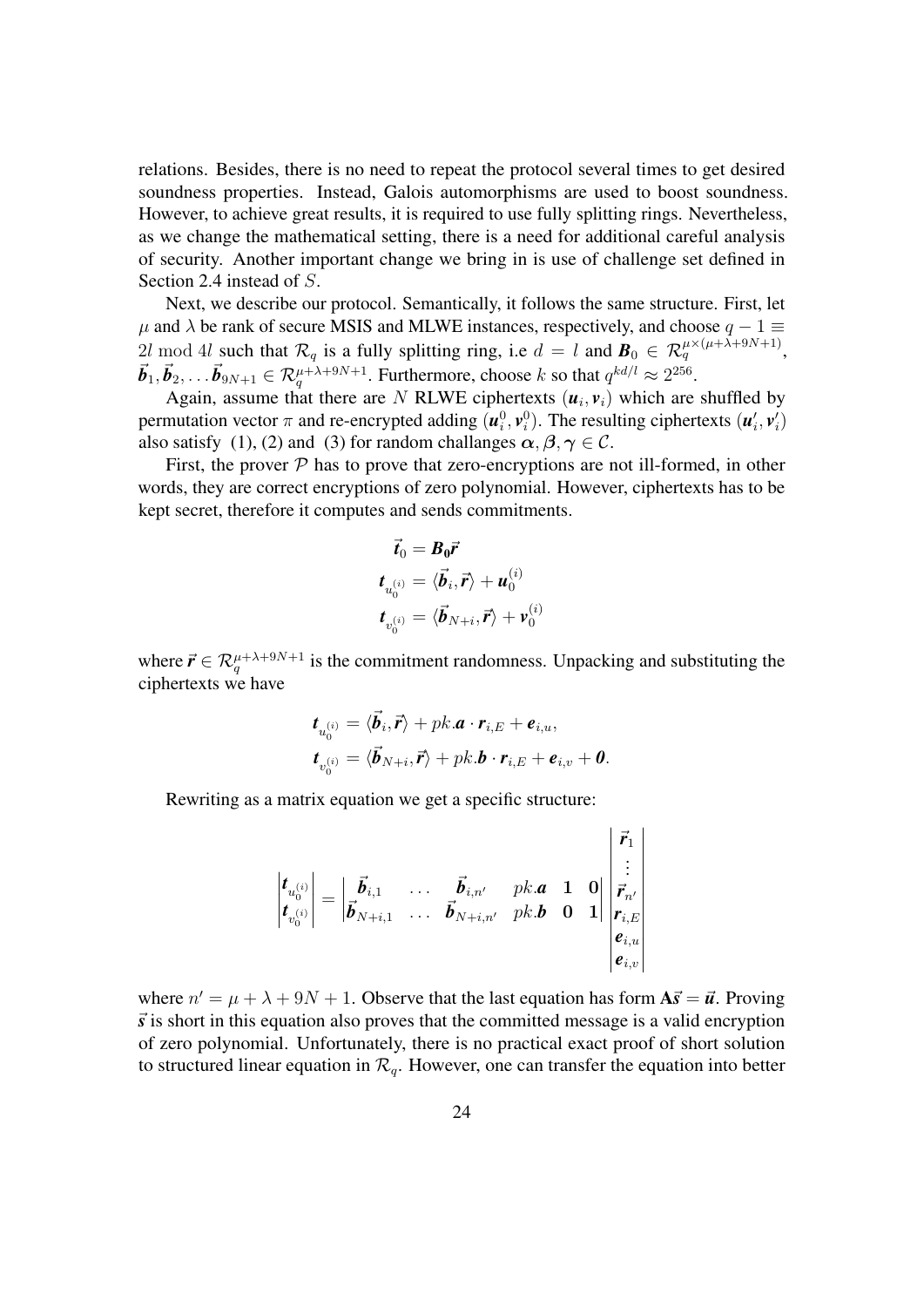understood  $\mathbb{Z}_q$  domain almost at no cost. Then it is possible to use proof of knowledge of a ternary solution to an unstructured linear equation over  $\mathbb{Z}_q$  described in [\[ENS20\]](#page-43-4).

$$
\begin{aligned}\n\begin{vmatrix}\n\mathcal{V}_{t_{u_0^{(i)}}} \\
\mathcal{V}_{t_{u_0^{(i)}}}\n\end{vmatrix} = \begin{vmatrix}\n\mathcal{M}_{\vec{b}_{i,1}} & \dots & \mathcal{M}_{\vec{b}_{i,n'}} & \mathcal{M}_{pka} & I_d & \mathbf{0}_d \\
\mathcal{M}_{\vec{b}_{N+i,1}} & \dots & \mathcal{M}_{\vec{b}_{N+i,n'}} & \mathcal{M}_{pk,b} & \mathbf{0}_d & I_d\n\end{vmatrix} \begin{vmatrix}\n\mathcal{V}_{\vec{r}_1} \\
\mathcal{V}_{\vec{r}_{n'}} \\
\mathcal{V}_{\vec{r}_{n'}} \\
\mathcal{V}_{\vec{r}_{n'}} \\
\mathcal{V}_{\vec{e}_{i,u}} \\
\mathcal{V}_{\vec{e}_{i,v}}\n\end{vmatrix} \\
\vec{u} \in \mathbb{Z}_q^{2d} & \vec{s} \in \mathbb{Z}_q^n & A \in \mathbb{Z}_q^{2d \times n} & n = (n'+3)d\n\end{aligned}
$$

 

 $\overline{\phantom{a}}$ 

Proving the shortness of secret values for each ciphertext individually is not costeffective. The main reason is that proving shortness of  $\vec{r}$  will be repeated for each ciphertext. One would look for amortized or batch-proofs to solve the problem. However, it is also possible to reconstruct  $A\vec{s} = \vec{u}$  relation for all commitments at once. More specifically, it is possible to concatenate all matrix equations into a single bigger equation as below.

<span id="page-24-0"></span>
$$
\begin{vmatrix} t_{u_0^{(1)}} \\ t_{v_0^{(1)}} \\ t_{v_0^{(2)}} \\ t_{v_0^{(2)}} \\ \vdots \\ t_{v_0^{(N)}} \\ t_{v_0^{(N)}} \end{vmatrix} = \begin{vmatrix} \vec{b}_{1,1} & \dots & \vec{b}_{1,n'} & p k.a & 0 & \dots & 0 \\ \vec{b}_{N+1,1} & \dots & \vec{b}_{N+1,n'} & p k.b & 0 & \dots & 0 \\ \vec{b}_{N+1,1} & \dots & \vec{b}_{N+1,n'} & p k.b & 0 & \dots & 0 \\ \vec{b}_{N+2,1} & \dots & \vec{b}_{N+2,n'} & 0 & p k.b & \dots & 0 \\ \vdots & \vdots & \ddots & \vdots & \vdots & \ddots & \vdots \\ \vec{b}_{N,1} & \dots & \vec{b}_{N,n'} & 0 & 0 & \dots & p k.a \\ \vec{b}_{N,1} & \dots & \vec{b}_{2N,n'} & 0 & 0 & \dots & p k.b \end{vmatrix} \begin{vmatrix} \vec{r}_{1,1} \\ \vec{r}_{2,2} \\ \vdots \\ \vec{r}_{N,k} \\ \vdots \\ \vec{c}_{N,k} \\ \vdots \\ \vec{c}_{N,k} \\ \vdots \\ \vec{c}_{N,n} \\ \vdots \\ \vec{c}_{N,n} \\ \vec{c}_{N,n} \\ \vdots \\ \vec{c}_{N,n} \\ \vec{c}_{N,n} \\ \vec{c}_{N,n} \\ \vec{c}_{N,n} \\ \vec{c}_{N,n} \\ \vec{c}_{N,n} \\ \vec{c}_{N,n} \\ \vec{c}_{N,n} \\ \vec{c}_{N,n} \\ \vec{c}_{N,n} \\ \vec{c}_{N,n} \\ \vec{c}_{N,n} \\ \vec{c}_{N,n} \\ \vec{c}_{N,n} \\ \vec{c}_{N,n} \\ \vec{c}_{N,n} \\ \vec{c}_{N,n} \\ \vec{c}_{N,n} \\ \vec{c}_{N,n} \\ \vec{c}_{N,n} \\ \vec{c}_{N,n} \\ \vec{c}_{N,n} \\ \vec{c}_{N,n} \\ \vec{c}_{N,n} \\ \vec{c}_{N,n} \\ \vec{c}_{N,n} \\ \vec{c}_{N,n} \\ \vec{c}_{N,n} \\ \vec{c}_{N,n} \\ \vec{c}_{N,n} \\ \vec{c}_{N,n} \\ \vec{c}_{N,n} \\ \vec{c}_{N,n} \\ \vec{c}_{N,n} \\ \vec{c}_{N,n} \\ \vec{
$$

Here,  $I_{2N}$  is  $2N \times 2N$  identity matrix with diagonal elements being polynomial 1. Finally, we transfer the equation [\(4\)](#page-24-0) from  $\mathcal{R}_q$  to  $\mathbb{Z}_q$  domain.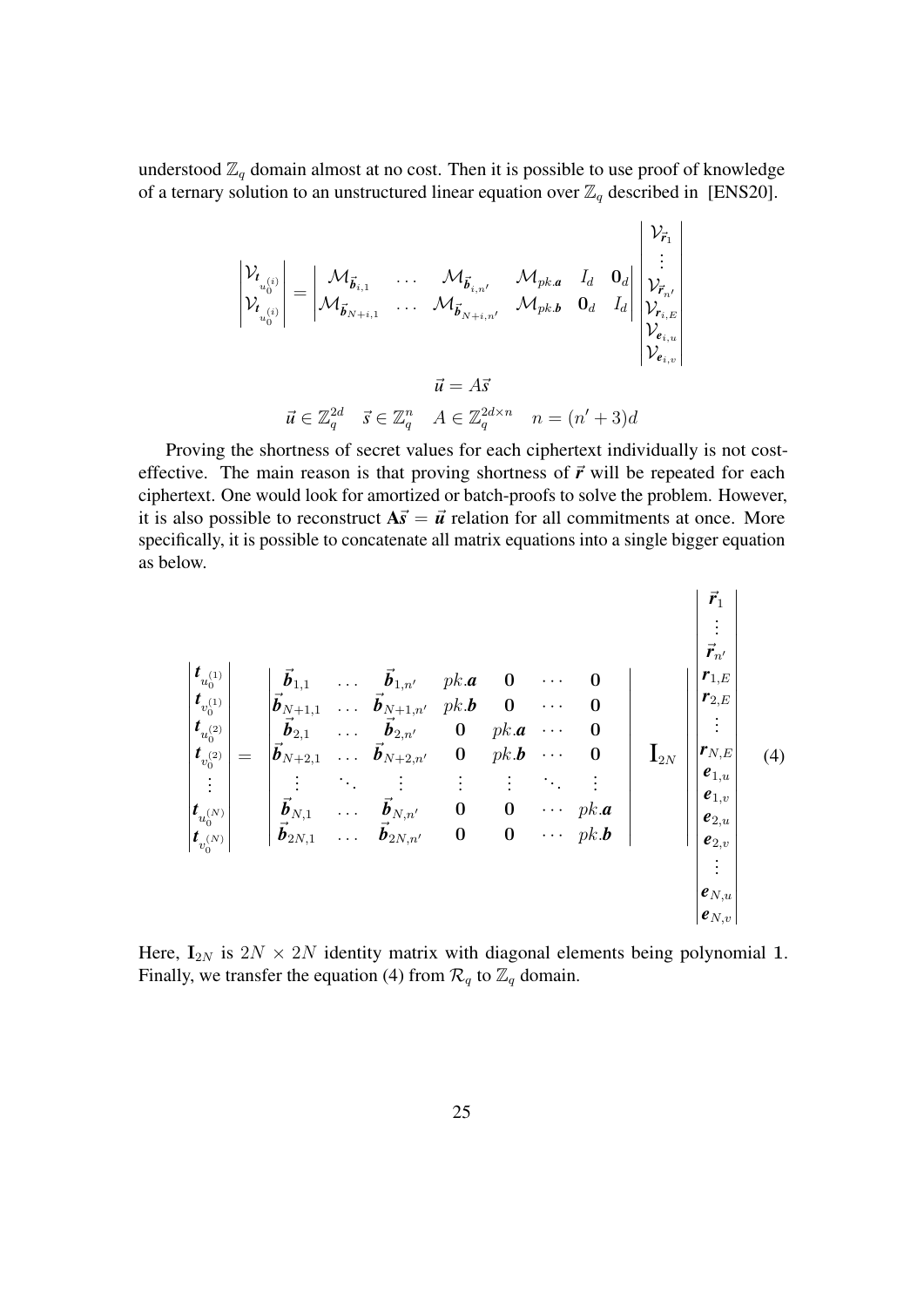<span id="page-25-0"></span>
$$
\begin{bmatrix}\nV_{t_{u_{0}^{(1)}}} \\
V_{t_{v_{0}^{(1)}}} \\
V_{t_{v_{0}^{(2)}}} \\
V_{t_{v_{0}^{(2)}}} \\
\vdots \\
V_{t_{v_{0}^{(N)}}} \\
V_{t_{v_{0}^{(N)}}} \\
\vdots \\
V_{t_{v_{0}^{(N)}}} \\
V_{t_{v_{0}^{(N)}}} \\
\vdots \\
V_{t_{v_{0}^{(N)}}} \\
V_{t_{v_{0}^{(N)}}} \\
\vdots \\
V_{t_{v_{0}^{(N)}}} \\
V_{t_{v_{0}^{(N)}}} \\
\vdots \\
V_{t_{v_{0}^{(N)}}} \\
\vdots \\
V_{t_{v_{0}^{(N)}}} \\
V_{t_{v_{0}^{(N)}}} \\
\vdots \\
V_{t_{v_{0}^{(N)}}} \\
V_{t_{v_{0}^{(N)}}} \\
\vdots \\
V_{t_{v_{N,1}}}\n\end{bmatrix}\n\begin{bmatrix}\n\mathcal{M}_{\vec{b}_{1,1}} & \dots & \mathcal{M}_{\vec{b}_{1,n'}} & \mathcal{M}_{pk,a} & \mathbf{0}_{d} & \dots & \mathbf{0}_{d} \\
\mathcal{M}_{\vec{b}_{N+1,1}} & \dots & \mathcal{M}_{\vec{b}_{2,n'}} & \mathbf{0}_{d} & \mathcal{M}_{pk,a} & \dots & \mathbf{0}_{d} \\
\mathcal{M}_{\vec{b}_{N+1,1}} & \dots & \mathcal{M}_{\vec{b}_{2,n'}} & \mathbf{0}_{d} & \mathcal{M}_{pk,b} & \dots & \mathbf{0}_{d} \\
\mathcal{M}_{\vec{b}_{N,1}} & \dots & \mathcal{M}_{\vec{b}_{N,n'}} & \mathbf{0}_{d} & \mathbf{0}_{d} & \dots & \mathcal{M}_{pk,a} \\
\mathbf{0}_{d} & \dots & \mathcal{M}_{pk,a} & \mathbf{0}_{d} & \dots & \mathcal{M}_{pk,a} \\
\vdots & \vdots & \vdots & \vdots & \vdots & \vdots \\
V_{t_{N,w}} & \mathbf{0}_{t_{N,w}} \\
\vdots \\
V_{t_{N,w}} & \mathbf{0}_{t_{N,w}} \\
\vdots \\
V_{t_{N,w}}\n\end{bmatrix}
$$

The last equality has the form  $A\vec{s} = \vec{u}$ , too. This time  $n = (n' + 3N)d$ , so that  $\vec{u} \in \mathbb{Z}_q^{2Nd} \quad \vec{s} \in \mathbb{Z}_q^n \quad A \in \mathbb{Z}_q^{2Nd \times n}.$ 

Finally, we employ optimization technique described in Section [3.4](#page-33-0) and set commitment vectors as  $\vec{b}_i = \vec{0}_{\mu} || \vec{e}_i || \vec{b}'_i$  where  $\vec{e}_i$  are  $9N + 1$  dimensional standard basis vectors and  $\vec{b}' \in \mathcal{R}_q^{\lambda}$ . Changing rows and simplifying [\(5\)](#page-25-0), we get

$$
\begin{bmatrix}\nV_{t_{u_{0}^{(1)}}} \\
V_{t_{u_{0}^{(N)}}} \\
\vdots \\
V_{t_{v_{0}^{(N)}}} \\
V_{t_{v_{0}^{(1)}}} \\
\vdots \\
V_{t_{v_{0}^{(2)}}} \\
\vdots \\
V_{t_{v_{0}^{(N)}}} \\
\vdots \\
V_{t_{v_{0}^{(N)}}} \\
\vdots \\
V_{t_{v_{0}^{(N)}}} \\
\vdots \\
V_{t_{v_{0}^{(N)}}} \\
\vdots \\
V_{t_{v_{0}^{(N)}}} \\
\vdots \\
V_{t_{v_{0}^{(N)}}} \\
\vdots \\
V_{t_{v_{0}^{(N)}}} \\
\vdots \\
V_{t_{v_{0}^{(N)}}} \\
\vdots \\
V_{t_{v_{0}^{(N)}}} \\
\vdots \\
V_{t_{v_{0}^{(N)}}} \\
\vdots \\
V_{t_{v_{0}^{(N)}}} \\
\vdots \\
V_{t_{v_{0}^{(N)}}} \\
\vdots \\
V_{t_{v_{0}^{(N)}}} \\
\vdots \\
V_{t_{v_{0}^{(N)}}} \\
\vdots \\
V_{t_{v_{0}^{(N)}}} \\
\vdots \\
V_{t_{v_{0}^{(N)}}} \\
\vdots \\
V_{t_{v_{v_{0}^{(N)}}}} \\
\vdots \\
V_{t_{v_{v_{0}^{(N)}}}} \\
\vdots \\
V_{t_{v_{v_{0}^{(N)}}}} \\
\vdots \\
V_{t_{v_{v_{v_{0}^{(N)}}}}}\n\end{bmatrix}
$$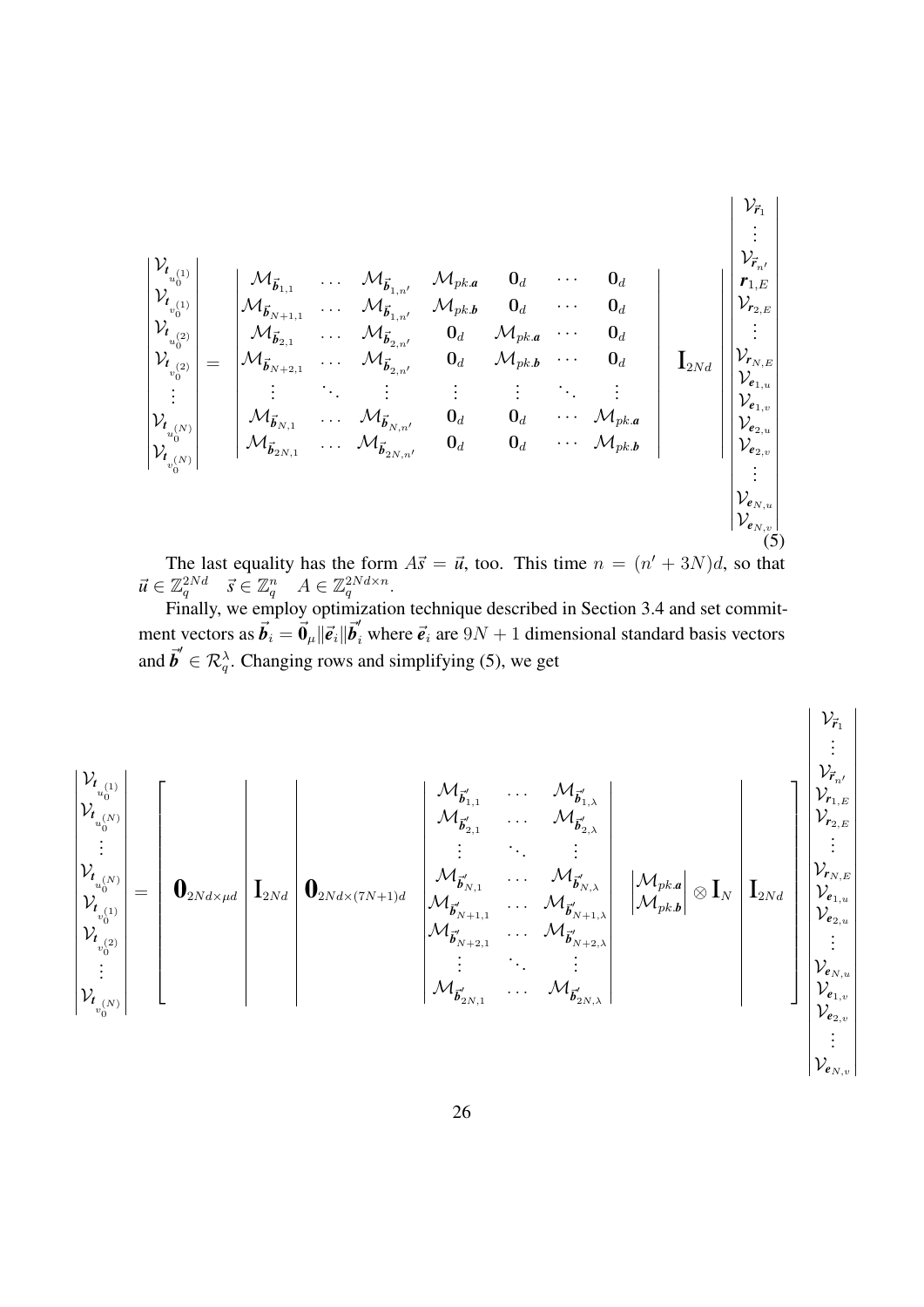As multiplying with zero matrix doesn't affect at all, without loss of generality it can be removed from equation. Then, polynomials with index in the range  $0 \le i \le \mu$  and  $2N \le i \le 9N + 1$  in commitment randomness should also be removed. The final form of the equation will thus be

$$
\begin{bmatrix} \mathcal{V}_{t_{u_{0}^{(1)}}} \\ \mathcal{V}_{t_{u_{0}^{(N)}}} \\ \vdots \\ \mathcal{V}_{t_{u_{0}^{(N)}}} \\ \mathcal{V}_{t_{v_{0}^{(1)}}} \\ \vdots \\ \mathcal{V}_{t_{v_{0}^{(2)}}} \\ \vdots \\ \mathcal{V}_{t_{v_{0}^{(N)}}} \end{bmatrix} = \left[\begin{array}{rrrrr} \begin{bmatrix} \mathcal{M}_{\vec{b}'_{1,1}} & \dots & \mathcal{M}_{\vec{b}'_{1,\lambda}} \\ \mathcal{M}_{\vec{b}'_{1,1}} & \dots & \mathcal{M}_{\vec{b}'_{1,\lambda}} \\ \mathcal{M}_{\vec{b}'_{N,1}} & \dots & \mathcal{M}_{\vec{b}'_{N,\lambda}} \\ \mathcal{M}_{\vec{b}'_{N+1,1}} & \dots & \mathcal{M}_{\vec{b}'_{N+1,\lambda}} \\ \mathcal{M}_{\vec{b}'_{N+1,1}} & \dots & \mathcal{M}_{\vec{b}'_{N+1,\lambda}} \\ \mathcal{M}_{\vec{b}'_{N+2,1}} & \dots & \mathcal{M}_{\vec{b}'_{N+2,\lambda}} \end{bmatrix} & \begin{bmatrix} \mathcal{M}_{pk,a} \\ \mathcal{M}_{pk,a} \\ \mathcal{M}_{pk,b} \\ \mathcal{M}_{pk,b} \end{bmatrix} \otimes \mathbf{I}_{N} & \mathbf{I}_{2Nd} & \begin{bmatrix} \mathcal{V}_{r_{N,E}} \\ \mathcal{V}_{r_{N,E}} \\ \mathcal{V}_{r_{N,E}} \\ \vdots \\ \mathcal{V}_{t_{N,w}} \\ \mathcal{V}_{t_{N,w}} \\ \vdots \\ \mathcal{V}_{t_{N,w}} \end{bmatrix} \right].
$$

In the last equation,  $n' = \lambda + 2N$  and as before  $n = (n' + 3N)d$ . Having an equation of the form  $A\vec{s} = \vec{u}$ , the prover follows steps in [\[ENS20,](#page-43-4) Figure 3] to generate zeroknowledge proof of correctness of zero-encryption ciphertexts. From now on, we call this proof *shortness proof*, as we have seen it is mathematically equivalent to prove shortness of encryption terms.

Next,  $P$  commits to permutation vector using the same commitment randomness as before.

$$
\pmb t_{\pi(i)} = \langle \vec{\pmb b}_{2N+i}, \vec{\pmb r} \rangle + \pi(i)
$$

At this point, the prover sends  $\vec{t}_0, t_{u_0^{(i)}}, t_{v_0^{(i)}}, t_{\pi(i)}$  commitments and shortness proof to the verifier in order to get random challange  $\alpha$  which is used in [\(1\)](#page-21-3), [\(2\)](#page-22-1) and [\(3\)](#page-22-2) arguments. If expanded, those arguments contain intermediate terms  $\alpha^{\pi(i)}$ ,  $\alpha^{\pi(i)}u_0^{(i)}$  $\binom{v}{0}$  and  $\boldsymbol{\alpha}^{\pi(i)}\mathcal{v}_0^{(i)}$  $\binom{1}{0}$ . Therefore, the prover also calculates commitments to them.

$$
t_{\boldsymbol{\alpha}^{\pi(i)}} = \langle \vec{b}_{3N+i}, \vec{r} \rangle + \boldsymbol{\alpha}^{\pi(i)}
$$

$$
t_{4N+i} = \langle \vec{b}_{4N+i}, \vec{r} \rangle + \boldsymbol{\alpha}^{\pi(i)} u_0^{(i)}
$$

$$
t_{5N+i} = \langle \vec{b}_{5N+i}, \vec{r} \rangle + \boldsymbol{\alpha}^{\pi(i)} v_0^{(i)}
$$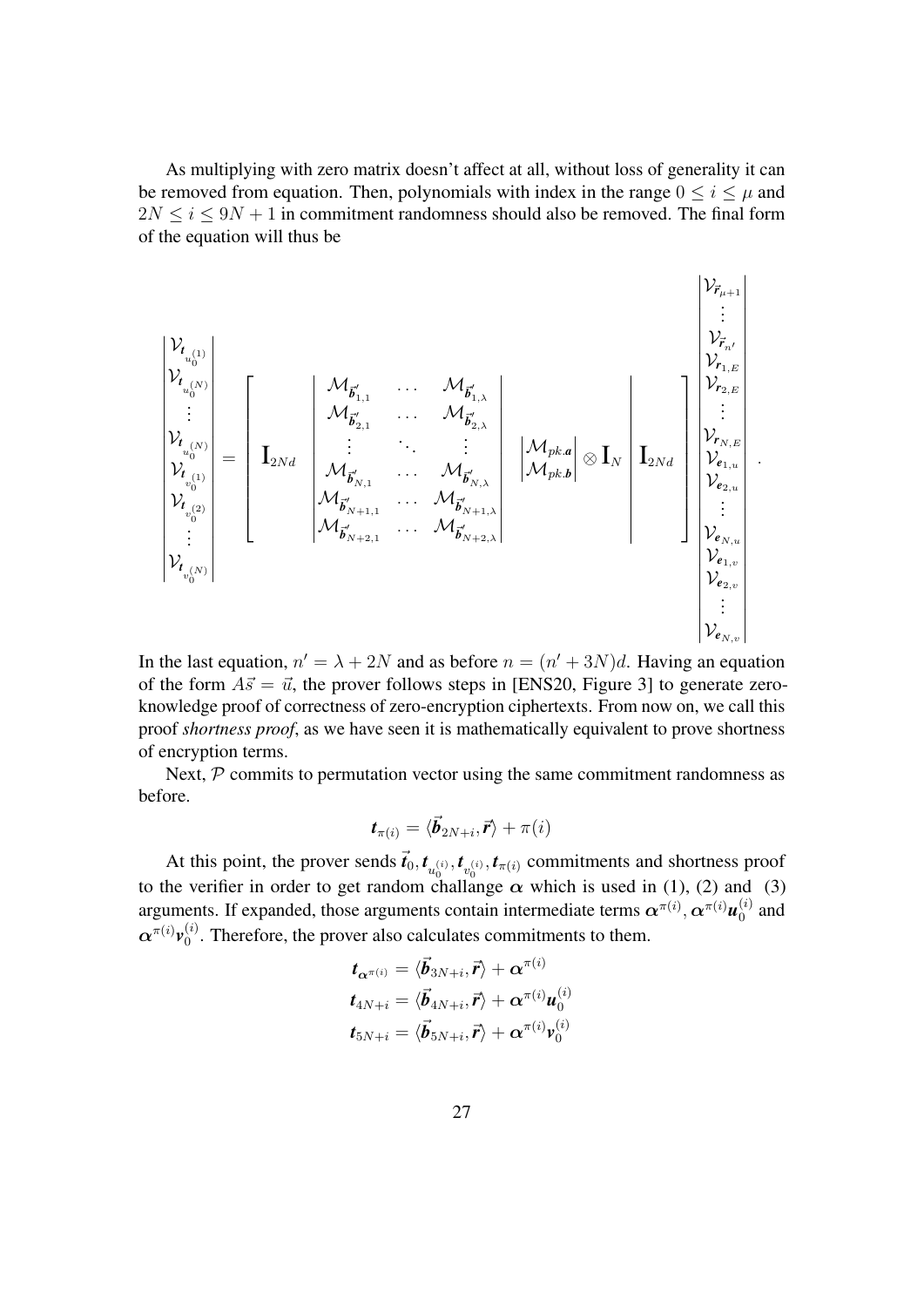Then, the verifier receives last 3N commitments and returns challenges  $\beta$  and  $\gamma$  sampled from  $\mathcal{C}$ . The prover continues to calculate commitments to remaining intermediate terms and sends to the verifier.  $\Pi$  stores partial products in the equation [\(1\)](#page-21-3) at every step and its initial value is *1*.

$$
t_{6N+i} = \langle \vec{b}_{6N+i}, \vec{r} \rangle + \beta \pi(i) + \alpha^{\pi(i)} - \gamma
$$
  
\n
$$
t_{7N+i} = \langle \vec{b}_{7N+i}, \vec{r} \rangle + \Pi
$$
  
\n
$$
t_{8N+i} = \langle \vec{b}_{8N+i}, \vec{r} \rangle + \Pi(\beta \pi(i) + \alpha^{\pi(i)} - \gamma)
$$
  
\n
$$
\Pi = \Pi \cdot (\beta \pi(i) + \alpha^{\pi(i)} - \gamma)
$$

Finally,  $P$  is ready to start proving relations [\(1\)](#page-21-3), [\(2\)](#page-22-1) and [\(3\)](#page-22-2) among RLWE ciphertexts. Remaining part of the protocol looks like other lattice based zero-knowledge protocols. The prover samples k masking vectors  $\vec{y}_i$  from discrete Gaussian distribution with standard deviation  $\varsigma = 11k\kappa \|\vec{r}\|_2$  where  $\kappa$  is a bound on the  $l_1$  norm of elements in C. Next, *k* prover commitments  $\vec{w}_i = B_0 \vec{y}_i$  are calculated and sent to the verifier to get new  $(4N + 4)k$  challenges  $\epsilon_i$ . Then, the prover calculates four garbage terms  $v_1, v_2, v_3, v_4$ and a final garbage commitment  $t_{9N+1}$ . In Figure [5](#page-28-0) they correspond to long expressions. With a careful inspection, one can see that indeed they are amortized linear and product relations of expanded arguments  $(1)$ ,  $(2)$  and  $(3)$ . At the next step, the prover sends these garbage terms to the verifier and waits for the final challange polynomial  $c$ . As a last step, rejection sampling is performed on  $\vec{z}_i = \vec{y}_i + \sigma^i(c)\vec{r}$  to make sure that  $\vec{y}_i$  hides  $\vec{r}$ without leaking any information about commitment randomness. Finally,  $\vec{z}_i$  vectors are sent to the verifier. The verifier runs verification equations depicted in Figure [6.](#page-29-0) The whole protocol is shown in Figure [5.](#page-28-0)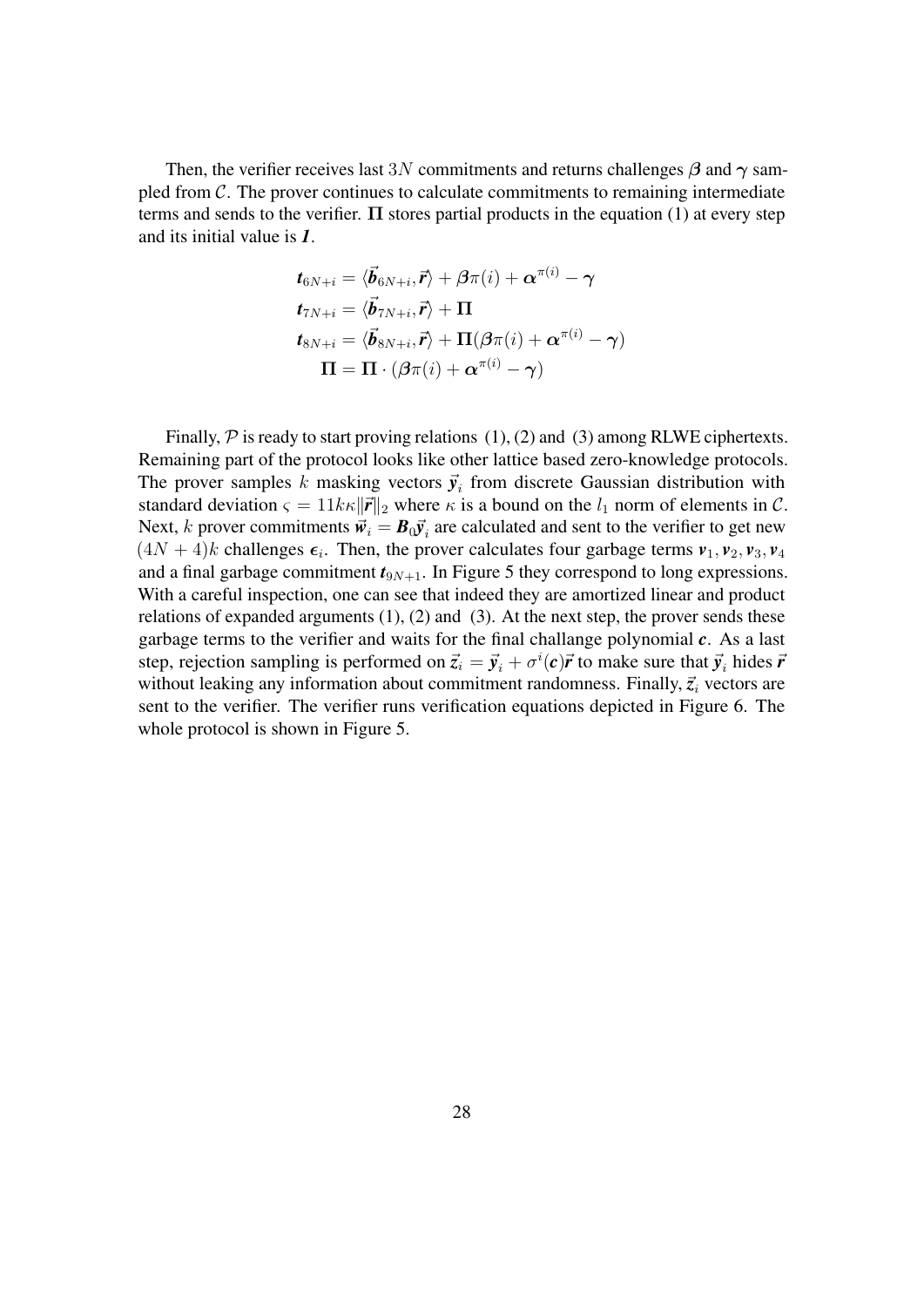<span id="page-28-0"></span>

| Prover $P$                                                                                                                                                                                                                                                                                                                                                                                                                                                                                                                                                                                                                                                                                                                                                                                                                     |    |                                                                                                                                              | Verifier $V$                                                                                 |
|--------------------------------------------------------------------------------------------------------------------------------------------------------------------------------------------------------------------------------------------------------------------------------------------------------------------------------------------------------------------------------------------------------------------------------------------------------------------------------------------------------------------------------------------------------------------------------------------------------------------------------------------------------------------------------------------------------------------------------------------------------------------------------------------------------------------------------|----|----------------------------------------------------------------------------------------------------------------------------------------------|----------------------------------------------------------------------------------------------|
| $\mathbf{u}^{(i)}, \mathbf{u}_0^{(i)}, \mathbf{u}'^{(i)} \in \mathcal{R}_q$<br>$\mathbf{v}^{(i)}, \mathbf{v}_0^{(i)}, \mathbf{v}'^{(i)} \in \mathcal{R}_a$                                                                                                                                                                                                                                                                                                                                                                                                                                                                                                                                                                                                                                                                     |    |                                                                                                                                              | ${\bf u}^{(i)}, {\bf u}^{\prime,(i)}$<br>$v^{(i)}, v',^{(i)}$                                |
| $\kappa = \mu + \lambda + 9N + 1$<br>$\boldsymbol{B}_0 \in \mathcal{R}_q^{\mu \times \kappa};\ \vec{\boldsymbol{b}}_0, \vec{\boldsymbol{b}}_1, \ldots, \vec{\boldsymbol{b}}_{9N+1} \in \mathcal{R}^\kappa_q$<br>$\pi = \text{Perm}(N)$                                                                                                                                                                                                                                                                                                                                                                                                                                                                                                                                                                                         |    |                                                                                                                                              | $\vec{B}_0, \vec{b}_1, \ldots, \vec{b}_{9N+1}$                                               |
| $\vec{r} \in \chi_2^{\kappa d}$ ;<br>$\vec{t}_0 = B_0 \vec{r}$<br>For $i=1,\ldots N$<br>$\boldsymbol{t}_{u_i^{(i)}} = \langle \vec{\boldsymbol{b}}_i, \vec{\boldsymbol{r}} \rangle + \boldsymbol{u}_0^{(i)}$                                                                                                                                                                                                                                                                                                                                                                                                                                                                                                                                                                                                                   |    |                                                                                                                                              |                                                                                              |
| $\boldsymbol{t}_{v_{\mathrm{o}}^{(i)}} = \langle \vec{\boldsymbol{b}}_{N+i}, \vec{\boldsymbol{r}} \rangle + \boldsymbol{v}_{0}^{(i)}$<br>$t_{\pi(i)} = \langle \vec{b}_{2N+i}, \vec{r} \rangle + \pi(i)$                                                                                                                                                                                                                                                                                                                                                                                                                                                                                                                                                                                                                       |    |                                                                                                                                              |                                                                                              |
| Shortness proof $\Sigma_1$                                                                                                                                                                                                                                                                                                                                                                                                                                                                                                                                                                                                                                                                                                                                                                                                     |    | $\begin{CD} \frac{\vec{t}_0,t_{\pi(i)},t_{u_0^{(i)}},t_{v_0^{(i)}},\Sigma_1}{\alpha} \ \frac{\alpha}{\alpha}\in\mathcal{C} \end{CD}$         |                                                                                              |
| for $i = 1, \ldots N$ :<br>$t_{\alpha^{\pi(i)}} = \langle \vec{b}_{3N+i}, \vec{r} \rangle + \alpha^{\pi(i)}$<br>$\bm{t}_{4N+i} = \langle \vec{\bm{b}}_{4N+i}, \vec{\bm{r}} \rangle + \bm{\alpha}^{\pi(i)} \bm{u}_0^{(i)}$<br>$\bm{t}_{5N+i} = \langle \vec{\bm{b}}_{5N+i}, \vec{\bm{r}} \rangle + \bm{\alpha}^{\pi(i)} \bm{\mathfrak{v}}_0^{(i)}$                                                                                                                                                                                                                                                                                                                                                                                                                                                                              |    |                                                                                                                                              |                                                                                              |
|                                                                                                                                                                                                                                                                                                                                                                                                                                                                                                                                                                                                                                                                                                                                                                                                                                |    | $\overrightarrow{\iota_{\alpha^{\pi(i)}}}, \overrightarrow{\iota_{4N+i}}, \overrightarrow{\iota_{5N+i}} \quad \beta, \gamma \in \mathcal{C}$ |                                                                                              |
| $\Pi = 1$<br>for $i = 1, \ldots N$ :<br>$\boldsymbol{t}_{6N+i} = \langle \vec{\boldsymbol{b}}_{6N+i}, \vec{\boldsymbol{r}} \rangle + \boldsymbol{\beta} \pi(i) + \boldsymbol{\alpha}^{\pi(i)} - \boldsymbol{\gamma}$<br>$t_{7N+i} = \langle \vec{b}_{7N+i}, \vec{r} \rangle + \Pi$<br>$\boldsymbol{t}_{8N+i} = \langle \vec{\boldsymbol{b}}_{8N+i}, \vec{\boldsymbol{r}} \rangle + \boldsymbol{\Pi}(\boldsymbol{\beta} \pi(i) + \boldsymbol{\alpha}^{\pi(i)} - \boldsymbol{\gamma})$<br>$\Pi = \Pi \cdot (\beta \pi(i) + \alpha^{\pi(i)} - \gamma)$                                                                                                                                                                                                                                                                            |    |                                                                                                                                              |                                                                                              |
| For $i = 0, , k - 1$ :<br>$\vec{y}_i \overset{\$}{\leftarrow} D_{\varsigma}^{ld}$<br>$\vec{w}_i = \vec{B}_0 \vec{y}_i$                                                                                                                                                                                                                                                                                                                                                                                                                                                                                                                                                                                                                                                                                                         |    | $t_{6N+i}, t_{7N+i}, t_{8N+i},$                                                                                                              |                                                                                              |
|                                                                                                                                                                                                                                                                                                                                                                                                                                                                                                                                                                                                                                                                                                                                                                                                                                |    |                                                                                                                                              | $\overline{\epsilon}$ $\epsilon_1, \epsilon_2, \ldots, \epsilon_{(4N+4)k} \in \mathcal{R}_q$ |
| $\begin{array}{l} {\mathfrak{v}}_1 = \sum_{i=0}^{k-1} \sum_{j=1}^N \epsilon_{iN+j} \sigma^{-i} \Bigl( \beta \langle \vec{\pmb{b}}_{2N+j}, \vec{\pmb{y}}_i \rangle + \langle \vec{\pmb{b}}_{3N+j}, \vec{\pmb{y}}_i \rangle - \langle \vec{\pmb{b}}_{6N+j}, \vec{\pmb{y}}_i \rangle \Bigr)\\ {\mathfrak{v}}_2 = \langle \vec{\pmb{b}}_{9N+1}, \vec{\pmb{y}}_0 \rangle + \sum_{i=0}^{k-1} \sum_{j=1}^N \epsilon_{N k+iN+j} \sigma^{-i} (\langle$                                                                                                                                                                                                                                                                                                                                                                                  |    |                                                                                                                                              |                                                                                              |
| $t_{9N+1}=\langle \vec{\bm{b}}_{9N+1},\vec{\bm{r}}\rangle+\sum_{i=0}^{k-1}\sum_{j=1}^{N}\bm{\epsilon}_{Nk+iN+j}\sigma^{-i}\big(\langle \vec{\bm{b}}_{8N+j},\vec{\bm{y}}_i\rangle-\rangle$<br>$-\Pi \langle \vec{\bm{b}}_{6N+j}, \vec{\bm{y}}_i \rangle - (\bm{\beta} \pi(j) + \bm{\alpha}^{\pi(j)} - \bm{\gamma}) \langle \vec{\bm{b}}_{7N+j}, \vec{\bm{y}}_i \rangle) +$<br>$+ \sum_{i=0}^{k-1}\sum_{j=1}^{N^{i}} \epsilon_{2Nk+iN+j}\sigma^{-i}(\langle \vec{b}_{4N+j}, \vec{y}_i \rangle -\alpha^{\pi(j)}\langle \vec{b}_j, \vec{y}_i \rangle -\bm{u}_0^{(j)}\langle \vec{b}_{3N+j}, \vec{y}_i \rangle ) + \ + \sum_{i=0}^{k-1}\sum_{j=1}^{N^{i}} \epsilon_{3Nk+iN+j}\sigma^{-i}(\langle \vec{b}_{5N+j}, \vec{y}_i \rangle -\alpha^{\pi(j)}\langle \vec{b}_{N+j}, \vec{y}_i \rangle -\bm{v}_0^{(j)}\langle \vec{b}_{3N+j},$ |    |                                                                                                                                              |                                                                                              |
| $v_3 = \sum_{i=0}^{k-1} \epsilon_{4Nk+2i+1} \sigma^{-i} \left( \sum_{j=1}^N \boldsymbol{u}^{(j)\prime} \langle \vec{b}_{3N+j}, \vec{y}_i \rangle - \sum_{j=1}^N \langle \vec{b}_{4N+j}, \vec{y}_i \rangle \right) +$<br>$+\sum_{i=0}^{k-1} \epsilon_{4Nk+2i+2}\sigma^{-i}\left(\sum_{j=1}^N \mathbf{v}^{(j)\prime}\langle \vec{b}_{3N+j}, \vec{y}_i\rangle - \sum_{j=1}^N \langle \vec{b}_{5N+j}, \vec{y}_i\rangle\right)$<br>$v_4 = \sum_{i=0}^{k-1} \epsilon_{(4N+2)k+i} \sigma^{-i}(\langle \vec{b}_{9N}, \vec{y}_i \rangle) + \sum_{i=0}^{k-1} \epsilon_{(4N+3)k+i} \sigma^{-i}(\langle \vec{b}_{7N+1}, \vec{y}_i \rangle)$                                                                                                                                                                                                |    |                                                                                                                                              |                                                                                              |
| For $i = 0, \ldots k - 1$ :                                                                                                                                                                                                                                                                                                                                                                                                                                                                                                                                                                                                                                                                                                                                                                                                    | 29 | $\frac{\nu_1,\nu_2,\nu_3,\nu_4,t_{9N+1}}{(\nu_1,\nu_2,\nu_3,\nu_4,t_{9N+1})}$<br>$\leftarrow$ $\frac{c}{c}$ $\leftarrow$ $\frac{8}{c}$ $C$   |                                                                                              |
| $\vec{z}_i = \vec{y}_i + \sigma^i(c)\vec{r}$<br>If Rej $((\vec{z}_i), (\sigma^i(\mathbf{c})\vec{r}), \mathbf{s}) = 1$ , abort                                                                                                                                                                                                                                                                                                                                                                                                                                                                                                                                                                                                                                                                                                  |    |                                                                                                                                              |                                                                                              |
|                                                                                                                                                                                                                                                                                                                                                                                                                                                                                                                                                                                                                                                                                                                                                                                                                                |    |                                                                                                                                              | <b>Verify</b>                                                                                |

Figure 5. ZK-proof of shuffle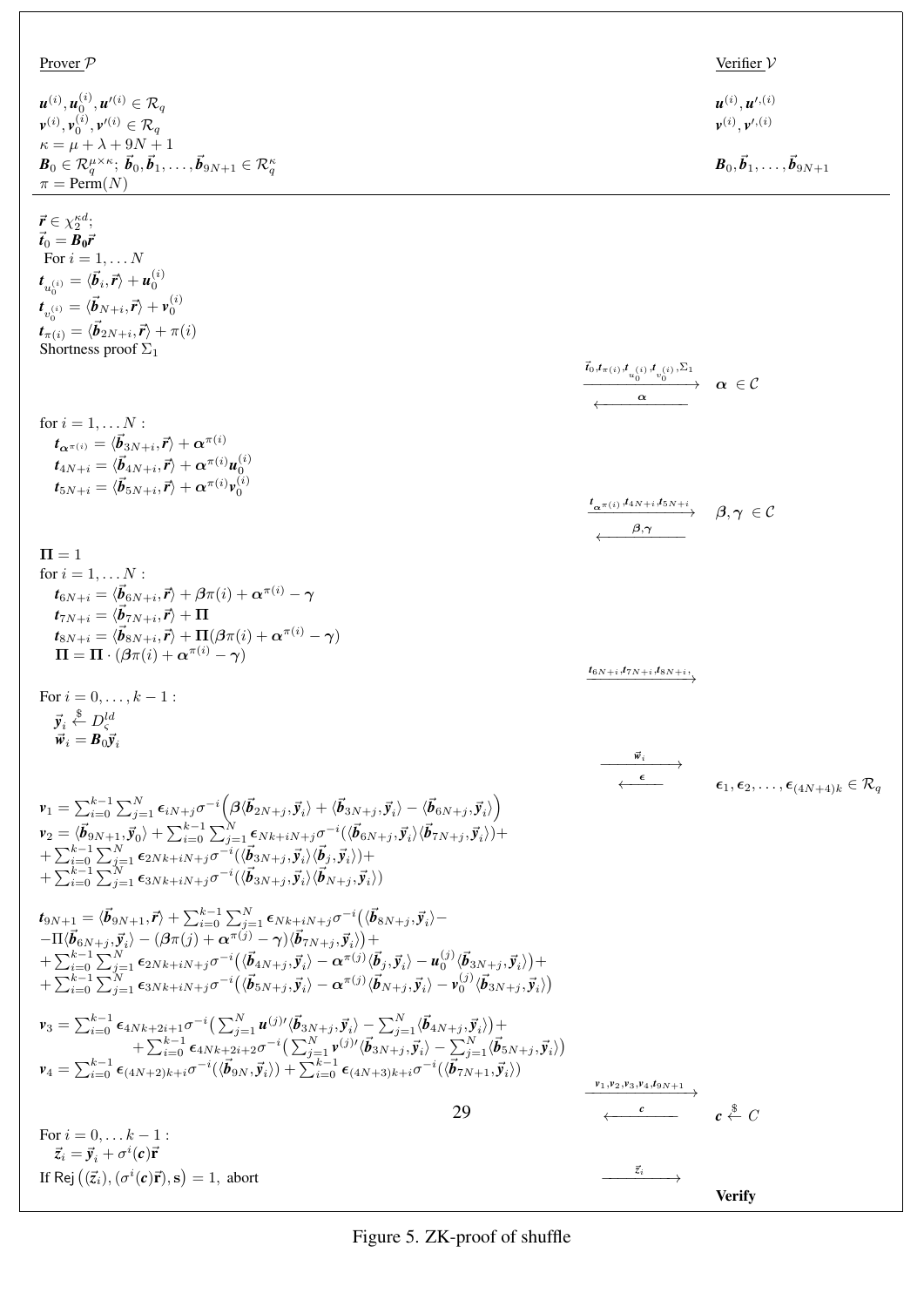# <span id="page-29-0"></span>Verify

Verify Shortness proof 
$$
\Sigma_1
$$
  
\nFor  $i = 0, ... k - 1$ :  
\n $||\vec{z}_i||_2 \leq \beta = s\sqrt{2ld}$   
\n $B_0\vec{z}_i \stackrel{?}{=} \vec{w}_i + \sigma^i(c)\vec{t}_0$   
\nFor  $j = 1, ... N$ :  
\n $f_i^{u_0^{(j)}} = (\vec{b}_j, \vec{z}_i) - \sigma^i(c)t_{u_0^{(j)}}$   
\n $f_i^{u_0^{(j)}} = (\vec{b}_{N+j}, \vec{z}_i) - \sigma^i(c)t_{u_0^{(j)}}$   
\n $f_i^{u_0^{(j)}} = (\vec{b}_{N+j}, \vec{z}_i) - \sigma^i(c)t_{u_0^{(j)}}$   
\n $f_i^{u_0^{(j)}} = (\vec{b}_{2N+j}, \vec{z}_i) - \sigma^i(c)t_{u_0^{(j)}}$   
\n $f_i^{u_0^{(j)}} = (\vec{b}_{2N+j}, \vec{z}_i) - \sigma^i(c)t_{u_0^{(j)}}$   
\n $f_i^{u_0^{(j)}} = (\vec{b}_{2N+j}, \vec{z}_i) - \sigma^i(c)t_{u_0^{(j)}}$   
\n $f_i^{u_0^{(j)}} = (\vec{b}_{2N+j}, \vec{z}_i) - \sigma^i(c)t_{u_0^{(j)}}$   
\n $f_i^{u_0^{(j)}} = (\vec{b}_{2N+j}, \vec{z}_i) - \sigma^i(c)t_{u_0^{(j)}}$   
\n $f_i^{v_0^{(j)}} = (\vec{b}_{2N+j}, \vec{z}_i) - \sigma^i(c)t_{u_0^{(j)}}$   
\n $f_i^{v_0^{(j)}} = (\vec{b}_{2N+j}, \vec{z}_i) - \sigma^i(c)t_{u_0^{(j)}}$   
\n $f_i^{v_0^{(j)}} = (\vec{b}_{2N+j}, \vec{z}_i) - \sigma^i(c)t_{u_0^{(j)}}$   
\n $f_{2N+1}^{(k)} = (\vec{b}_{2N+j}, \vec{z}_i) - \sigma^i(c)t_{u_0^{(j)}}$   
\n $f_{2N+1}^{(k)} = (\vec{b}_{2N+j}, \vec{z}_i) - \sigma^i(c)t_{u_0$ 

# Figure 6. Verification equations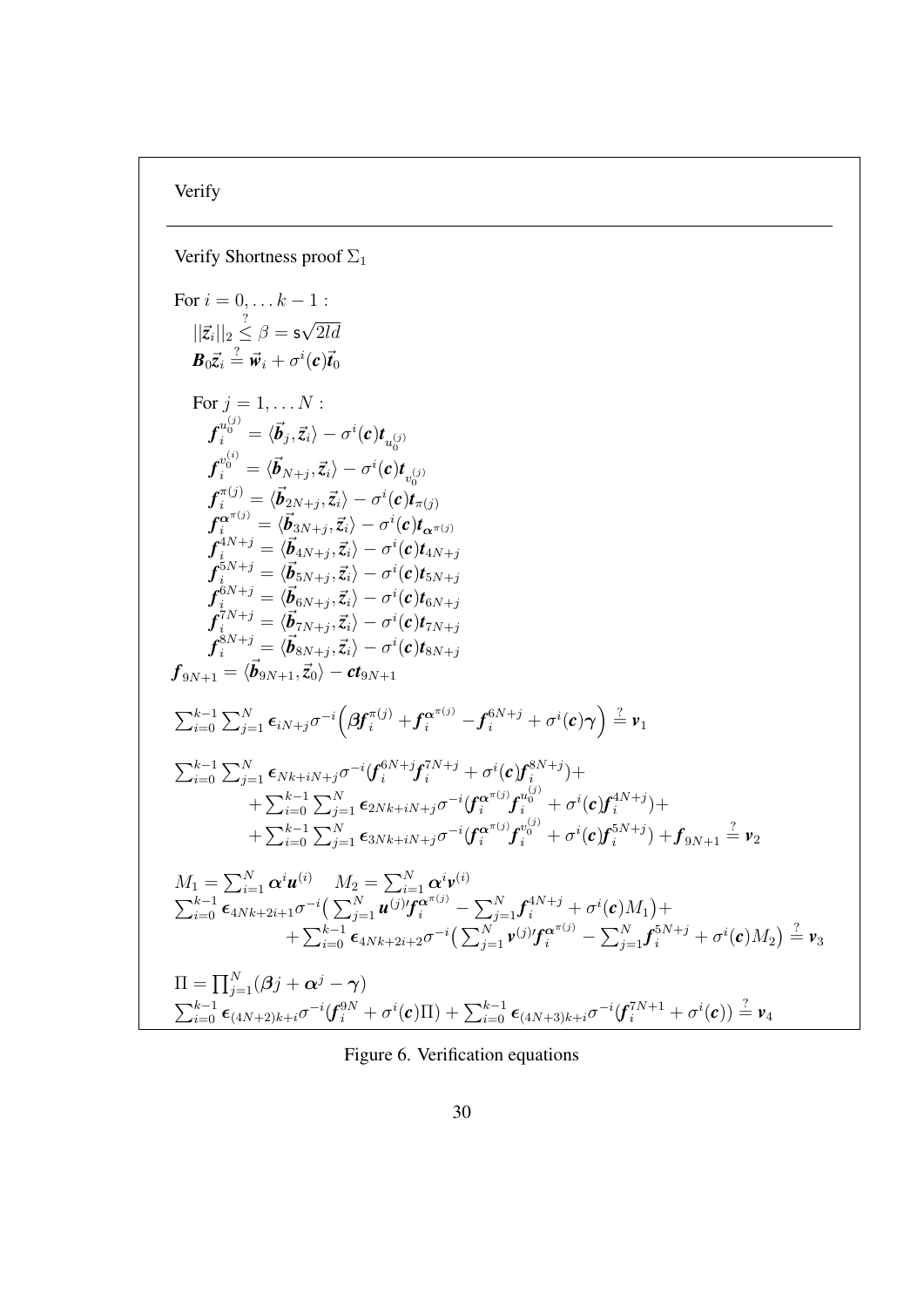Completeness In case of non-aborting transcript due to rejection sampling, the honest verifier  $V$  is convinced with overwhelming probability. Observe that distributions of vectors  $\vec{z}_i$  are independent of each other and have statistical distance  $2^{-100}$  to  $D_s^{ld}$ due to Rejection Sampling lemma. Therefore by Lemma [2](#page-11-3) they are bounded by  $\beta_1 = s\sqrt{2(\lambda + \mu + 9N + 1)d}$ . The remaining four verification equations in Figure [6](#page-29-0) regarding  $v_1$ ,  $v_2$ ,  $v_3$  and  $v_4$  are straightforward to verify. Similarly, this reasoning can be applied to shortness proof but with  $\beta_2 = s\sqrt{2(\lambda + \mu + 5N + \lambda + 3)d}$  (See [\[ENS20\]](#page-43-4) for more detail).

Zero-knowledge Zero-knowledge property of proof of shortness protocol is given in [\[ENS20\]](#page-43-4). Indeed, following the same steps, it is possible to simulate this protocol as well. First, sample  $\vec{z}_i \leftarrow D_s^{ld}$ , which are statistically close to the non-aborting trasncript by Rejection Sampling Lemma. Next, again by the same lemma  $\sigma^{i}(\boldsymbol{c})\vec{r}$  are independent of the  $\vec{z}_i$  and thus simulator choose  $\sigma^i(\mathbf{c}) = \mathbf{c}'_i$  $\stackrel{\$}{\leftarrow} C$ ,  $\vec{r} \leftarrow \chi_2^{ld}$  like a honest prover. Now, simulator can calculate  $\vec{w}_i$  which is uniquely determined by previous variables. Other challenges  $\alpha, \beta, \gamma \in \mathcal{C}$  are independent of each other, thus they can also be randomly chosen. Straightforwardly, the simulator computes  $\vec{t}_0$ . The rest of commitments can be uniformly sampled from  $\mathcal{R}_q$  as by the MLWE assumption they will be indistinguishable from real MLWE samples. Finally, remaining equations of  $v_i$  are deterministic functions of  $\vec{t}$ ,  $\vec{z}_i$  and  $\sigma^i(\boldsymbol{c})$ .

Soundness Soundness relation for proof of shortness protocol is described in detail in [\[ENS20\]](#page-43-4) which is similar to the proof for protocol in Figure [5.](#page-28-0) Consider the extractor given in [\[ALS20\]](#page-42-4) which can extract weak openings after rewinding the protocol  $l/k$ times and get  $\vec{r}$  and  $\vec{y}$  or finds  $MSIS_{8d\beta_1}$  solution for  $B_0$ . It can also extract messages simply from commitment relations.

$$
\begin{aligned} \boldsymbol{t}_{u_0^{(i)}} &= \langle \vec{\boldsymbol{b}}_i, \vec{\boldsymbol{r}}^\star \rangle + \boldsymbol{m}_0^{(i)\star} \\ \boldsymbol{t}_{v_0^{(i)}} &= \langle \vec{\boldsymbol{b}}_{N+i}, \vec{\boldsymbol{r}}^\star \rangle + \boldsymbol{m}_1^{(i)\star} \\ \boldsymbol{t}_{\pi(i)} &= \langle \vec{\boldsymbol{b}}_{2N+i}, \vec{\boldsymbol{r}}^\star \rangle + \boldsymbol{m}_2^{(i)\star} \end{aligned}
$$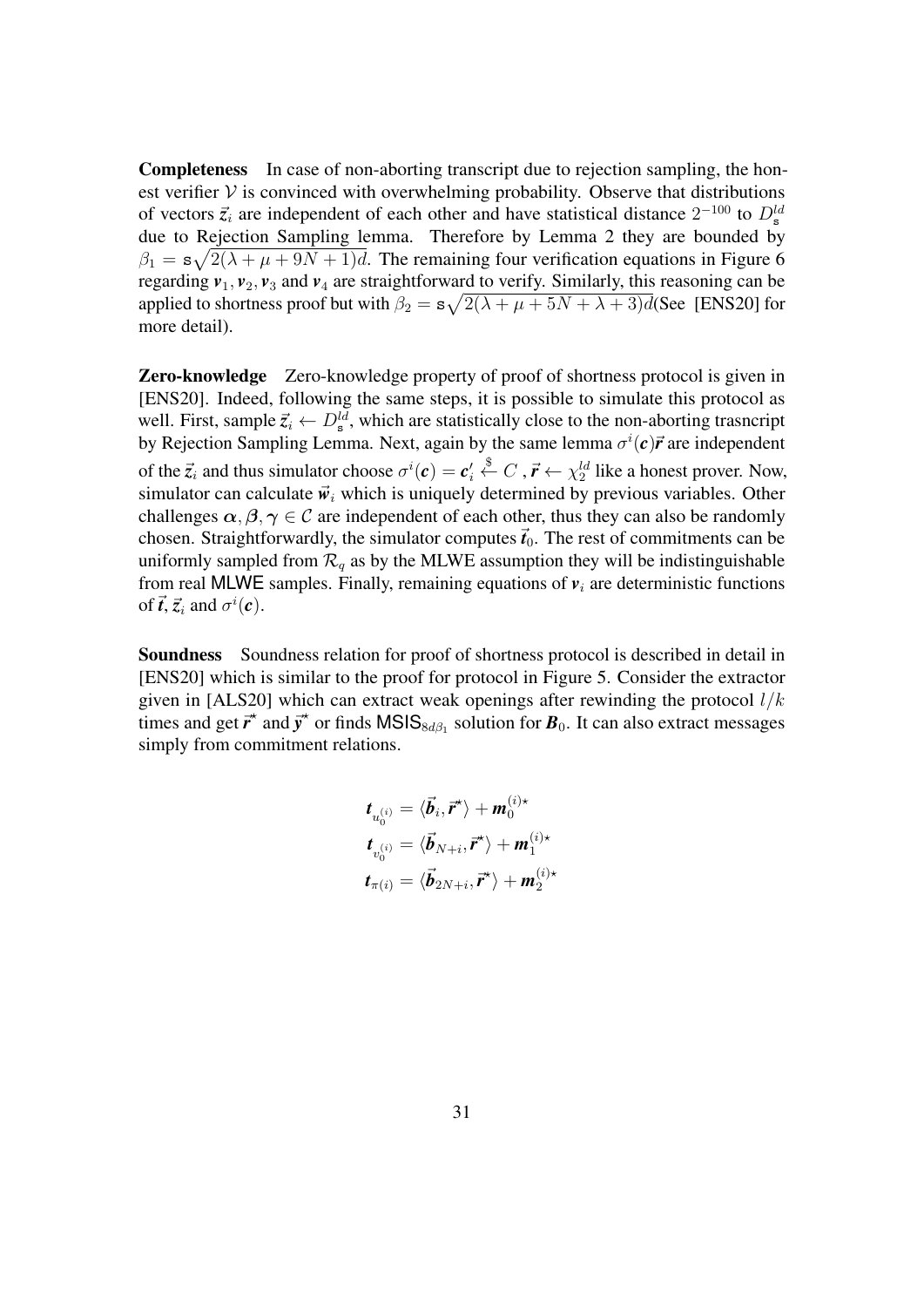$$
t_{\alpha^{\pi(i)}} = \langle \vec{b}_{3N+i}, \vec{r}_{\star} \rangle + m_3^{(i) \star}
$$
  
\n
$$
t_{4N+i} = \langle \vec{b}_{4N+i}, \vec{r}^{\star} \rangle + m_4^{(i) \star}
$$
  
\n
$$
t_{5N+i} = \langle \vec{b}_{5N+i}, \vec{r}^{\star} \rangle + m_5^{(i) \star}
$$
  
\n
$$
t_{6N+i} = \langle \vec{b}_{6N+i}, \vec{r}^{\star} \rangle + m_6^{(i) \star}
$$
  
\n
$$
t_{7N+i} = \langle \vec{b}_{7N+i}, \vec{r}^{\star} \rangle + m_7^{(i) \star}
$$
  
\n
$$
t_{8N+i} = \langle \vec{b}_{8N+i}, \vec{r}^{\star} \rangle + m_8^{(i) \star}
$$
  
\n
$$
t_{9N+1} = \langle \vec{b}_{9N+1}, \vec{r}^{\star} \rangle + m_9^{(i) \star}
$$

Setting  $\vec{z}_i^* = \vec{y}_i^* + \sigma^i(c)\vec{r}^*$ , masked openings are defined below.

$$
\boldsymbol{f}_{i}^{u_{0}^{(j)}}=\langle\vec{b}_{j},\vec{y}_{i}^{\star}\rangle-\sigma^{i}(\boldsymbol{c})\boldsymbol{m}_{0}^{(j)\star} \boldsymbol{f}_{i}^{v_{0}^{(j)}}=\langle\vec{b}_{N+j},\vec{y}_{i}^{\star}\rangle-\sigma^{i}(\boldsymbol{c})\boldsymbol{m}_{1}^{(j)\star} \boldsymbol{f}_{i}^{\pi(j)}=\langle\vec{b}_{2N+j},\vec{y}_{i}^{\star}\rangle-\sigma^{i}(\boldsymbol{c})\boldsymbol{m}_{2}^{(j)\star} \boldsymbol{f}_{i}^{\alpha_{0}^{\pi(j)}}=\langle\vec{b}_{3N+j},\vec{y}_{i}^{\star}\rangle-\boldsymbol{c}\boldsymbol{m}_{3}^{(j)\star} \boldsymbol{f}_{i}^{4N+j}=\langle\vec{b}_{4N+j},\vec{y}_{i}^{\star}\rangle-\sigma^{i}(\boldsymbol{c})\boldsymbol{m}_{4}^{(j)\star} \boldsymbol{f}_{i}^{5N+j}=\langle\vec{b}_{5N+j},\vec{y}_{i}^{\star}\rangle-\sigma^{i}(\boldsymbol{c})\boldsymbol{m}_{5}^{(j)\star} \boldsymbol{f}_{i}^{6N+j}=\langle\vec{b}_{6N+j},\vec{y}_{i}^{\star}\rangle-\sigma^{i}(\boldsymbol{c})\boldsymbol{m}_{6}^{(j)\star} \boldsymbol{f}_{i}^{7N+j}=\langle\vec{b}_{7N+j},\vec{y}_{i}^{\star}\rangle-\sigma^{i}(\boldsymbol{c})\boldsymbol{m}_{7}^{(j)\star} \boldsymbol{f}_{i}^{8N+j}=\langle\vec{b}_{8N+j},\vec{y}_{i}^{\star}\rangle-\sigma^{i}(\boldsymbol{c})\boldsymbol{m}_{8}^{(j)\star} \boldsymbol{f}_{9N+1}^{9N+1}=\langle\vec{b}_{9N+1},\vec{y}_{0}^{\star}\rangle-\boldsymbol{c}\boldsymbol{m}_{9}^{(j)\star}
$$

Now, substituting those terms to their respective places in verification equations and doing algebraic simplifications, verification equations for  $v_1$ ,  $v_2$ ,  $v_3$  and  $v_4$  yields

$$
\boldsymbol{c} \sum_{i=0}^{k-1} \sum_{j=1}^N \boldsymbol{\epsilon}_{iN+j} \sigma^{-i} \Big( \boldsymbol{\beta} \boldsymbol{m}_2^{(j)\star} + \boldsymbol{m}_3^{(j)\star} - \boldsymbol{m}_6^{(j)\star} + \boldsymbol{\gamma} \Big) = 0
$$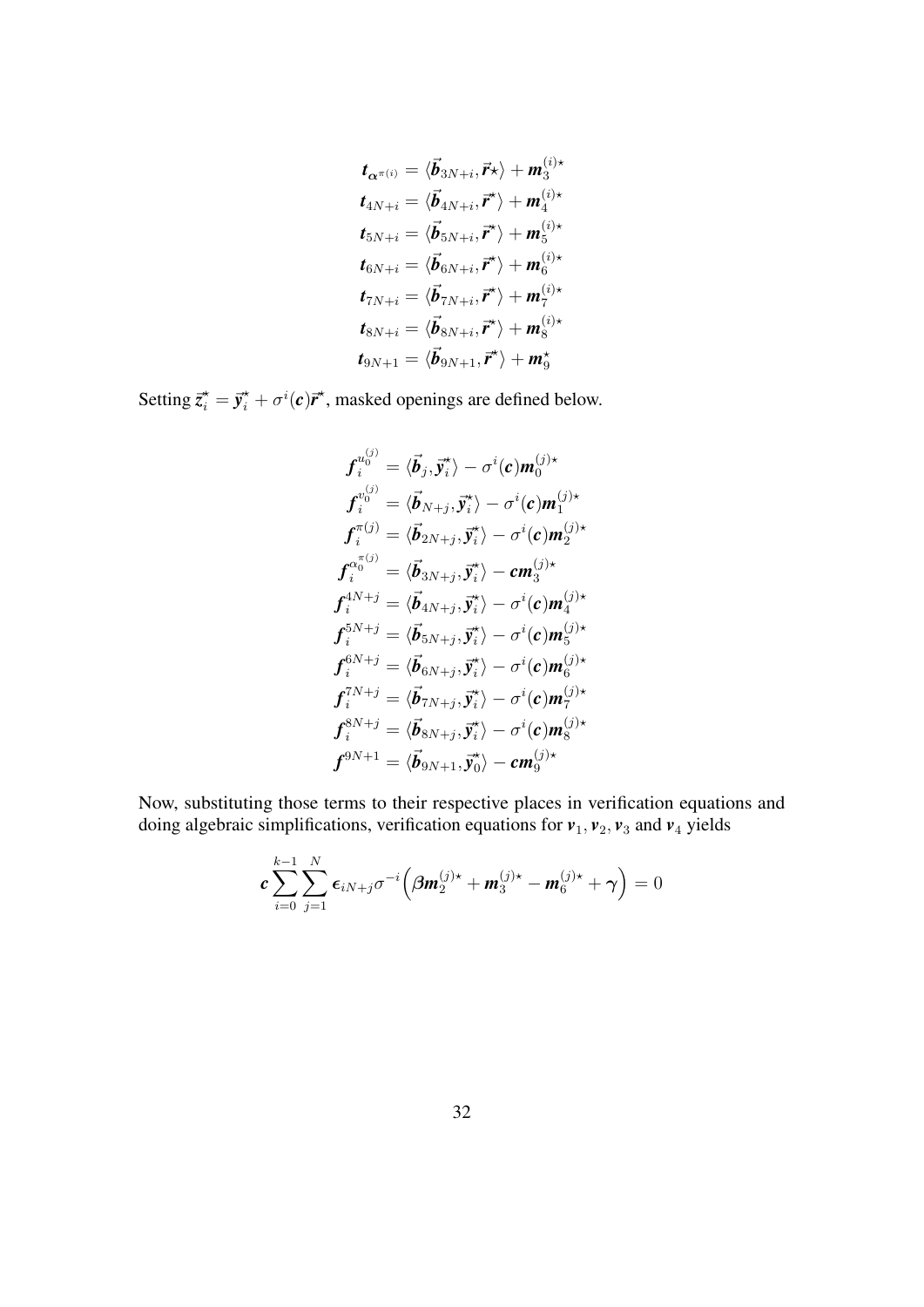$$
\mathbf{c}^{2}\Big(\sum_{i=0}^{k-1}\sum_{j=1}^{N}\epsilon_{Nk+iN+j}\sigma^{-i}(\mathbf{m}_{6}^{(j)\star}\mathbf{m}_{7}^{(j)\star}-\mathbf{m}_{8}^{(j)\star})+\n+ \sum_{i=0}^{k-1}\sum_{j=1}^{N}\epsilon_{2Nk+iN+j}\sigma^{-i}(\mathbf{m}_{0}^{(j)\star}\mathbf{m}_{3}^{(j)\star}-\mathbf{m}_{4}^{(j)\star})+\n+ \sum_{i=0}^{k-1}\sum_{j=1}^{N}\epsilon_{3Nk+iN+j}\sigma^{-i}(\mathbf{m}_{1}^{(j)\star}\mathbf{m}_{3}^{(j)\star}-\mathbf{m}_{5}^{(j)\star})\Big)=0
$$

$$
\mathbf{c} \Big( \sum_{i=0}^{k-1} \epsilon_{4Nk+2i+1} \sigma^{-i} \big( M_1 - \sum_{j=1}^N \mathbf{u}^{(j)} \mathbf{m}_3^{(j)\star} - \sum_{j=1}^N \mathbf{m}_4^{(j)\star} \big) + \\ + \sum_{i=0}^{k-1} \epsilon_{4Nk+2i+2} \sigma^{-i} \big( M_2 - \sum_{j=1}^N \mathbf{v}^{(j)} \mathbf{m}_3^{(j)\star} - \sum_{j=1}^N \mathbf{m}_5^{(j)\star} \big) \Big) = 0
$$

$$
c\Big(\sum_{i=0}^{k-1} \epsilon_{(4N+2)k+i} \sigma^{-i} (\Pi - \mathbf{m}_8^{(N)\star}) + \sum_{i=0}^{k-1} \epsilon_{(4N+3)k+i} \sigma^{-i} (\mathbf{1} - \mathbf{m}_7^{(1)\star})\Big) = 0
$$

In [\[ALS20,](#page-42-4) Theorem 5.1 ], the cheating probability of similar arguments are proven to be bounded  $\epsilon < (3p)^k$ . That means, if  $\beta m_2^{(j)*} + m_3^{(j)*} - m_6^{(j)*} + \gamma \neq 0$  for some j, then the probability of above equation being true is bounded by  $(3p)^k$ . Similarly, with the same probability bound, we get  $m_0^{(j)*}m_3^{(j)*} - m_4^{(j)*} \neq 0$ ;  $m_1^{(j)*}m_3^{(j)*} - m_5^{(j)*} \neq 0$ and  $m_6^{(j)*}m_7^{(j)*} - m_8^{(j)*} \neq 0$  altogether, or  $\sum_{j=1}^N u^{(j)}m_3^{(j)*} - \sum_{j=1}^N m_4^{(j)*} - M_1 \neq 0$  and  $\sum_{j=1}^{N} \mathbf{v}^{(j)} \mathbf{m}_3^{(j)\star} - \sum_{j=1}^{N} \mathbf{m}_5^{(j)\star} - M_2 \neq 0$ ; or  $\mathbf{m}_8^{(N)\star} - \Pi \neq 0$ .

Combining all extracted relations we re-establish

$$
\prod_{j}^{N}(\beta m_{2}^{(j)\star} + m_{3}^{(j)\star} - \gamma) = \Pi = \prod_{j}^{N}(\beta j + \alpha^{j} - \gamma)
$$
  

$$
\sum_{j}^{N} m_{3}^{(j)\star} (u^{(j)\prime} - m_{0}^{(j)\star}) = M_{1} = \sum_{i=1}^{N} \alpha^{i} u^{(i)}
$$
  

$$
\sum_{j}^{N} m_{3}^{(j)\star} (v^{(j)\prime} - m_{1}^{(j)\star}) = M_{2} = \sum_{i=1}^{N} \alpha^{i} v^{(i)}
$$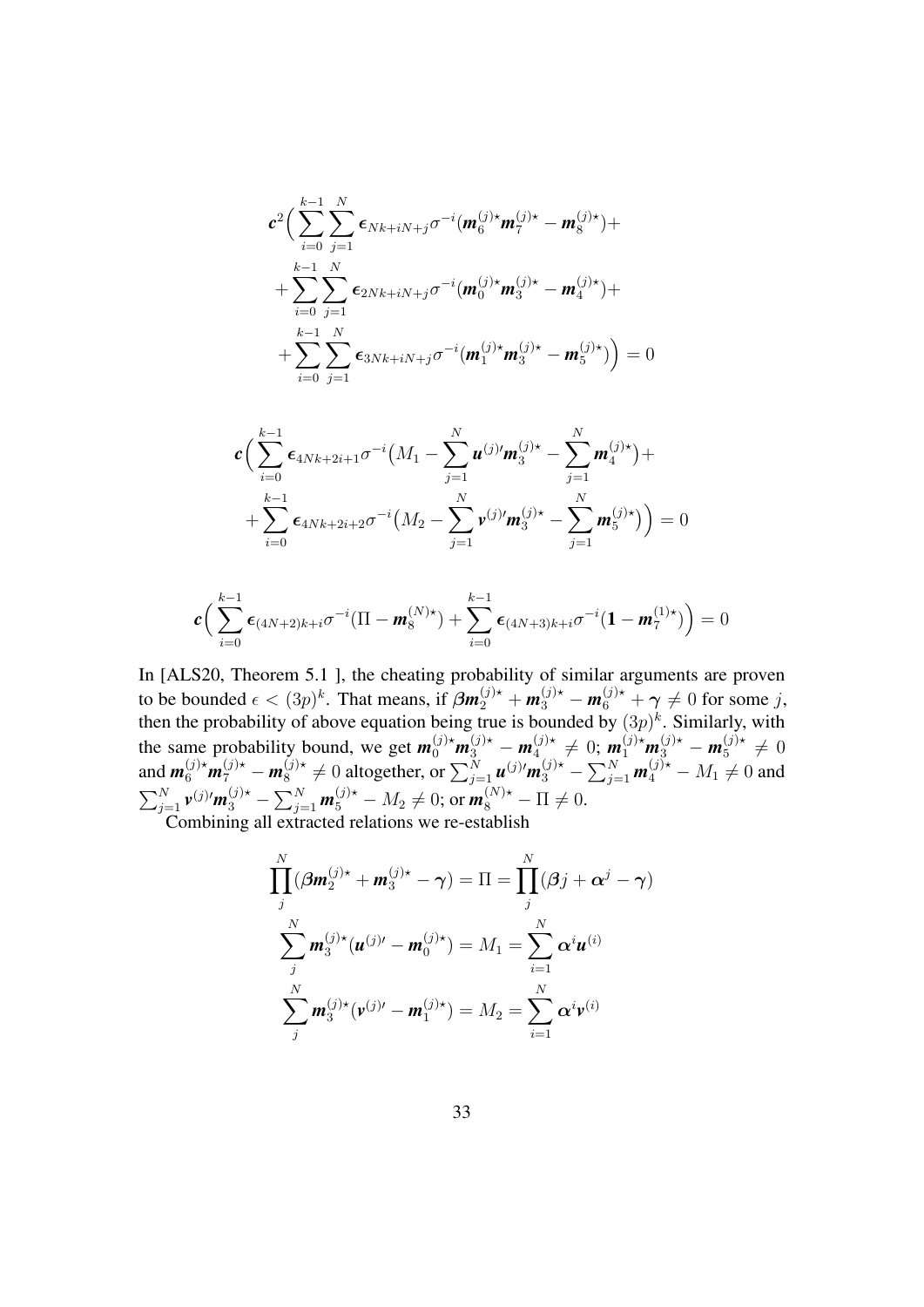Mix-Node Security Once more, we refer to [\[CMM19\]](#page-42-5) where mix-node security is proved using game based approach. Indeed, by following exactly the same steps, and only replacing statistical closeness of Game 0 and Game 1 with computational closeness under MLWE $_{8d\beta_2}$  assumption guaranteeing shortness error terms in RLWE encryptions, it is possible to show that the advantage of adversary over random guessing is bounded:

$$
\epsilon = \mathbf{Adv}_{\mathcal{A}}^{sec}(\kappa) \leq \epsilon_{MLWE} + 2^{-100} + \epsilon_{RLWE}.
$$

#### <span id="page-33-0"></span>3.4 Non-interactivity and proof size

The protocol in Figure [5](#page-28-0) is made non-interactive with the help of standard Fiat-Shamir technique. In other words, challenges are computed by the prover by hashing all previous messages and public information. Furthermore, instead of sending  $\vec{w}_i$ ,  $v_1$ ,  $v_2$ ,  $v_3$ ,  $v_4$  which are used as input to the hash function to generate challenges, the standard technique is to send hash output and let the verifier recompute those values from verification equations and check that hashes of computed input terms match with the prover's hash. Thus, it is enough to send the commitment  $\vec{t}_0 || t_1 || \cdots || t_{9N}$ , garbage term  $t_{9N+1}$  and vectors  $\vec{z}_i$ . A polynomial in  $\mathcal{R}_q$  consists of d coefficients less than q, so it takes  $d|\log q|$  bits at most.  $\vec{t}_0$  and  $\vec{z}_i$  for  $i = 1, \ldots, k$  consist of  $\mu$  and  $\lambda + \mu + 9N + 1$  polynomials, respectively. A formulate to calculate the full cost of shortness proof is given in [\[ENS20\]](#page-43-4). Combining all of these, the size of accepting trasncript for our protocol is

$$
(\mu + 9N + 1)d[\log q] + k(\lambda + \mu + 9N + 1)d[\log q] + 256 +
$$
  
+ (\lambda + \mu + 5N + 4)d[\log q] + k(2\lambda + \mu + 5N + 3)d[\log q] + 256 =  
= 14N(k+1)d[\log q] + (k(3\lambda + 2\mu + 4) + \lambda + 2\mu + 5)d[\log q] + 512

Overall, size of proof of shuffle protocol is linearly dependent on the number of ciphertexts (i.e. votes in the voting scenario). However, the number of public variables, such as commitment keys, is increasing quadratically. A possible optimization method is to choose common shared seed and derive all public polynomials using that seed.

Another possible place for optimization is to choose public variables in a specific format such as  $\boldsymbol{B}_0 = [\mathbf{I}_{\mu} | \boldsymbol{B}_0^{\prime}]$  $\mathbf{B}'_0$  where  $\mathbf{B}'_0 \in \mathcal{R}_q^{\mu \times (\lambda + 9N+1)}$  and vectors  $\vec{b}_i = \vec{0}_{\mu} || \vec{e}_i || \vec{b}_i'$  where  $\vec{e}_i$  is the *i*-th standard basis vector of length  $9N+1$  and  $\vec{b}'_i \in \mathcal{R}^{\lambda}_q$  as suggested in [\[LNS20\]](#page-44-6), so that total number of uniform polynomials will be linear in  $N$ . (This optimization is already taken into account in the size of shortness proof transcript while constructing shortness proof)

### <span id="page-33-1"></span>3.5 Instantiation

Here we propose a valid parameter set for proof of a shuffle protocol. Parameters have to instantiated in a way that the protocol achieves 128 bit classical soundness and postquantum encryption security of RLWE is at least that much. For Module SIS security,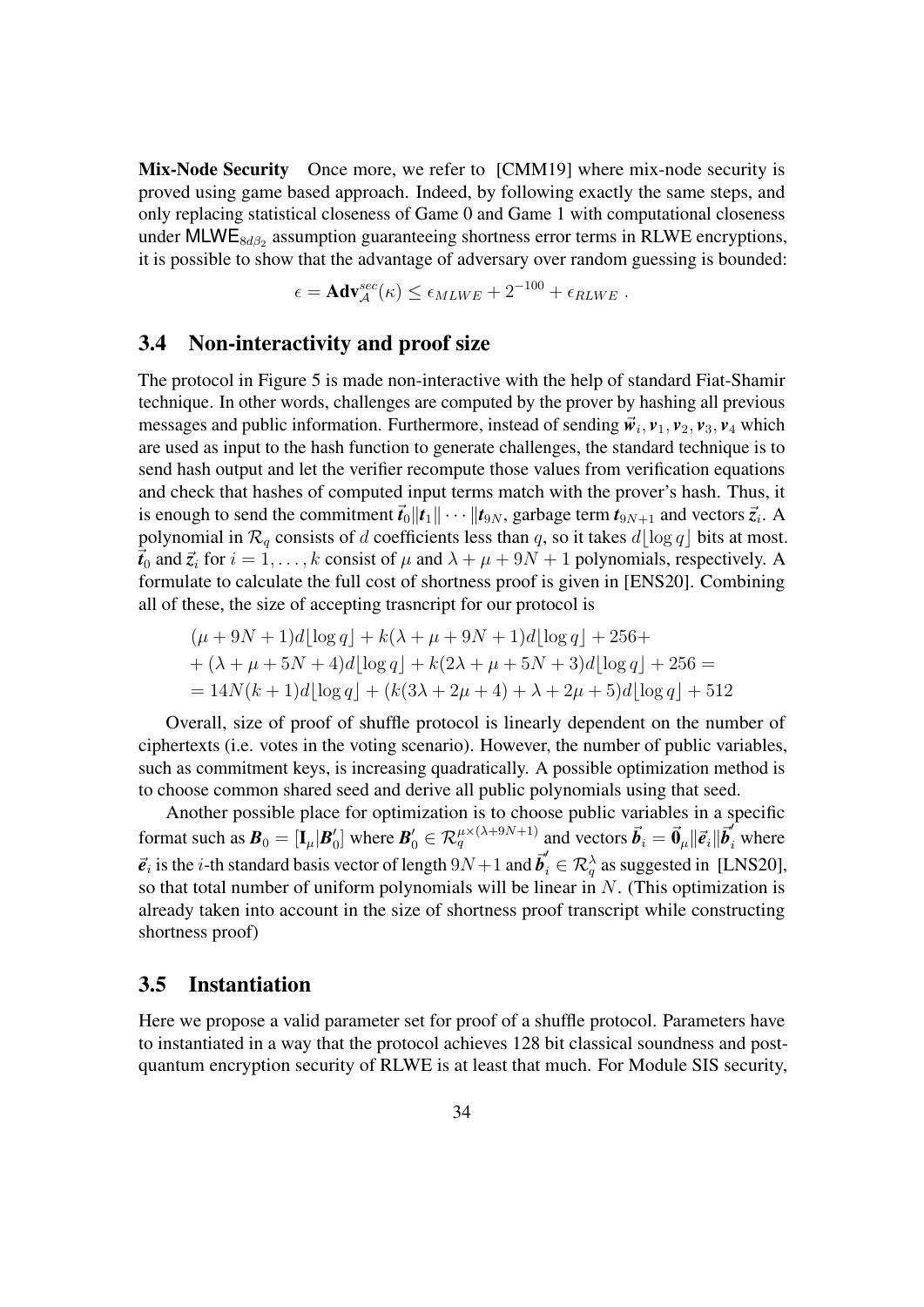$8d\beta_1 < q$  and  $8d\beta_2 < q$ . Coefficients of secret key and error terms used in RLWE encryption are sampled uniformly in  $\{-1,0,1\}$ , i.e  $\chi_1 = \mathcal{U}(\{-1,0,1\}^d)$ . Similarly, distribution C and  $\chi_2$  are defined on the same set:  $Pr(x = 1) = Pr(x = -1)$  and  $Pr(x = 0) = 1/2$  in C and  $Pr(x = 0) = 6/16$  in  $\chi_2$ . We find that for  $q \approx 2^{32}$ , mixing node is secure up to 10 voters which is insufficient. For this reason and in order to easily represent coefficients with primary data types, we choose  $q \approx 2^{64}$ . Then, using LWE and SIS security estimator script<sup>[3](#page-34-1)</sup> we get that for  $d = 4096$ ,  $\lambda = 1$ ,  $\mu = 1$  Hermite factor for MLWE<sub> $\lambda$ , $\chi$ <sub>2</sub> with ternary noise is 1.0027 and MSIS<sub>8d $\beta$ </sub> has root Hermite factor 1.0027.</sub> Finally, by Lemma 3 in [\[ALS20\]](#page-42-4),  $p \approx -62$ ., which implies that  $k = 2$  is enough for the desired soundness level.

#### <span id="page-34-0"></span>3.6 Performance and Security

We estimate performance of proof of shuffle protocol in terms of expensive operations. Sampling challenges uniformly random from C or  $\chi_1$  is not very hard but from discrete Gaussian distribution with large deviation is time-consuming. To solve this, we suggest using constant time Gaussian sampler by Zhao *et al.* [\[ZSS20\]](#page-46-0). Then, the only expensive operation is polynomial multiplication in  $\mathcal{R}_q$ . When the ring is fully splitting, multiplication can be handled in NTT domain in linear steps. In Figure [5](#page-28-0) we see that the protocol uses  $O(N^2)$  multiplication operations due to 18N inner products between vectors of length  $\lambda + \mu + 9N + 1$ . However, applying optimization trick in Section [3.4,](#page-33-0) this dependency becomes linear in  $N$ . Because complexity of polynomial multiplication depends only ring structure, it can be assumed to be constant. Thus, the time complexity of the protocol becomes linear in the number of voters.

Post-quantum security of Fiat-Shamir transform has not been fully proven in quantum random oracle model (QROM) yet. Several works on this researh area restricted definitions for security properties. For example, computionally binding commitment schemes can be insecure against quantum attacks, as shown in [\[ARU14\]](#page-42-9). Collapse binding is a stronger security property which allows to construct quantum argument of knowledge [\[Unr16\]](#page-45-7). The BDLOP commitment scheme used in our protocol has not been shown to satisfy collapse-binding property. But because SIS hash functions are collapse-binding [\[LZ19\]](#page-44-7), hopefully one can prove for Module-SIS based BDLOP commitments as well. Another main challenge is to prove security of mutli-round Fiat-Shamir [\[DFM20\]](#page-43-5) in QROM. Until these problems are solved, unfortunately, we cannot claim full post-quantum security of non-interactive protocol described in Section [3.4.](#page-33-0) An alternative solution is Unruh transform [\[Unr15\]](#page-45-8), but applying it will result undesirably large protocol size.

However, the interactive protocol in Figure [5](#page-28-0) will be *potentially* post-quantum secure. In the online voting context, election auditors can be assumed to be honest verifiers. They

<span id="page-34-1"></span><sup>3</sup><https://github.com/pq-crystals/security-estimates>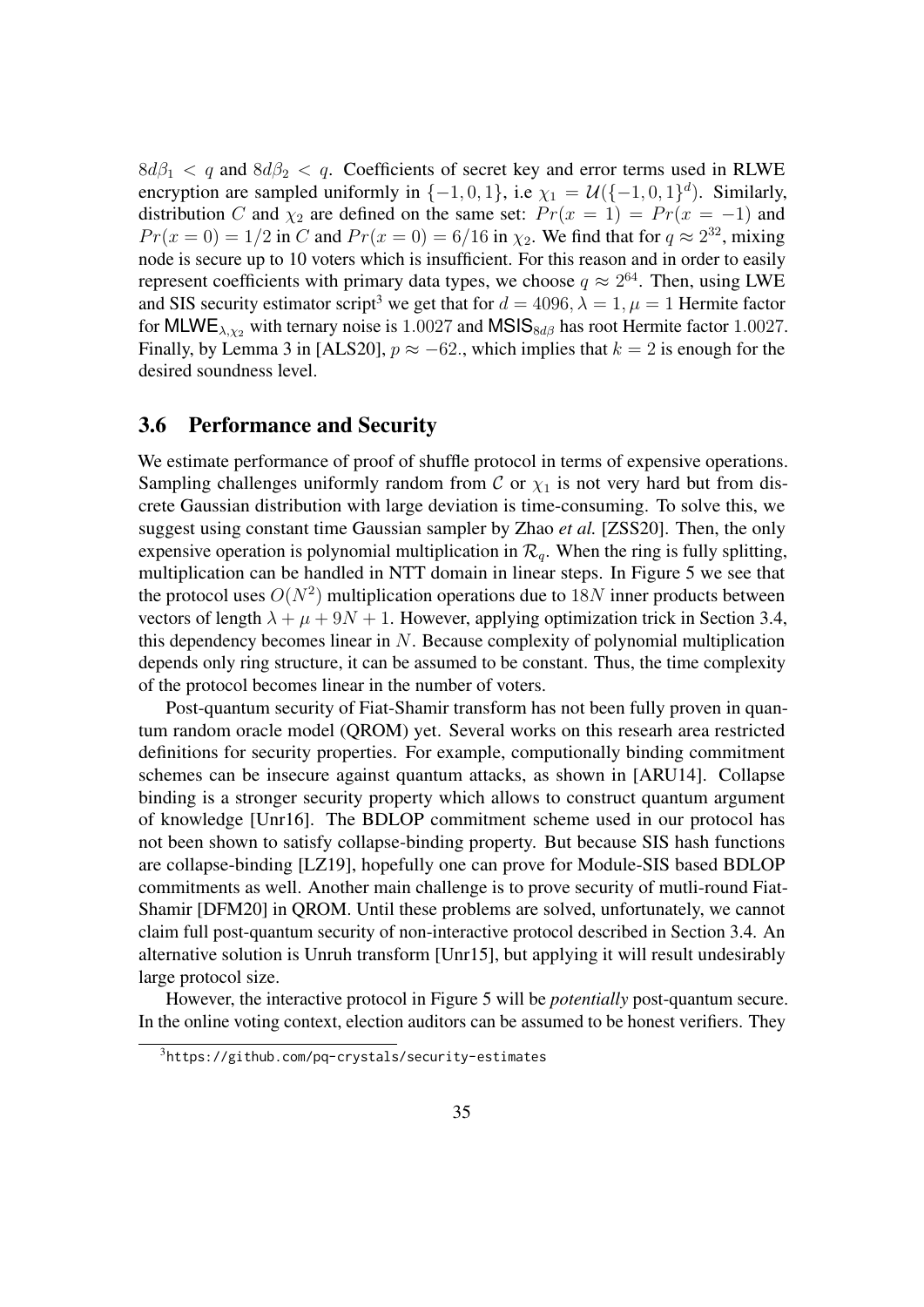can be restricted to have access to powerful quantum device during mixing procedure in order to prevent them obtain secret permutation vector. After successfully verified mixing phase is over, RLWE ciphertexts can be publicly shared at no risk due to post-quantum security level of chosen parameters.

While the protocol given in Figure [5](#page-28-0) proves arguments [\(1\)](#page-21-3), [\(2\)](#page-22-1) and [\(3\)](#page-22-2) with negligible soundness error for carefully chosen parameters such as in Section [3.5,](#page-33-1) arguments themselves are not sound in case of fully splitting rings. The main reason is that regardless of the construction, challenge sets for  $\alpha$ ,  $\beta$ ,  $\gamma$  will not be sufficiently large. First, there are at most  $q$  pairwise different polynomials whose difference is invertible. Therefore, the probability bound in Lemma [3](#page-11-2) will not be negligible. Even relaxing invertibility requirement does not help substantially. However, repeating the whole protocol several times can be a way to overcome this problem.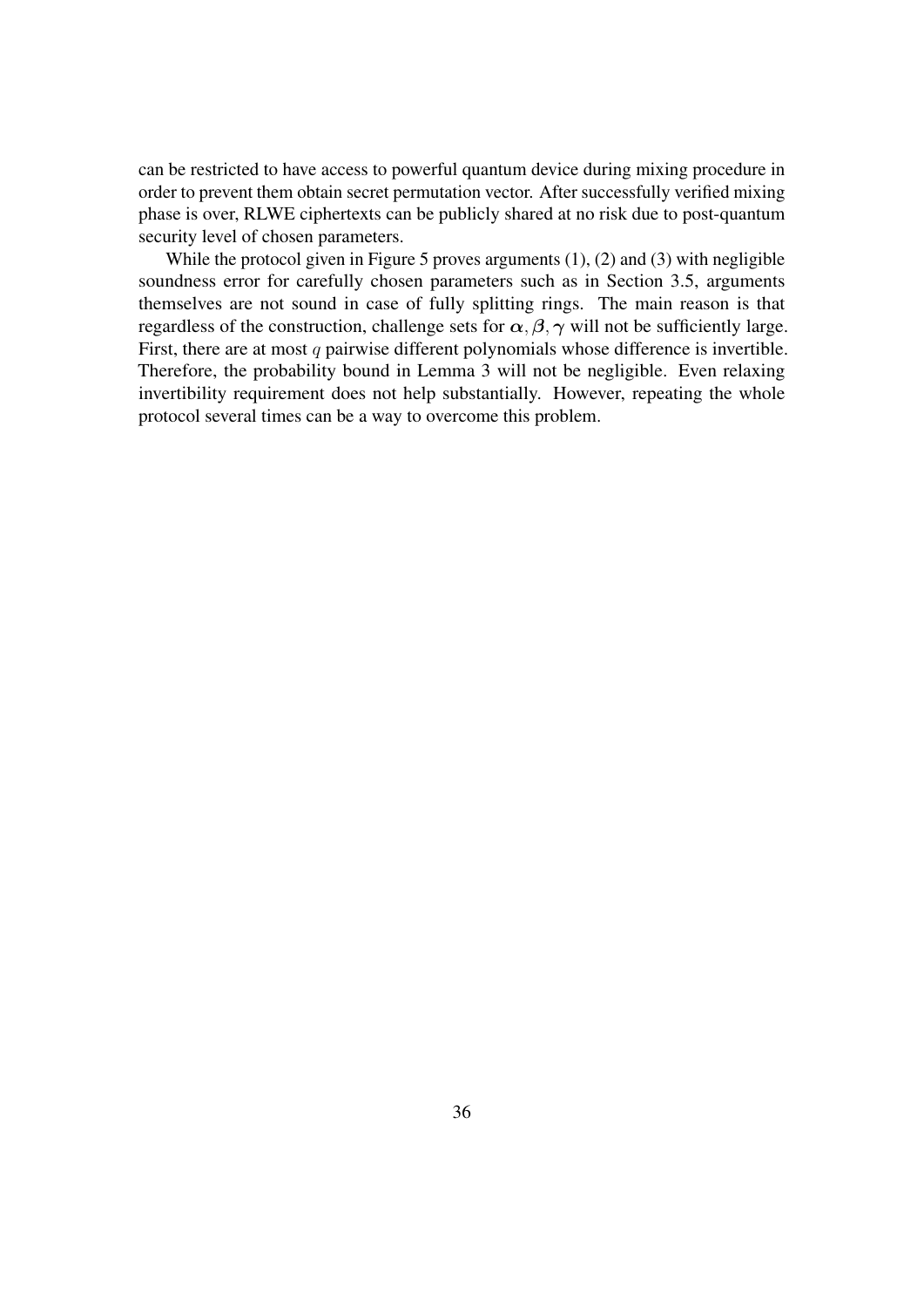# <span id="page-36-0"></span>4 Implementation results

To show the protocol in action, a small, yet fully functional, console-based voting mock-up application is built using C++ language. There are no separate server or client applications. This allows us to run experiments quickly for thousands of voters in parallel. However, the basic software development principles are adopted for further developments, allowing us to create independent services that have already been isolated by their roles (voter/client, Election Set-Up, *Ballot box, Mix Net, Decryption oracle,* Tallier). The source code is provided alongside the thesis and available on demand<sup>[4](#page-36-1)</sup>.

The application is developed on top of several helpful libraries. NFLLib  $[MBG^+16]$  $[MBG^+16]$ is used for faster calculations on lattices, which includes NTT transformations. This library has other prerequisites (cmake, GMP, and Mpfr) as well. Then, fips202.h and fips202.h files contains public domain implementation of SHAKE extendable-output functions and SHA-3 hash functions from FIPS  $202^5$  $202^5$ . We used SHAKE256 as a hash function in the Fiat-Shamir transform. As NFLlib is already SIMD optimized, we did not employ advanced vectorization techniques explicitly. However, the fast discrete Gaussian sampler in that library takes a long time and occupies lots of memory in the initialization phase as it is building a look-up table with a very large standard deviation. Instead, we used constant-time discrete Gaussian sampler from recent work [\[ZSS20\]](#page-46-0). During compilation, -O3 and -march=native flags are set.

All cryptographic components have been implemented from scratch. These include RLWE encryption scheme [\[LPR13\]](#page-44-4), commitment scheme and zero-knowledge proof of opening and linear relations  $[BDL+18]$  $[BDL+18]$ , and zero-knowledge proof of knowledge of short exact solution to unstructured ternary equation in  $\mathbb{Z}_q$  [\[ENS20\]](#page-43-4).

In *Set-up phase*, the application initializes services mentioned above and generates a public and secret RLWE encryption key pair. For simplicity, the secret key is not divided into secret shares among multiple trustees. The public key is reachable in the whole application context by any function, whereas the secret key is visible to *Mix Net* (hence, mix nodes) and *Decryption oracle* only. After this phase is finished, the central election controller declares election is open meaning *Ballot Box* has started to accept encrypted ballots. *Voter* can make use of the public key to privately encrypt the personal choice of candidate, and send the ciphertext to the *Ballot Box*. Again for simplicity and due to they are out of the context of this work, digital signatures are omitted. During experiments, thousands of voters are instantiated, made a random choice, and cast votes in parallel. For correctness and debugging purposes, these random choices are logged. Later, central election controller closes election, i.e *Ballot Box* is not accepting ballots anymore.

Figure [7](#page-37-0) and [8](#page-38-0) gives information on the running time of shuffling, proof of shuffle, and verification of proof for the varied number of voters. As it is obvious from the figure,

<span id="page-36-1"></span><sup>&</sup>lt;sup>4</sup>Interested people send an email to <valeh.farzaliyev@ut.ee>

<span id="page-36-2"></span><sup>5</sup><https://github.com/PQClean/PQClean/blob/master/common/fips202.h>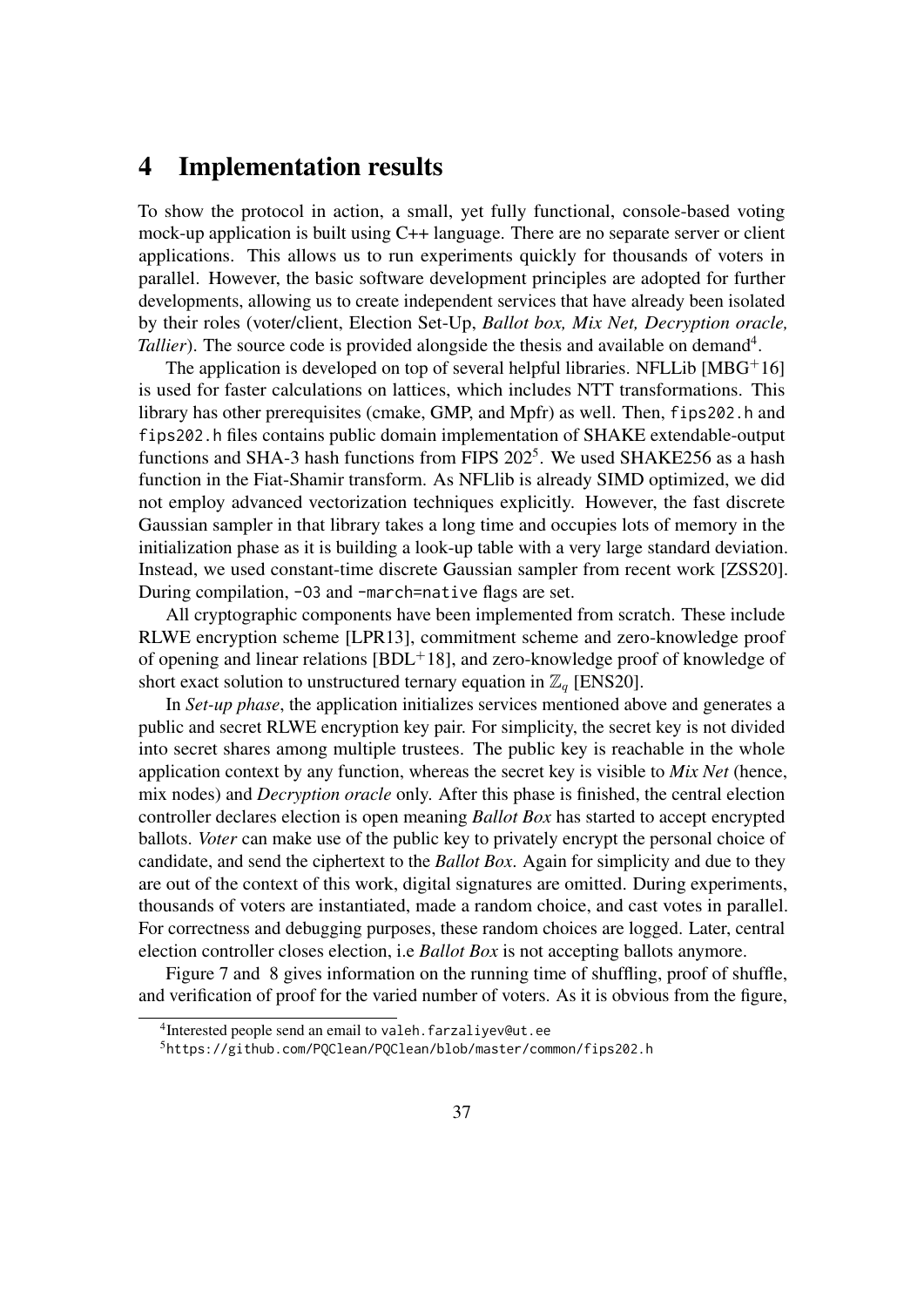the linear relationship is observed, which is expected. Similarly, the time to generate proof of shuffle is linearly increasing with the number of mix nodes for a fixed number of voters.

All experiments have been performed on a 2.2GHz Intel Haswell CPU with 64GBs of RAM. NFLlib uses AVX2 or SSE optimization techniques if any of them exists in CPU architecture. For the CPU model I used, it supports the AVX2 instruction set.

<span id="page-37-0"></span>

| N     | Shortness proof (seconds) Shuffle proof (seconds) |      | Total | <b>Size</b> |
|-------|---------------------------------------------------|------|-------|-------------|
| 10    | 7.5                                               | 4. I |       | 13.875MB    |
| 100   | 71                                                | 40   | 111   | 132MB       |
| 1000  | 708                                               | 394  | 1090  | 1.28GB      |
| 10000 | 7000                                              | 3879 | 10859 | 12.8GB      |

Figure 7. Proof generation time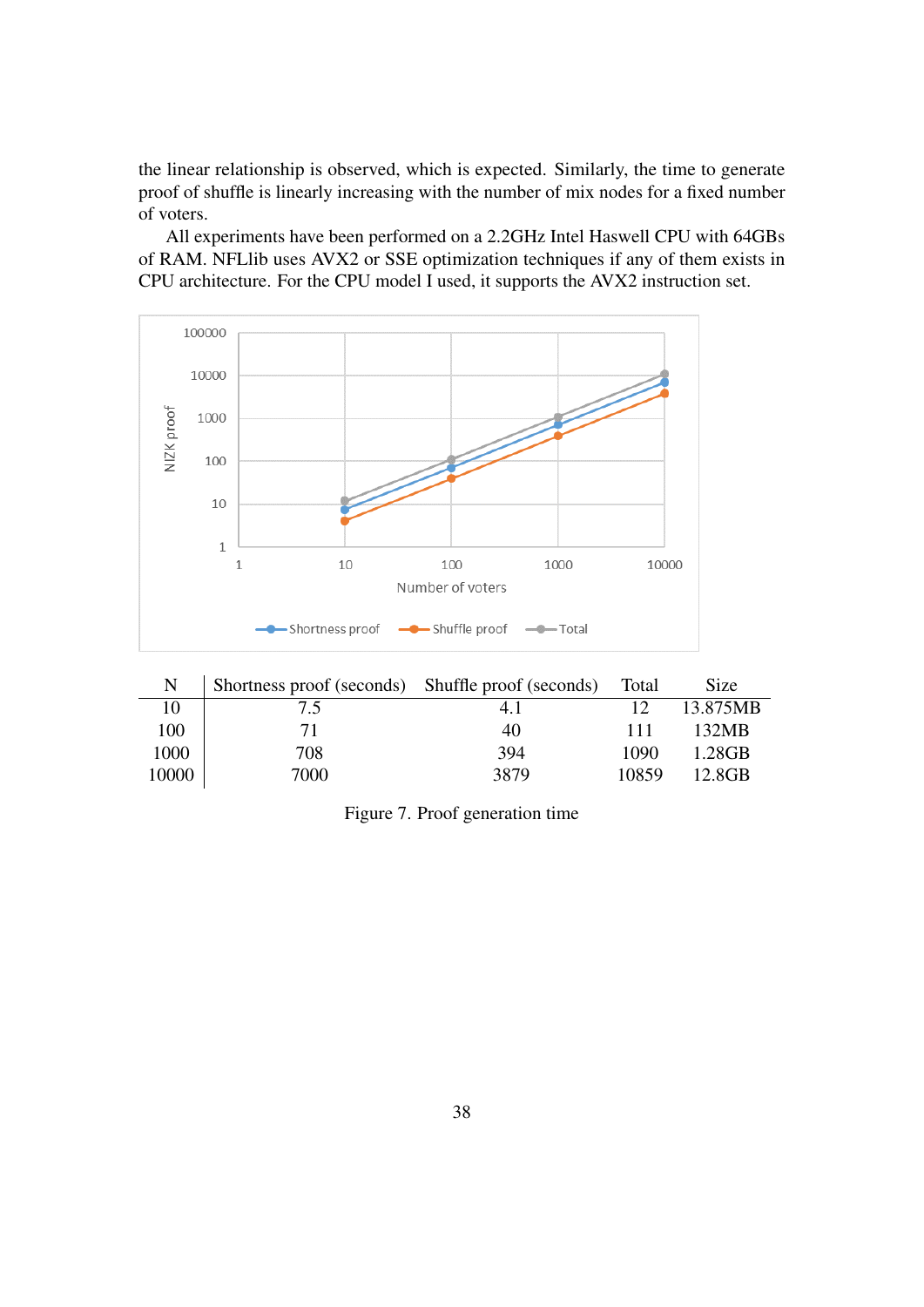<span id="page-38-0"></span>

| N     | Shortness proof (seconds) Shuffle proof (seconds) |      | Total |
|-------|---------------------------------------------------|------|-------|
| 10    | 2.9                                               |      | 5.1   |
| 100   | 26                                                | 20   | 46    |
| 1000  | 240                                               | 199  | 458   |
| 10000 | 2450                                              | 1989 | 4579  |

Figure 8. Proof verification time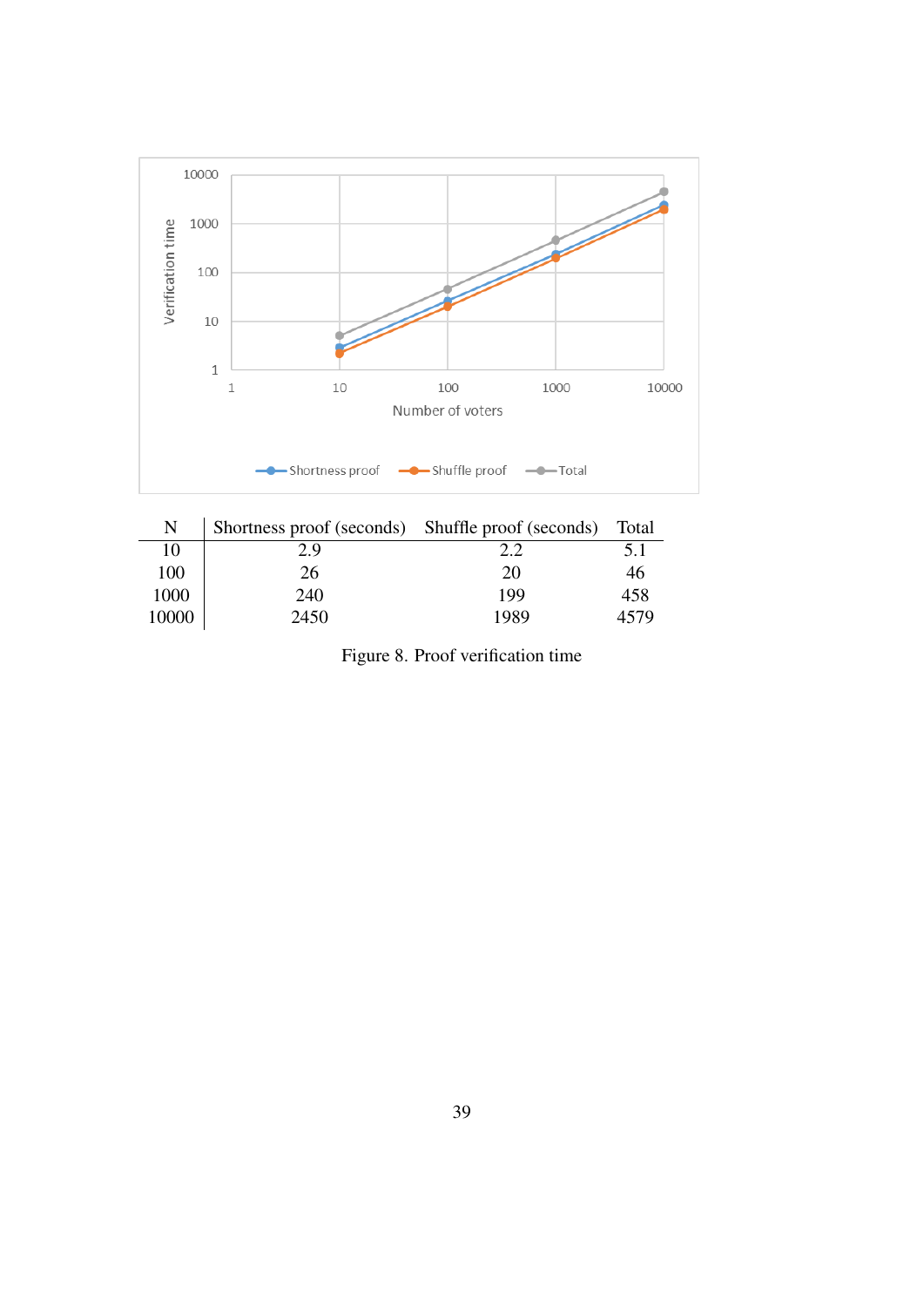# <span id="page-39-0"></span>5 Post-Quantum Voting Scheme

We have successfully shown how to design a practical zero-knowledge proof of shuffle for Costa *et al.* mixing node using post-quantum secure primitives only. However, it has reduced soundness and lacks concrete security proof in QROM. Assuming these problems have been solved, we briefly sketch a way for a lattice-based post-quantum secure voting scheme. For simplicity, we consider what should be changed in an internet voting platform, called IVXV, used in Estonian elections.

IVXV is a verifiable shuffling based voting protocol in which threshold ElGamal encryption is used to encrypt digital ballots. Before elections are started, encryption keys are generated and distributed among several electoral authorities. Voters also append their digital signatures to encrypted ballots using RSA signatures or Elliptic Curve Digital Signature Algorithm. Later, once ballots are stored in the read-only bulletin board, they are shuffled and proof of correct shuffle is generated using Verificatum software. After several rounds of shuffling, fresh ciphertexts are decrypted only in the presence of at least half of the key shares and zero-knowledge proof of correct decryption is produced. External auditors can verify published zero-knowledge proofs to ensure that there was no fraudulent activity. Besides, in order to reduce coercion risks, a mobile ballot verification app is built for voters. In case a voter is suspected that his or her choice is not cast as intended, they can scan a special QR code displayed right after finishing voting. The QR code contains vote id and randomness used in ElGamal encryption. Thus, without a need for a secret key, the mobile app can recover plaintext from encrypted ballot stored in the bulletin board. The detailed security aspects of IVXV platform are well-explained in the official website.<sup>[6](#page-39-1)</sup>

The post-quantum alternative of IVXV is possible using lattice-based cryptography. Moreover, we suggest using RLWE encryption scheme instead of ElGamal for three reasons. First, similar to ElGamal, it is IND-CPA secure encryption scheme with relatively short key and ciphertext size compared to other post-quantum secure encryption methods. The second reason is that using RLWE allows us to utilize other lattice-based tools even if they are based on different assumptions (such as MLWE and MSIS). Finally, the mobile verification procedure need not be changed at all - sending encryption randomness is enough to recover encrypted message with overwhelming probability. Observe that for a RLWE ciphertext  $(u, v)$ 

$$
\mathbf{v} = p\mathbf{k}.\mathbf{b}\cdot\mathbf{r} + \mathbf{e}_2 + \lfloor \frac{q}{2} \rfloor \mathbf{m} \implies \lfloor \frac{q}{2} \rfloor \mathbf{m} = \mathbf{v} - p\mathbf{k}.\mathbf{b}\cdot\mathbf{r} - \mathbf{e}_2
$$

Because,  $e_2$  is a small noise term, *m* can be recovered from the difference  $v - pk \cdot b \cdot r$ .

Choosing a post-quantum secure digital signature is not as hard as choosing other primitives. The reason is that the digital signature can be realized independently and

<span id="page-39-1"></span><sup>6</sup><https://www.valimised.ee/sites/default/files/uploads/eng/IVXV-UK-1.0-eng.pdf>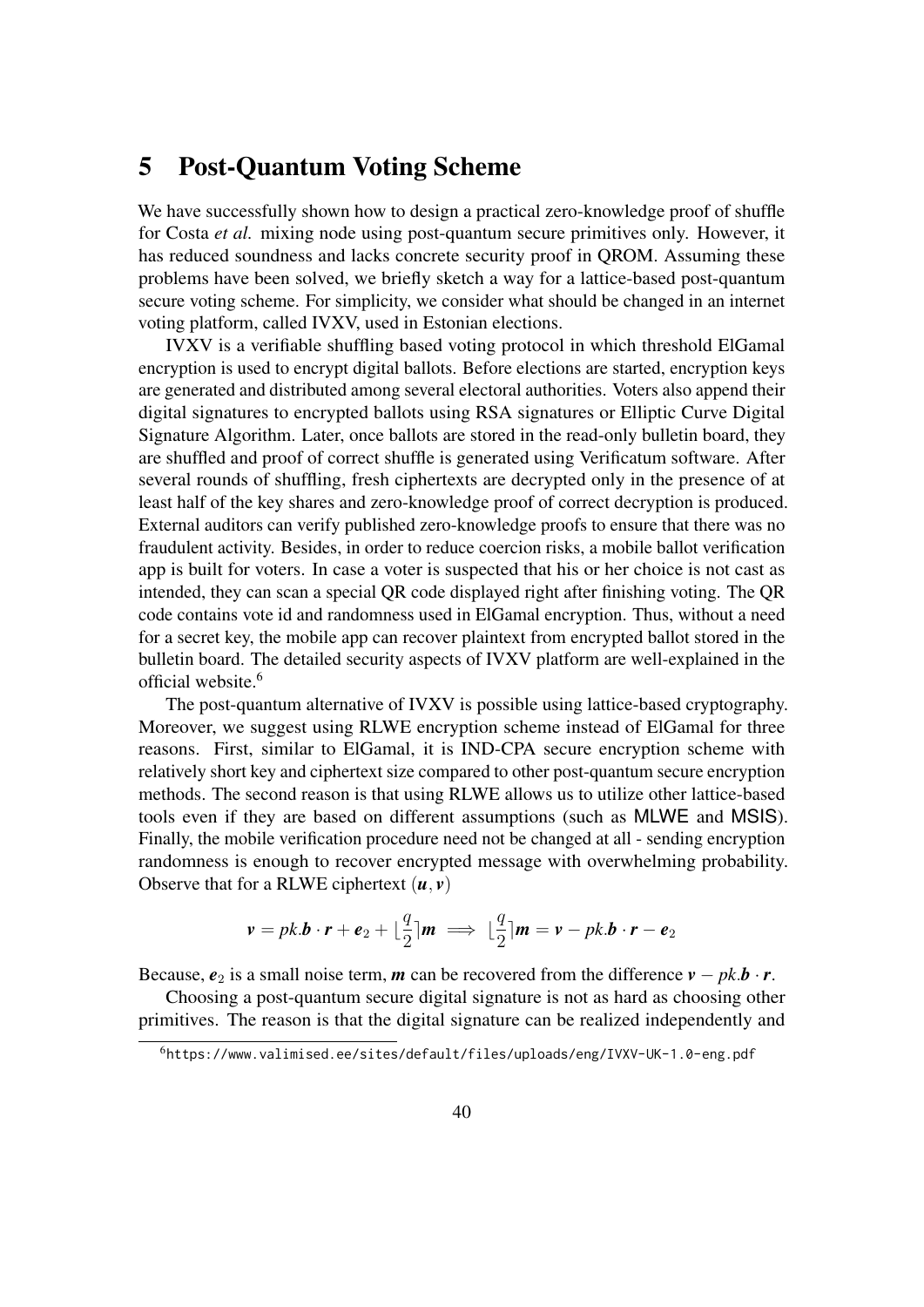need not be lattice-based. For example, one would use any round 3 finalists of NIST PQC standardization contest<sup>[7](#page-40-0)</sup>.

Threshold LWE is still an active research area. The suitable protocol would be a work by Damgård *et al.* in which they attempted to generate multiparty computation protocol secure against active adversaries based on RLWE assumption [\[DPSZ12,](#page-43-6) Appendix D]. The final piece is distributed decryption which is also given in [\[DPSZ12\]](#page-43-6).

This is a general idea of how ivxv voting protocol can be made quantum resistant. Of course, all components have to be modified in a way that they can work together. The hardest part would be finding a concrete parameter set with provable strong security properties.

<span id="page-40-0"></span><sup>7</sup><https://csrc.nist.gov/projects/post-quantum-cryptography/round-3-submissions>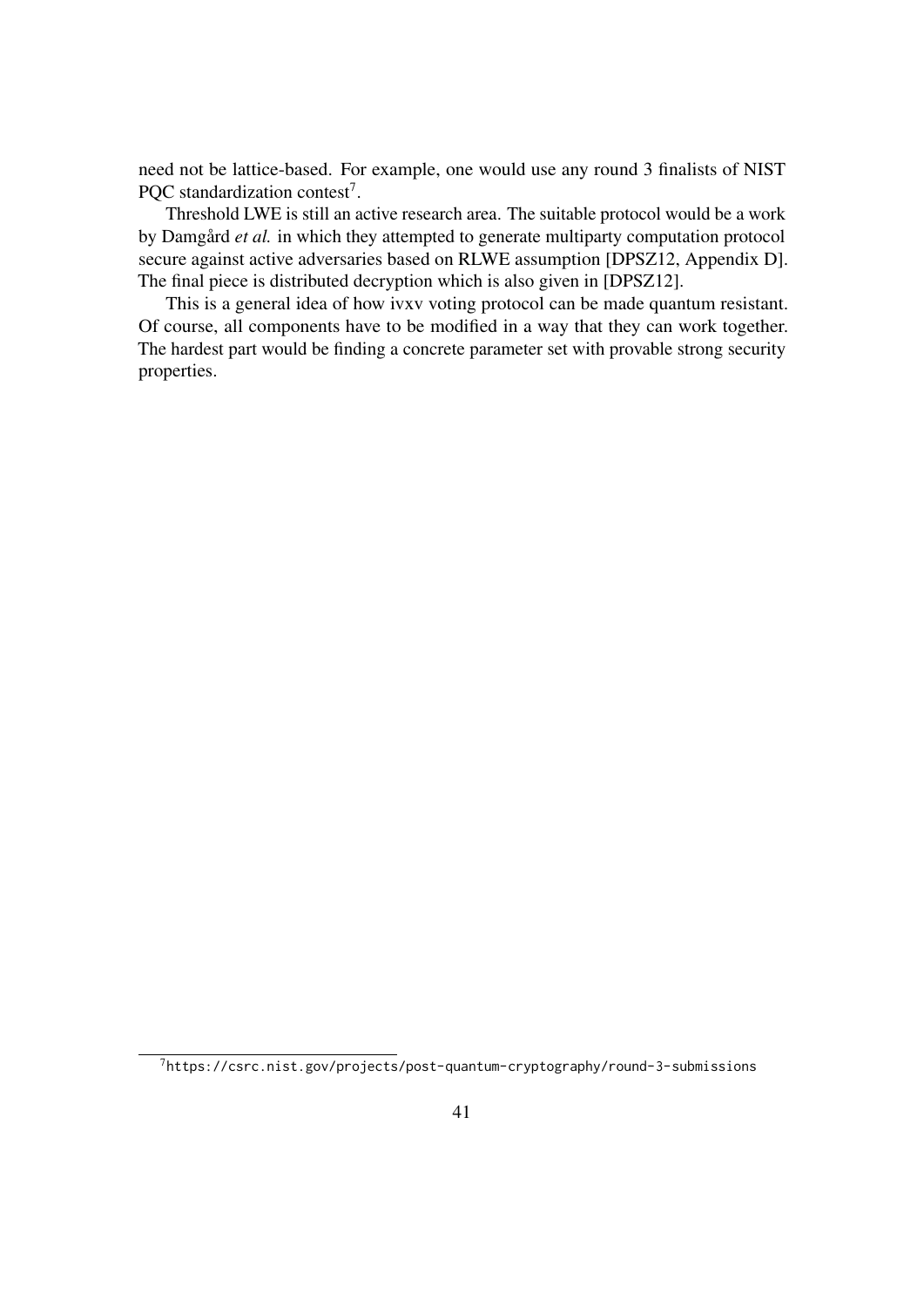# <span id="page-41-0"></span>6 Conclusion

While the digitalization trend continues, it had already faced the biggest threat by quantum computers. These computers are potentially very powerful so that they can break almost all modern asymmetric cryptography used in digital banking, secure browsing, communications, and even online voting. Fortunately, many people are working on post-quantum secure alternatives. Lattice-based cryptography is the most promising candidate to replace current standards.

In this thesis, we have presented a practical zero-knowledge proof of shuffle for lattice-based mixing networks suitable for medium-scale elections. Our protocol is built on techniques from recent academic works on lattice-based zero-knowledge proofs including boosting soundness via Galois automorphisms. The resulting scheme has linear memory cost and time complexity. The average run time per vote is one second.

The highly parallelizable nature of lattice operations allows for faster implementations using many CPU and/or GPU cores concurrently. Although our simple conceptual implementation needs several days to verify the validity of a mixing node in case of million voters, this can be significantly reduced down to possibly comparable to manual tallying with the help of parallel programming approaches, such as OpenMP SIMD [\[FFLM20\]](#page-43-7) and GPU [\[DS15\]](#page-43-2). This is a performance optimization task and most likely will be solved in near future considering the uprising trend of parallel computing.

We have also described why fully splitting rings are not a good choice for compact proofs. However, partially splitting rings require extra effort while proving security relations and software implementations. Lattice-based zero-knowledge proofs constructed over partially splitting rings recently gained attention. It is an interesting research question whether new techniques can be integrated to our proof of shuffle protocol to remove the soundness barrier and we let it open for future work.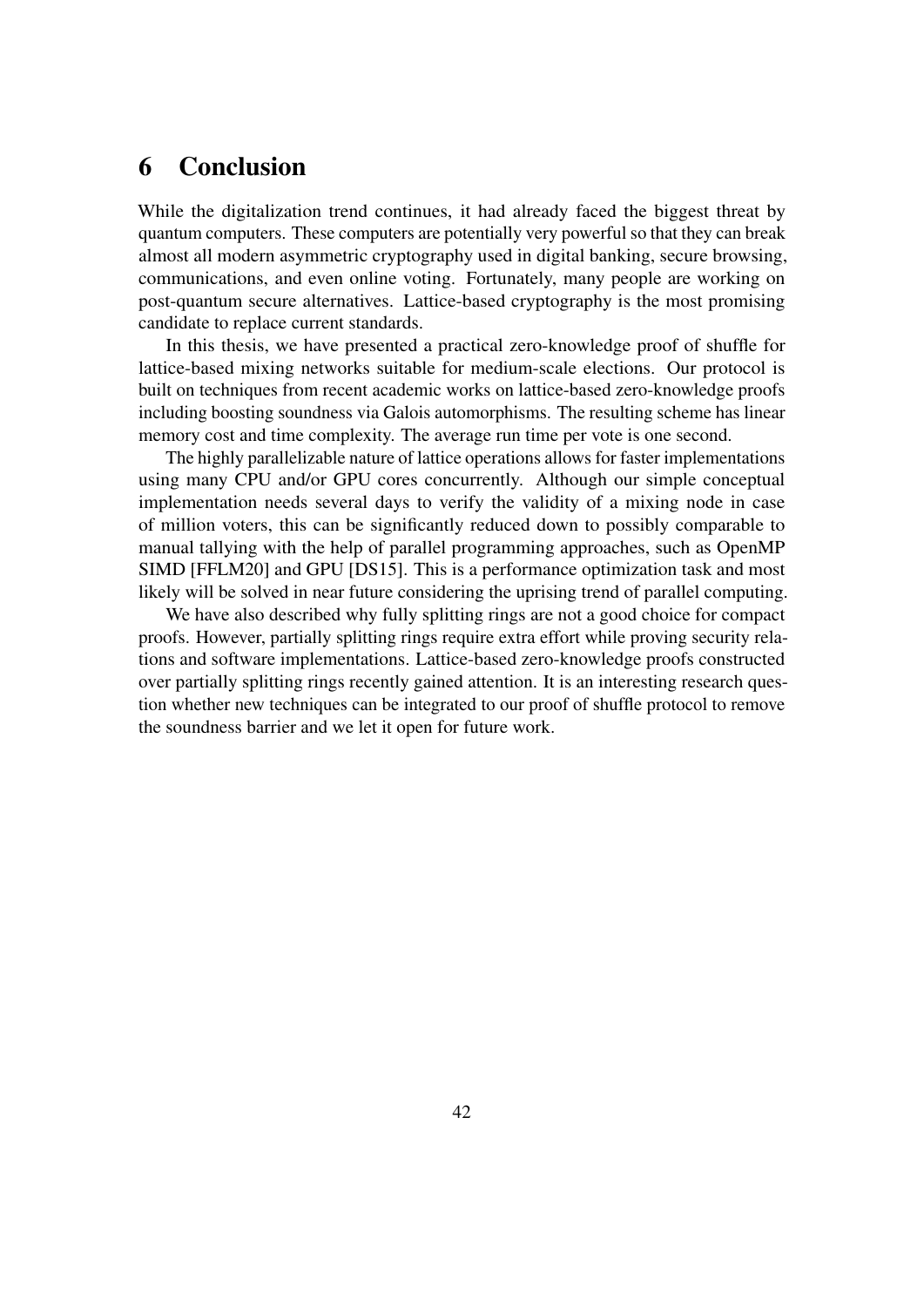## <span id="page-42-2"></span>References

- <span id="page-42-3"></span>[Ajt98] Miklós Ajtai. The shortest vector problem in *L2* is *NP*-hard for randomized reductions (extended abstract). In Jeffrey Scott Vitter, editor, *Proceedings of the Thirtieth Annual ACM Symposium on the Theory of Computing, Dallas, Texas, USA, May 23-26, 1998*, pages 10–19. ACM, 1998.
- <span id="page-42-4"></span>[ALS20] Thomas Attema, Vadim Lyubashevsky, and Gregor Seiler. Practical Product Proofs for Lattice Commitments. In Daniele Micciancio and Thomas Ristenpart, editors, *Proceedings of CRYPTO 2020, Part II*, volume 12171 of *LNCS*, pages 470–499. Springer, 2020.
- <span id="page-42-9"></span>[ARU14] Andris Ambainis, Ansis Rosmanis, and Dominique Unruh. Quantum attacks on classical proof systems: The hardness of quantum rewinding. In *55th IEEE Annual Symposium on Foundations of Computer Science, FOCS 2014, Philadelphia, PA, USA, October 18-21, 2014*, pages 474–483. IEEE Computer Society, 2014.
- <span id="page-42-6"></span>[BDL<sup>+</sup>18] Carsten Baum, Ivan Damgård, Vadim Lyubashevsky, Sabine Oechsner, and Chris Peikert. More Efficient Commitments from Structured Lattice Assumptions. In Dario Catalano and Roberto De Prisco, editors, *Proceedings of SCN 2018*, volume 11035 of *LNCS*, pages 368–385. Springer, 2018.
- <span id="page-42-7"></span>[BHM20] Xavier Boyen, Thomas Haines, and Johannes Mueller. A verifiable and practical lattice-based decryption mix net with external auditing. Cryptology ePrint Archive, Report 2020/115, 2020. [https://eprint.iacr.org/](https://eprint.iacr.org/2020/115) [2020/115](https://eprint.iacr.org/2020/115).
- <span id="page-42-8"></span>[BKLP15] Fabrice Benhamouda, Stephan Krenn, Vadim Lyubashevsky, and Krzysztof Pietrzak. Efficient Zero-Knowledge Proofs for Commitments from Learning with Errors over Rings. In Günther Pernul, Peter Y. A. Ryan, and Edgar R. Weippl, editors, *Proceedings ESORICS 2015 Part I*, volume 9326 of *LNCS*, pages 305–325. Springer, 2015.
- <span id="page-42-0"></span>[Cha81] David Chaum. Untraceable Electronic Mail, Return Addresses, and Digital Pseudonyms. *Commun. ACM*, 24(2):84–88, 1981.
- <span id="page-42-1"></span>[CMM17] Núria Costa, Ramiro Martínez, and Paz Morillo. Proof of a Shuffle for Lattice-Based Cryptography. In Helger Lipmaa, Aikaterini Mitrokotsa, and Raimundas Matulevicius, editors, *Proceedings of NordSec 2017*, volume 10674 of *LNCS*, pages 280–296. Springer, 2017.
- <span id="page-42-5"></span>[CMM19] Núria Costa, Ramiro Martínez, and Paz Morillo. Lattice-Based Proof of a Shuffle. In Andrea Bracciali, Jeremy Clark, Federico Pintore, Peter B.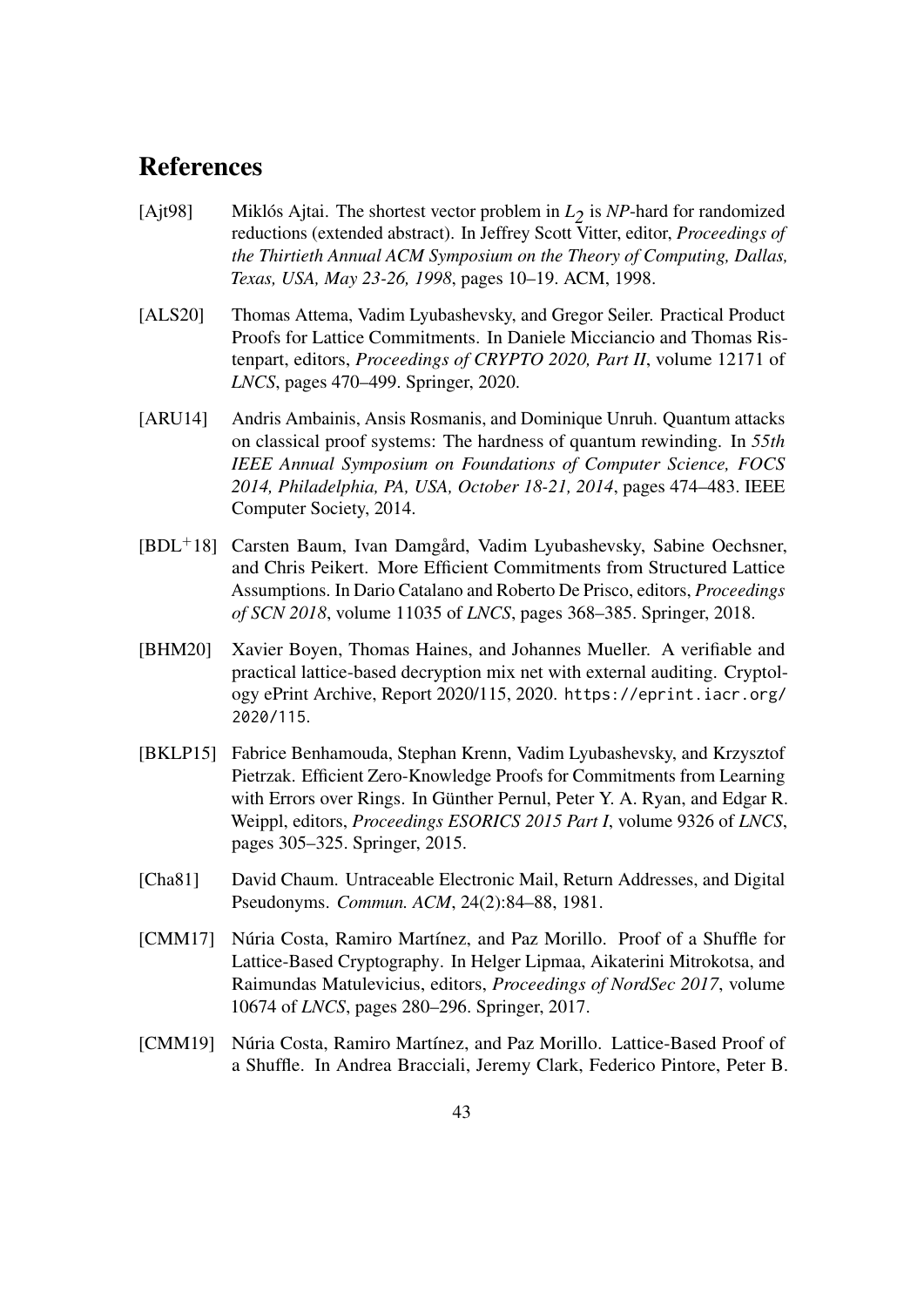Rønne, and Massimiliano Sala, editors, *Proceedings of Financial Cryptography and Data Security - FC 2019*, volume 11599 of *LNCS*, pages 330–346. Springer, 2019.

- <span id="page-43-5"></span>[DFM20] Jelle Don, Serge Fehr, and Christian Majenz. The measure-and-reprogram technique 2.0: Multi-round fiat-shamir and more. In Daniele Micciancio and Thomas Ristenpart, editors, *Advances in Cryptology - CRYPTO 2020 - 40th Annual International Cryptology Conference, CRYPTO 2020, Santa Barbara, CA, USA, August 17-21, 2020, Proceedings, Part III*, volume 12172 of *Lecture Notes in Computer Science*, pages 602–631. Springer, 2020.
- <span id="page-43-3"></span>[dPLNS17] Rafaël del Pino, Vadim Lyubashevsky, Gregory Neven, and Gregor Seiler. Practical Quantum-Safe Voting from Lattices. In Bhavani M. Thuraisingham, David Evans, Tal Malkin, and Dongyan Xu, editors, *Proceedings of ACM CCS 2017*, pages 1565–1581. ACM, 2017.
- <span id="page-43-6"></span>[DPSZ12] Ivan Damgård, Valerio Pastro, Nigel P. Smart, and Sarah Zakarias. Multiparty computation from somewhat homomorphic encryption. In Reihaneh Safavi-Naini and Ran Canetti, editors, *Advances in Cryptology - CRYPTO 2012 - 32nd Annual Cryptology Conference, Santa Barbara, CA, USA, August 19-23, 2012. Proceedings*, volume 7417 of *Lecture Notes in Computer Science*, pages 643–662. Springer, 2012.
- <span id="page-43-2"></span>[DS15] Wei Dai and Berk Sunar. cuHE: A Homomorphic Encryption Accelerator Library. In Enes Pasalic and Lars R. Knudsen, editors, *Proceedings of BalkanCryptSec 2015*, volume 9540 of *LNCS*, pages 169–186. Springer, 2015.
- <span id="page-43-4"></span>[ENS20] Muhammed F. Esgin, Ngoc Khanh Nguyen, and Gregor Seiler. Practical Exact Proofs from Lattices: New Techniques to Exploit Fully-Splitting Rings. *IACR Cryptol. ePrint Arch.*, 2020:518, 2020.
- <span id="page-43-7"></span>[FFLM20] Pierre Fortin, Ambroise Fleury, François Lemaire, and Michael Monagan. High performance SIMD modular arithmetic for polynomial evaluation. working paper or preprint, April 2020.
- <span id="page-43-1"></span>[GE19] Craig Gidney and Martin Ekerå. How to factor 2048 bit rsa integers in 8 hours using 20 million noisy qubits, 2019.
- <span id="page-43-0"></span>[Ger20] Micha German. Making votes count with internet voting. *Political Behavior*, 2020.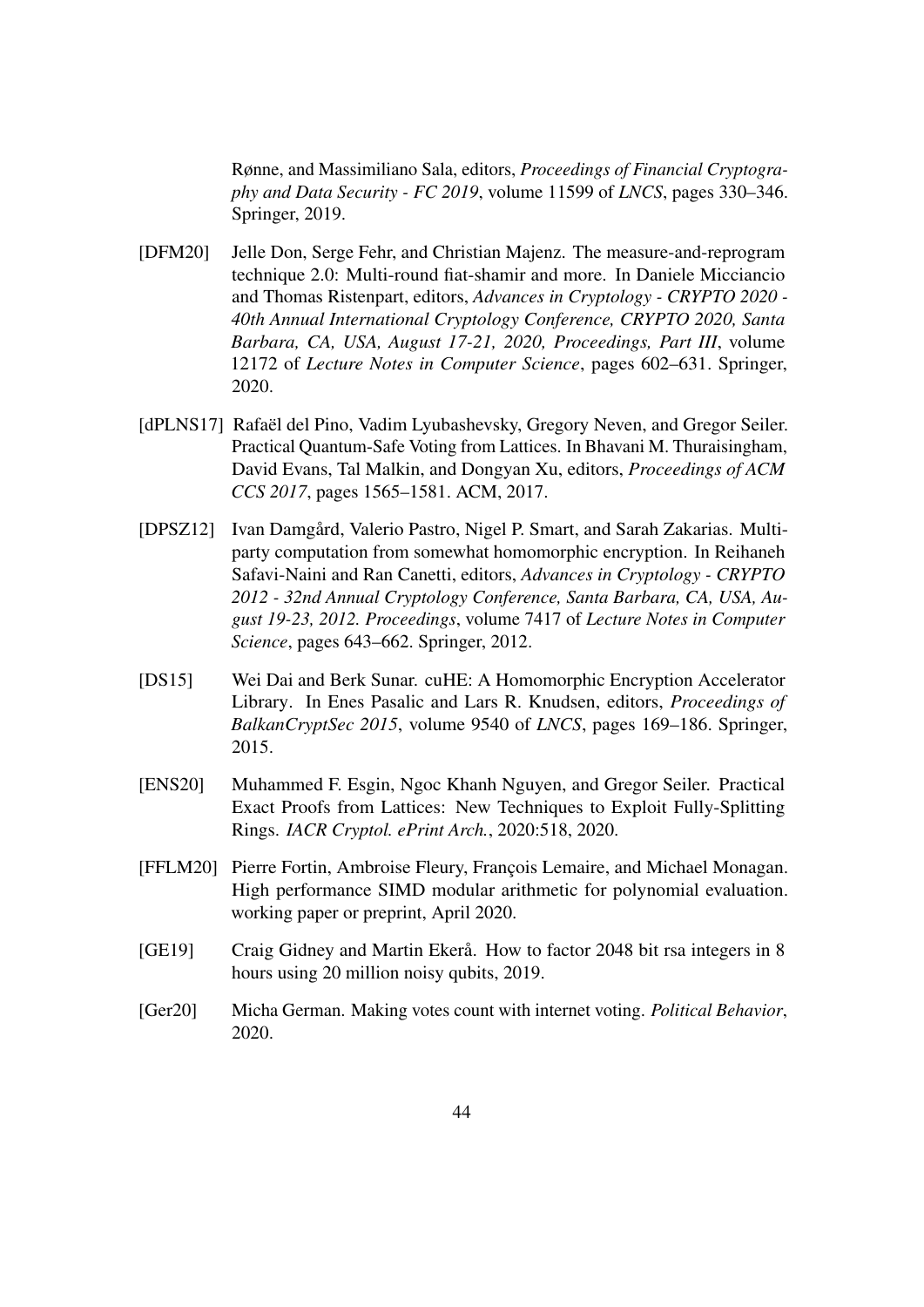- <span id="page-44-1"></span>[GMSS99] Oded Goldreich, Daniele Micciancio, Shmuel Safra, and Jean-Pierre Seifert. Approximating shortest lattice vectors is not harder than approximating closest lattice vectors. *Inf. Process. Lett.*, 71(2):55–61, 1999.
- <span id="page-44-5"></span>[HM20] Thomas Haines and Johannes Mueller. Sok: Techniques for verifiable mix nets. Cryptology ePrint Archive, Report 2020/490, 2020. [https:](https://eprint.iacr.org/2020/490) [//eprint.iacr.org/2020/490](https://eprint.iacr.org/2020/490).
- <span id="page-44-0"></span>[LLL82] A. K. Lenstra, H. W. Lenstra, and L. Lovász. Factoring polynomials with rational coefficients. *Mathematische Annalen*, 261(4):515–534, Dec 1982.
- <span id="page-44-6"></span>[LNS20] Vadim Lyubashevsky, Ngoc Khanh Nguyen, and Gregor Seiler. Practical Lattice-Based Zero-Knowledge Proofs for Integer Relations. In Jay Ligatti, Xinming Ou, Jonathan Katz, and Giovanni Vigna, editors, *Proceedings of ACM CCS 2020 0*, pages 1051–1070. ACM, 2020.
- <span id="page-44-4"></span>[LPR13] Vadim Lyubashevsky, Chris Peikert, and Oded Regev. On Ideal Lattices and Learning with Errors over Rings. *J. ACM*, 60(6):43:1–43:35, 2013.
- <span id="page-44-2"></span>[LS18] Vadim Lyubashevsky and Gregor Seiler. Short, invertible elements in partially splitting cyclotomic rings and applications to lattice-based zeroknowledge proofs. In Jesper Buus Nielsen and Vincent Rijmen, editors, *Proceedings of EUROCRYPT 2018, Part I*, volume 10820 of *LNCS*, pages 204–224. Springer, 2018.
- <span id="page-44-3"></span>[Lyu12] Vadim Lyubashevsky. Lattice signatures without trapdoors. In David Pointcheval and Thomas Johansson, editors, *Proceedings of EUROCRYPT 2012*, volume 7237 of *LNCS*, pages 738–755. Springer, 2012.
- <span id="page-44-7"></span>[LZ19] Qipeng Liu and Mark Zhandry. Revisiting post-quantum fiat-shamir. In Alexandra Boldyreva and Daniele Micciancio, editors, *Advances in Cryptology - CRYPTO 2019 - 39th Annual International Cryptology Conference, Santa Barbara, CA, USA, August 18-22, 2019, Proceedings, Part II*, volume 11693 of *Lecture Notes in Computer Science*, pages 326–355. Springer, 2019.
- <span id="page-44-8"></span>[MBG<sup>+</sup>16] Carlos Aguilar Melchor, Joris Barrier, Serge Guelton, Adrien Guinet, Marc-Olivier Killijian, and Tancrède Lepoint. Nfllib: Ntt-based fast lattice library. In Kazue Sako, editor, *Topics in Cryptology - CT-RSA 2016 - The Cryptographers' Track at the RSA Conference 2016, San Francisco, CA, USA, February 29 - March 4, 2016, Proceedings*, volume 9610 of *Lecture Notes in Computer Science*, pages 341–356. Springer, 2016.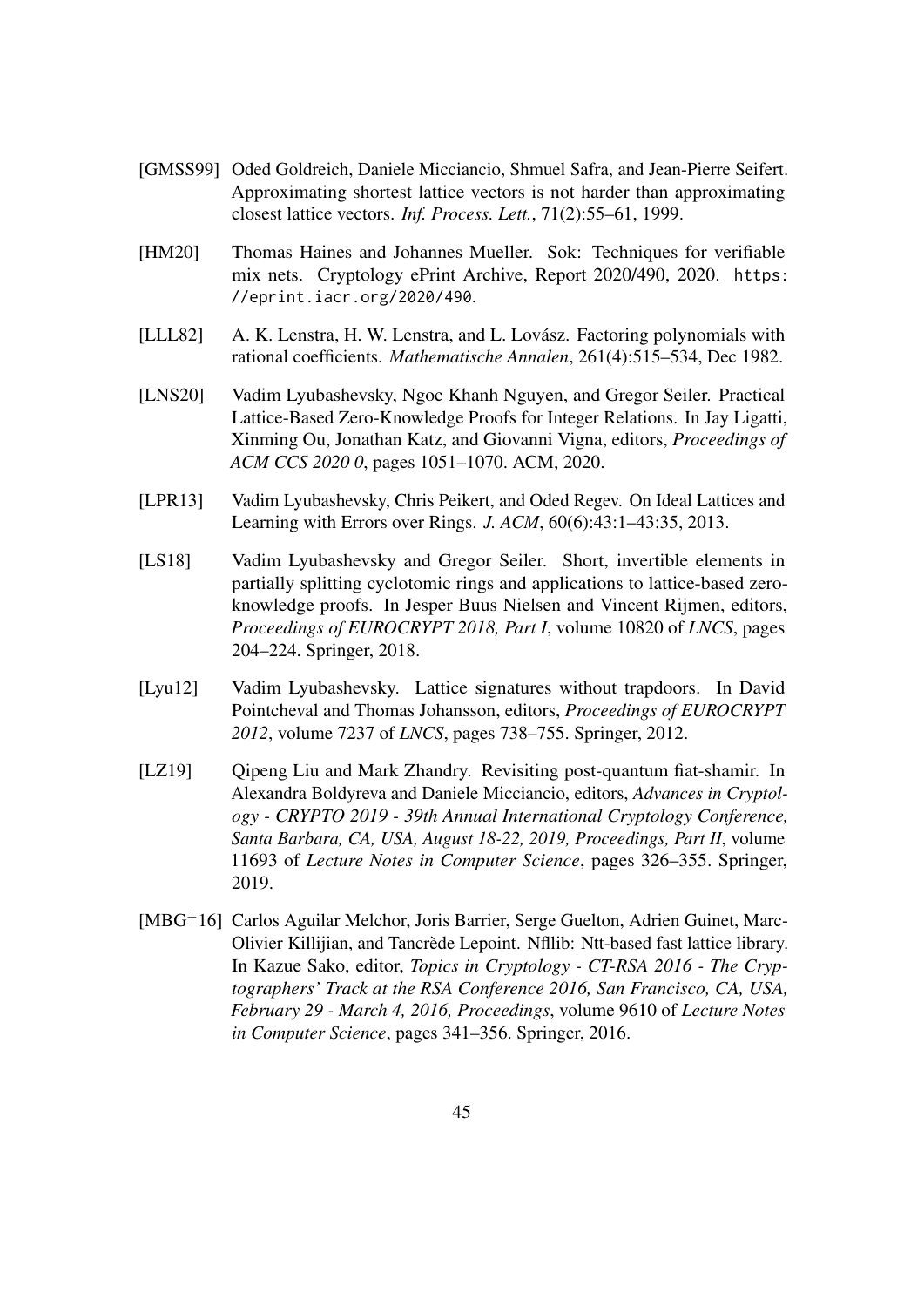- <span id="page-45-5"></span>[PR05] Chris Peikert and Alon Rosen. Efficient Collision-Resistant Hashing from Worst-Case Assumptions on Cyclic Lattices. *Electron. Colloquium Comput. Complex.*, (158), 2005.
- <span id="page-45-3"></span>[Reg05] Oded Regev. On lattices, learning with errors, random linear codes, and cryptography. In Harold N. Gabow and Ronald Fagin, editors, *Proceedings of the 37th Annual ACM Symposium on Theory of Computing, Baltimore, MD, USA, May 22-24, 2005*, pages 84–93. ACM, 2005.
- <span id="page-45-2"></span>[SE94] C. P. Schnorr and M. Euchner. Lattice basis reduction: Improved practical algorithms and solving subset sum problems. *Mathematical Programming*, 66(1):181–199, Aug 1994.
- <span id="page-45-1"></span>[Sho99] Peter W. Shor. Polynomial-Time Algorithms for Prime Factorization and Discrete Logarithms on a Quantum Computer. *SIAM Rev.*, 41(2):303–332, 1999.
- <span id="page-45-6"></span>[Str18] Martin Strand. A Verifiable Shuffle for the GSW Cryptosystem. In Aviv Zohar, Ittay Eyal, Vanessa Teague, Jeremy Clark, Andrea Bracciali, Federico Pintore, and Massimiliano Sala, editors, *Financial Cryptography and Data Security 2018, Revised Selected Papers*, volume 10958 of *LNCS*, pages 165–180. Springer, 2018.
- <span id="page-45-8"></span>[Unr15] Dominique Unruh. Non-interactive zero-knowledge proofs in the quantum random oracle model. In Elisabeth Oswald and Marc Fischlin, editors, *Advances in Cryptology - EUROCRYPT 2015 - 34th Annual International Conference on the Theory and Applications of Cryptographic Techniques, Sofia, Bulgaria, April 26-30, 2015, Proceedings, Part II*, volume 9057 of *Lecture Notes in Computer Science*, pages 755–784. Springer, 2015.
- <span id="page-45-7"></span>[Unr16] Dominique Unruh. Computationally binding quantum commitments. In Marc Fischlin and Jean-Sébastien Coron, editors, *Advances in Cryptology - EUROCRYPT 2016 - 35th Annual International Conference on the Theory and Applications of Cryptographic Techniques, Vienna, Austria, May 8-12, 2016, Proceedings, Part II*, volume 9666 of *Lecture Notes in Computer Science*, pages 497–527. Springer, 2016.
- <span id="page-45-0"></span>[Wil17] Jan Willemson. Bits or paper: Which should get to carry your vote? In *Electronic Voting. Second International Joint Conference, E-Vote-ID 2017, Bregenz, Austria, October 24-27, 2017, Proceedings*, Security and Cryptology, pages 292–305. Springer International Publishing, 2017.
- <span id="page-45-4"></span>[Woj93] Banaszczyk Wojciech. New bounds in some transference theorems in the geometry of numbers. volume 296, pages 625–635, 1993.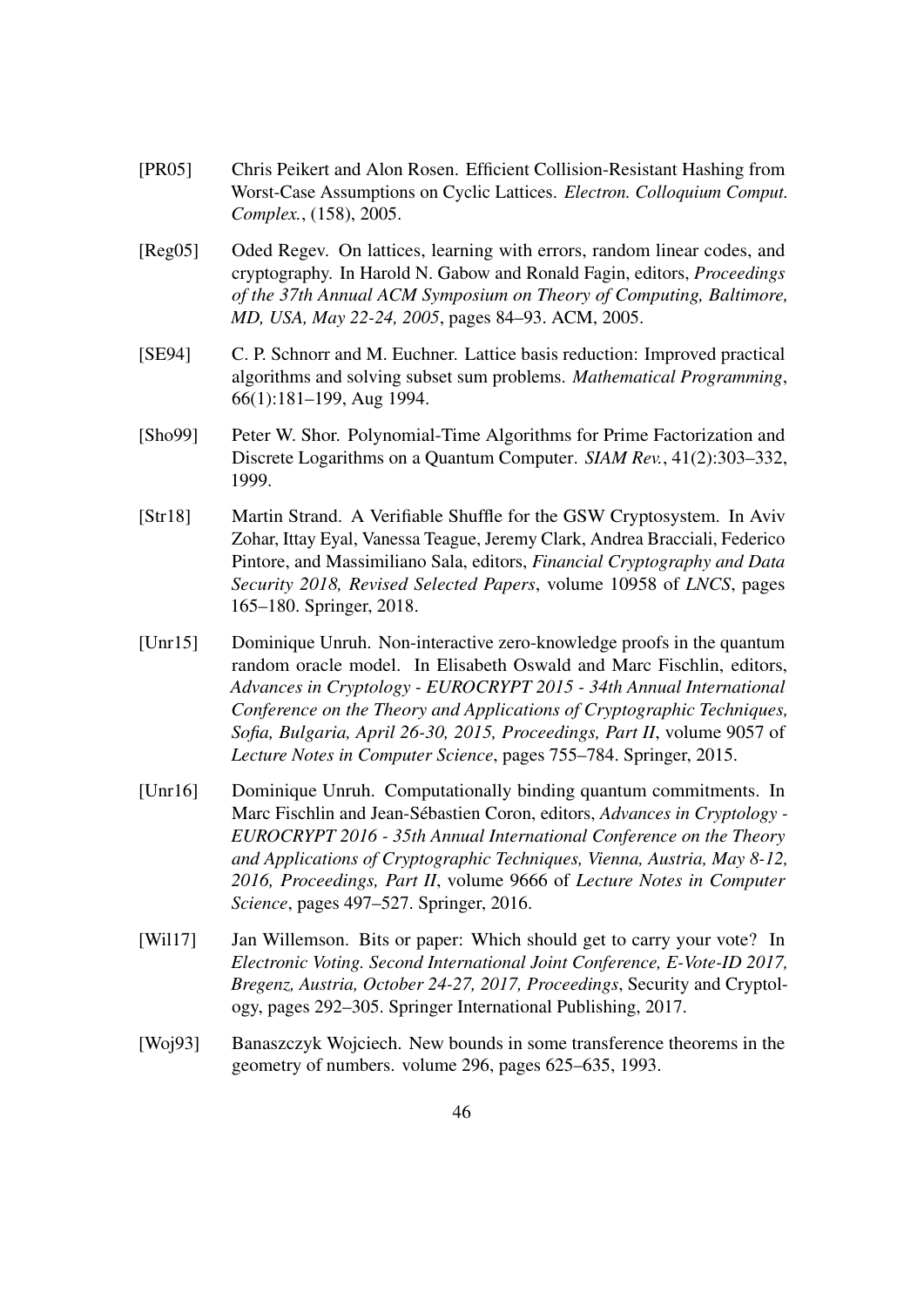<span id="page-46-0"></span>[ZSS20] Raymond K. Zhao, Ron Steinfeld, and Amin Sakzad. COSAC: COmpact and Scalable Arbitrary-Centered Discrete Gaussian Sampling over Integers. In Jintai Ding and Jean-Pierre Tillich, editors, *Proceedings of PQCrypto 2020*, volume 12100 of *LNCS*, pages 284–303. Springer, 2020.